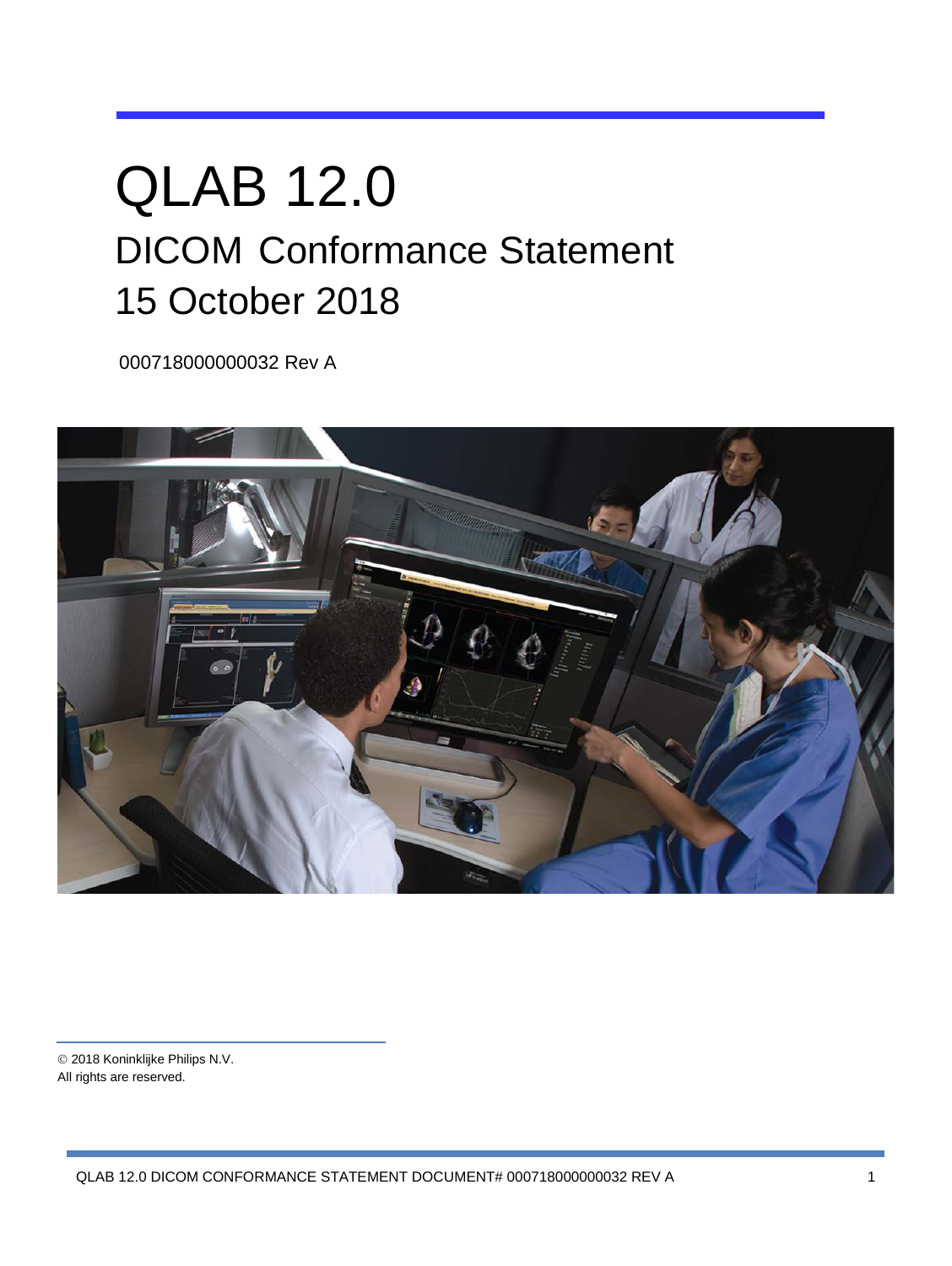## **1. DICOM Conformance Statement Overview**

This document is the DICOM Conformance Statement for the Philips Medical Systems QLAB 12.0 system.

QLAB 12.0 provides a user environment to browse and view ultrasound exams by patient, study, and image. It also provides a user environment to select and launch an image, or set of images, to be quantified using a Q-App.

QLAB 12.0 supports import of DICOM data and limited data transfer capability. It provides, among other things, the following features:

- Verification of application level communication.
- Storage of images on a remote DICOM System.
- Import of images from a remote DICOM System
- Storage of Comprehensive Structured Report instances on a remote DICOM system.
- Import of Comprehensive Structured Report instances from a remote DICOM system.
- Query and Retrieve of instances from an external DICOM system (Q/R).
- Storage of images per DICOM Media on USB.

The following table provides an overview of all network services as provided by the QLAB 12.0.

#### **Table 1: Network Services**

| <b>SOP Class</b>                                 |                               | User of                 | <b>Provider</b>     |                | Generate   |
|--------------------------------------------------|-------------------------------|-------------------------|---------------------|----------------|------------|
| <b>Name</b>                                      | <b>UID</b>                    | <b>Service</b><br>(SCU) | of Service<br>(SCP) | <b>Display</b> |            |
|                                                  | <b>Other</b>                  |                         |                     |                |            |
| <b>Verification SOP Class</b>                    | 1.2.840.10008.1.1             | Yes                     | Yes                 | N/A            | N/A        |
|                                                  | Query/Retrieve                |                         |                     |                |            |
| Study Root QR Information Model - FIND SOP Class | 1.2.840.10008.5.1.4.1.2.2.1   | <b>Yes</b>              | N <sub>o</sub>      | N/A            | N/A        |
| Study Root QR Information Model - MOVE SOP Class | 1.2.840.10008.5.1.4.1.2.2.2   | <b>Yes</b>              | <b>No</b>           | N/A            | N/A        |
| <b>Transfer</b>                                  |                               |                         |                     |                |            |
| Ultrasound Multi-frame Image Storage SOP Class   | 1.2.840.10008.5.1.4.1.1.3.1   | Yes                     | Yes                 | Yes            | Yes        |
| Ultrasound Image Storage SOP Class               | 1.2.840.10008.5.1.4.1.1.6.1   | <b>Yes</b>              | Yes                 | Yes            | Yes        |
| Secondary Capture Image Storage SOP Class        | 1.2.840.10008.5.1.4.1.1.7     | <b>Yes</b>              | Yes                 | Yes            | <b>Yes</b> |
| Comprehensive SR SOP Class                       | 1.2.840.10008.5.1.4.1.1.88.33 | Yes                     | <b>Yes</b>          | Yes            | Yes        |

All the supported Media Services by QLAB 12.0 are shown in table 2

#### **Table 2: Media Services**

| <b>Media Storage Application Profile</b>        | <b>File-set</b><br><b>Creator</b><br>(FSC) | File-set<br><b>Updater</b><br>(FSU) | <b>File-set</b><br>Reader<br>(FSR) |
|-------------------------------------------------|--------------------------------------------|-------------------------------------|------------------------------------|
| <b>Compact Disk-Recordable</b>                  |                                            |                                     |                                    |
| <b>USB</b>                                      |                                            |                                     |                                    |
| General Purpose USB Media Interchange with JPEG | Yes                                        | Yes                                 | Yes                                |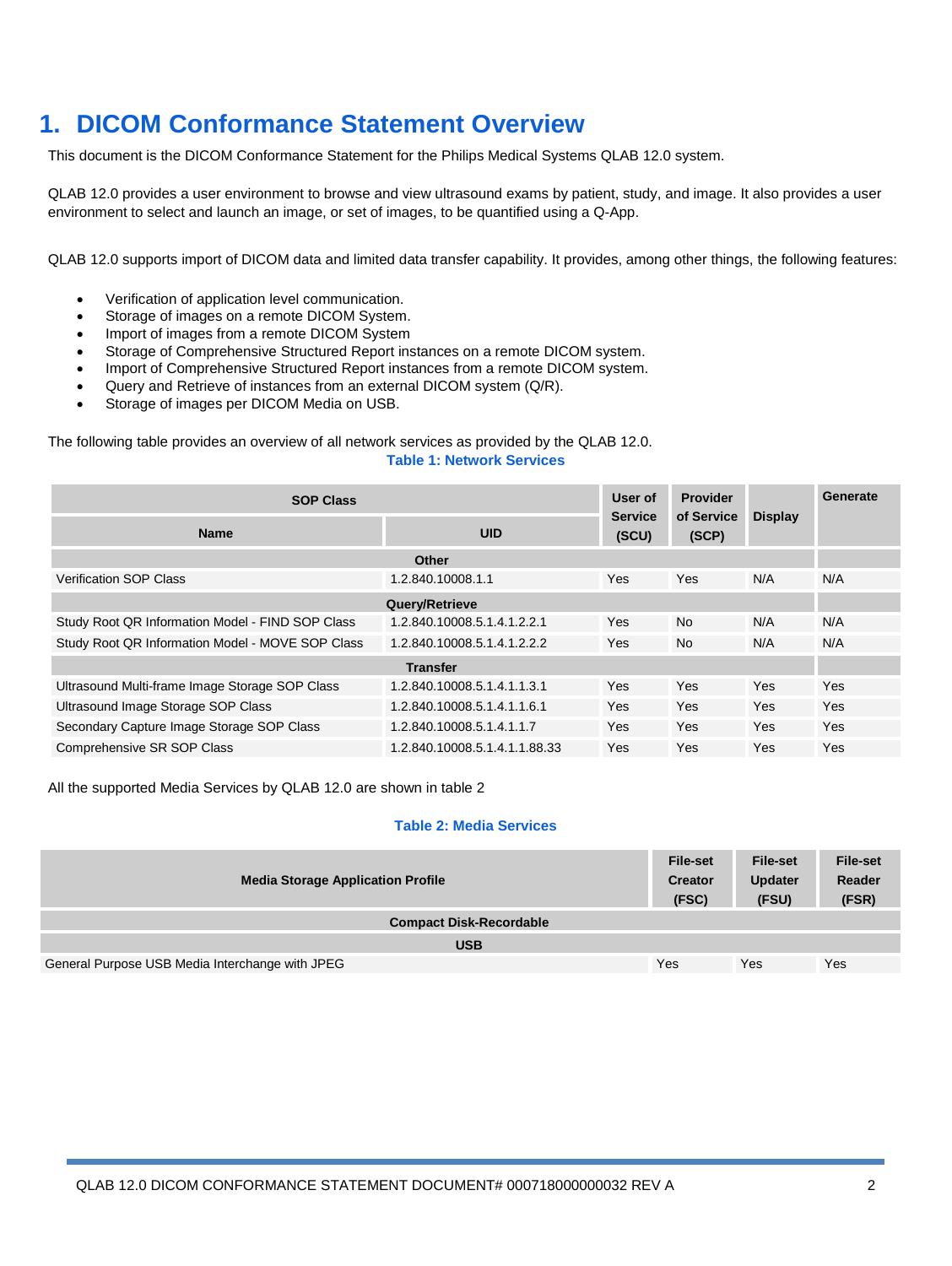## 2. Table of Contents

| 1.          |  |
|-------------|--|
| 2.          |  |
| 3.          |  |
| 3.1.        |  |
| 3.2.        |  |
| 3.3.        |  |
| 3.4.        |  |
| 3.5.        |  |
| 4.          |  |
| 4.1.        |  |
| 4.1.1.      |  |
| 4.1.2.      |  |
| 4.1.2.1.    |  |
| 4.1.3.      |  |
| 4.2.        |  |
| 4.2.1.      |  |
| $4.2.1.1$ . |  |
| 4.2.1.2.    |  |
| 4.2.1.2.1.  |  |
| 4.2.1.2.2.  |  |
| 4.2.1.2.3.  |  |
| 4.2.1.2.4.  |  |
| 4.2.1.2.5.  |  |
| 4.2.1.3.    |  |
| 4.2.1.3.1.  |  |
| 4.2.1.3.2.  |  |
| 4.2.1.3.3.  |  |
| 4.2.1.3.4.  |  |
| 4.2.1.4.    |  |
| 4.2.1.4.1.  |  |
| 4.2.1.4.2.  |  |
| 4.3.        |  |
| 4.3.1.      |  |
| 4.3.2.      |  |
| 4.4.        |  |
| 4.4.1.      |  |
| 4.4.1.1.    |  |
| 4.4.1.2.    |  |
| 4.4.2.      |  |
| 5.          |  |
| 5.1.        |  |
| 5.1.1.      |  |
| 5.1.2.      |  |
| 5.1.3.      |  |
| 5.2.        |  |
| 5.2.1.      |  |
| 5.2.1.1.    |  |
| 5.2.1.2.    |  |
| 5.2.1.2.1.  |  |
| 5.2.1.2.2.  |  |
| 5.2.1.2.3.  |  |
| 5.3.        |  |
| 5.3.1.      |  |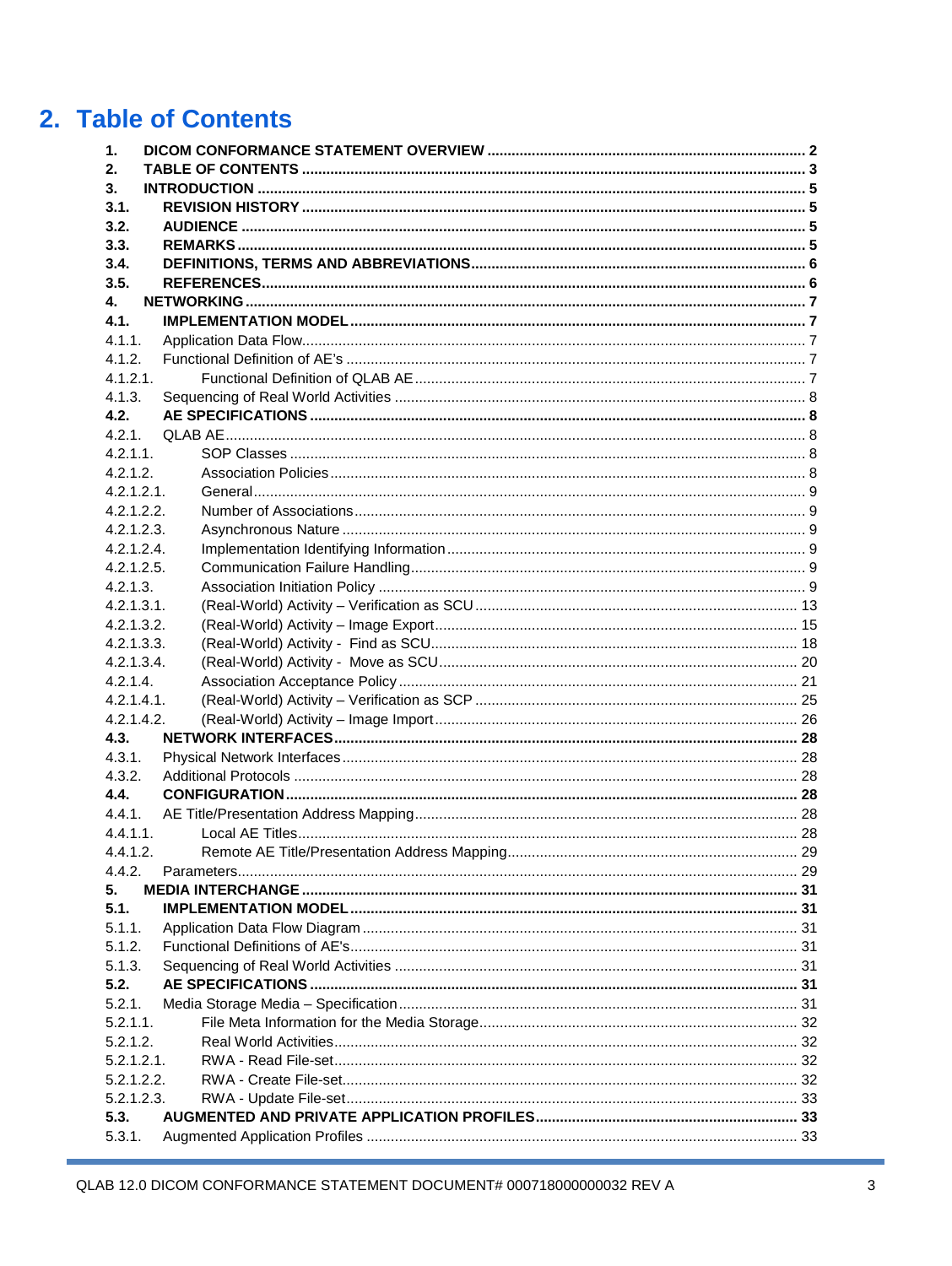| 5.3.1.1.    |  |
|-------------|--|
| 5.3.1.1.1.  |  |
| 5.3.1.1.2.  |  |
| 5.3.1.1.3.  |  |
| 5.3.2.      |  |
| 5.4.        |  |
| 6.          |  |
| 7.          |  |
| 7.1.        |  |
| 7.1.1.      |  |
| 7.2.        |  |
| 7.3.        |  |
| 8.          |  |
| 8.1.        |  |
| 8.1.1.      |  |
| $8.1.1.1$ . |  |
| 8.1.1.2.    |  |
| 8.1.1.3.    |  |
| $8.1.1.4$ . |  |
| 8.1.1.5.    |  |
| 8.1.2.      |  |
| 8.1.3.      |  |
| 8.2.        |  |
| 8.3.        |  |
| 8.3.1.      |  |
| 8.3.2.      |  |
| 8.3.3.      |  |
| 8.3.4.      |  |
| 8.3.5.      |  |
| 8.4.        |  |
| 8.5.        |  |
| 8.5.1.      |  |
| 8.6.        |  |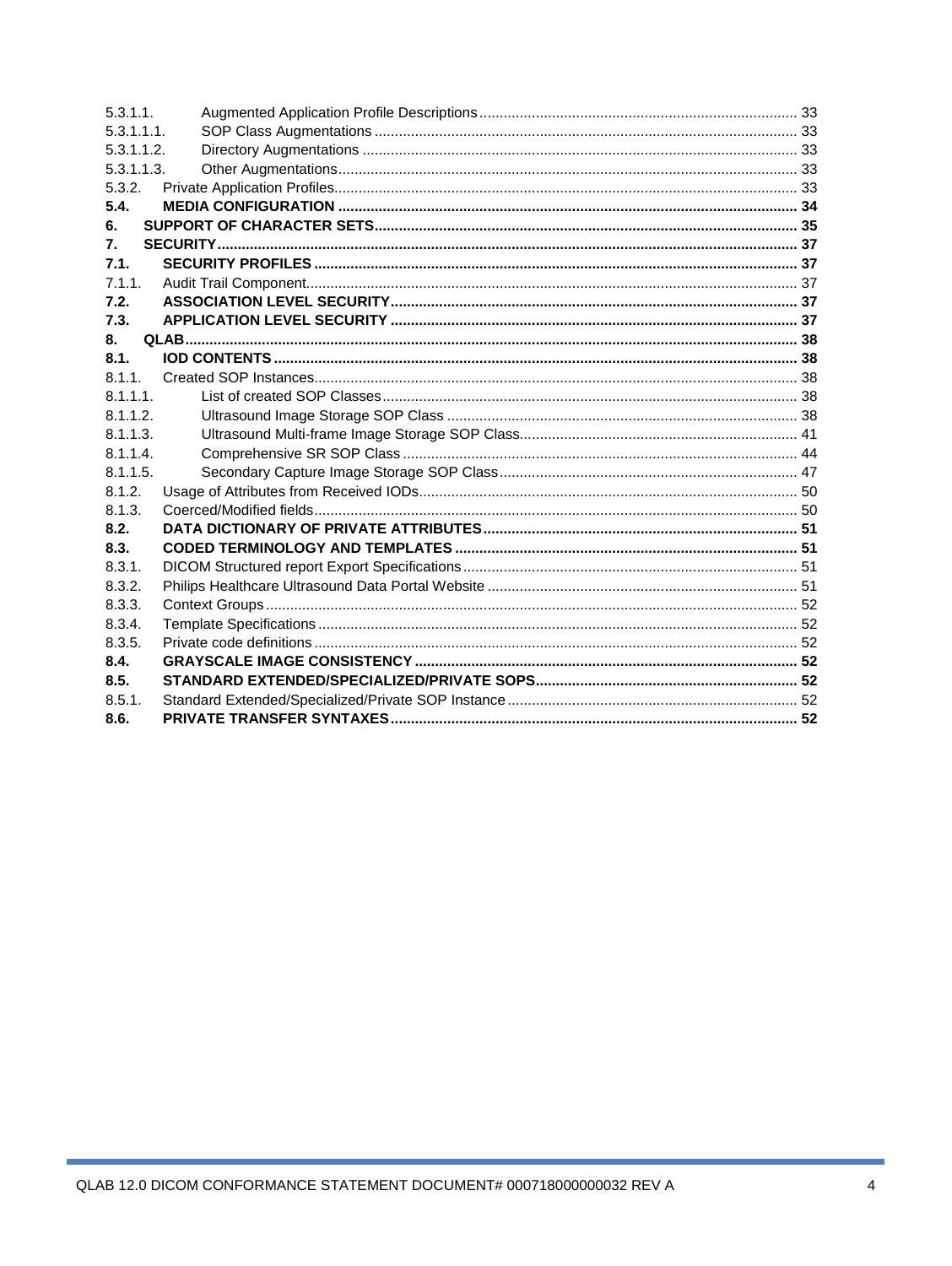## **3. Introduction**

## **3.1. Revision History**

#### **Table 3: Revision History**

| <b>Document</b><br><b>Version</b> | Date of Issue | Status   | <b>Description</b> |
|-----------------------------------|---------------|----------|--------------------|
| $\overline{A}$                    | 03-Sep-2018   | Approved | Final version      |

## **3.2. Audience**

This Conformance Statement is intended for:

- (Potential) customers
- System integrators of medical equipment
- Marketing staff interested in system functionality
- Software designers implementing DICOM interfaces

It is assumed that the reader is familiar with the DICOM standard.

## **3.3. Remarks**

The DICOM Conformance Statement is contained in chapter 4 through 8 and follows the contents and structuring requirements of DICOM PS 3.2.

This DICOM Conformance Statement by itself does not guarantee successful interoperability of Philips equipment with non-Philips equipment. The user (or user's agent) should be aware of the following issues:

#### • **Interoperability**

Interoperability refers to the ability of application functions, distributed over two or more systems, to work successfully together. The integration of medical devices into an IT environment may require application functions that are not specified within the scope of DICOM. Consequently, using only the information provided by this Conformance Statement does not guarantee interoperability of Philips equipment with non-Philips equipment. It is the user's responsibility to analyze thoroughly the application requirements and to specify a solution that integrates Philips equipment with non-Philips equipment.

#### • **Validation**

Philips equipment has been carefully tested to assure that the actual implementation of the DICOM interface corresponds with this Conformance Statement. Where Philips equipment is linked to non-Philips equipment, the first step is to compare the relevant Conformance Statements. If the Conformance Statements indicate that successful information exchange should be possible, additional validation tests will be necessary to ensure the functionality, performance, accuracy and stability of image and image related data. It is the responsibility of the user (or user's agent) to specify the appropriate test suite and to carry out the additional validation tests.

#### • **New versions of the DICOM Standard**

The DICOM Standard will evolve in future to meet the user's growing requirements and to incorporate new features and technologies. Philips is actively involved in this evolution and plans to adapt its equipment to future versions of the DICOM Standard. In order to do so, Philips reserves the right to make changes to its products or to discontinue its delivery. The user should ensure that any non-Philips provider linking to Philips equipment also adapts to future versions of the DICOM Standard. If not, the incorporation of DICOM enhancements into Philips equipment may lead to loss of connectivity (in case of networking) and incompatibility (in case of media).

The user should ensure that any non-Philips provider linking to Philips equipment also adapts to future versions of the DICOM Standard. If not, the incorporation of DICOM enhancements into Philips equipment may lead to loss of connectivity (in case of networking) and incompatibility (in case of media).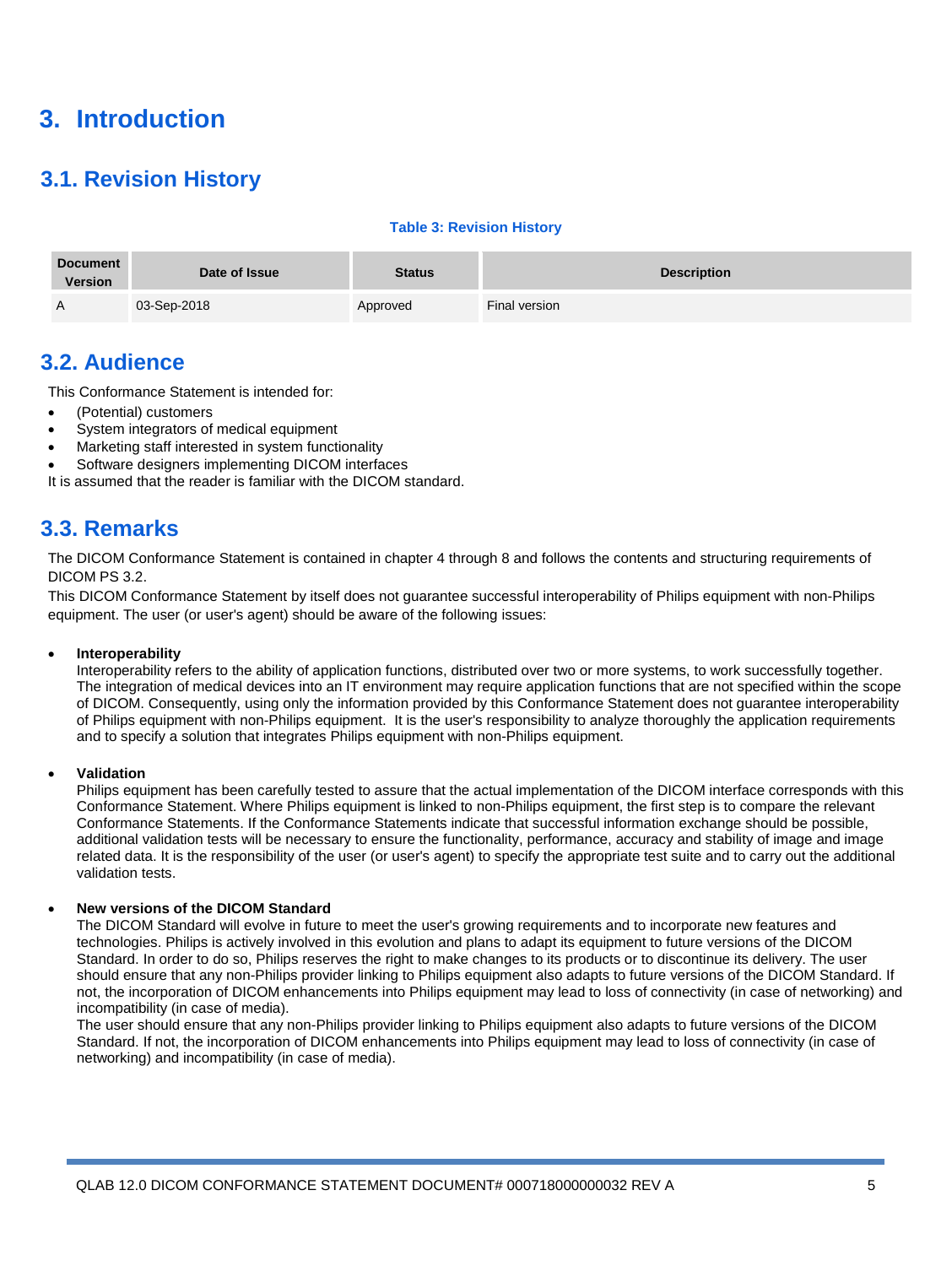## **3.4. Definitions, Terms and Abbreviations**

#### **Table 4: Definitions, Terms and Abbreviations**

| <b>Abbreviation/Term</b> | <b>Explanation</b>                                     |
|--------------------------|--------------------------------------------------------|
| AE                       | <b>Application Entity</b>                              |
| <b>ANSI</b>              | American National Standard Institute                   |
| <b>BOT</b>               | <b>Basic Offset Table</b>                              |
| C <sub>D</sub>           | <b>Compact Disc</b>                                    |
| <b>DICOM</b>             | Digital Imaging and Communications in Medicine         |
| <b>DIMSE</b>             | DICOM Message Service Element                          |
| DIMSE-C                  | DIMSE-Composite                                        |
| <b>DIMSE-N</b>           | DIMSE-Normalized                                       |
| <b>FSC</b>               | <b>File-set Creator</b>                                |
| <b>FSR</b>               | File-set Reader                                        |
| <b>FSU</b>               | File-set Updater                                       |
| ILE                      | DICOM Implicit VR Little Endian                        |
| <b>IOD</b>               | Information Object Definition                          |
| <b>MWL</b>               | <b>Modality Worklist</b>                               |
| <b>MPPS</b>              | Modality Performed Procedure Step                      |
| <b>NEMA</b>              | National Electrical Manufacturers Association          |
| PDU                      | <b>Protocol Data Unit</b>                              |
| <b>RWA</b>               | <b>Real-World Activity</b>                             |
| <b>SCP</b>               | Service Class Provider                                 |
| SCU                      | Service Class User                                     |
| SOP                      | Service Object Pair                                    |
| <b>TCP/IP</b>            | <b>Transmission Control Protocol/Internet Protocol</b> |
| <b>UID</b>               | Unique Identifier                                      |

## **3.5. References**

[DICOM] Digital Imaging and Communications in Medicine, Parts 1 - 21 (NEMA PS 3.1- PS 3.21), National Electrical Manufacturers Association (NEMA) Publication Sales 1300 N. 17th Street, Suite 900 Rosslyn, Virginia. 22209, United States of America Internet: https://www.dicomstandard.org/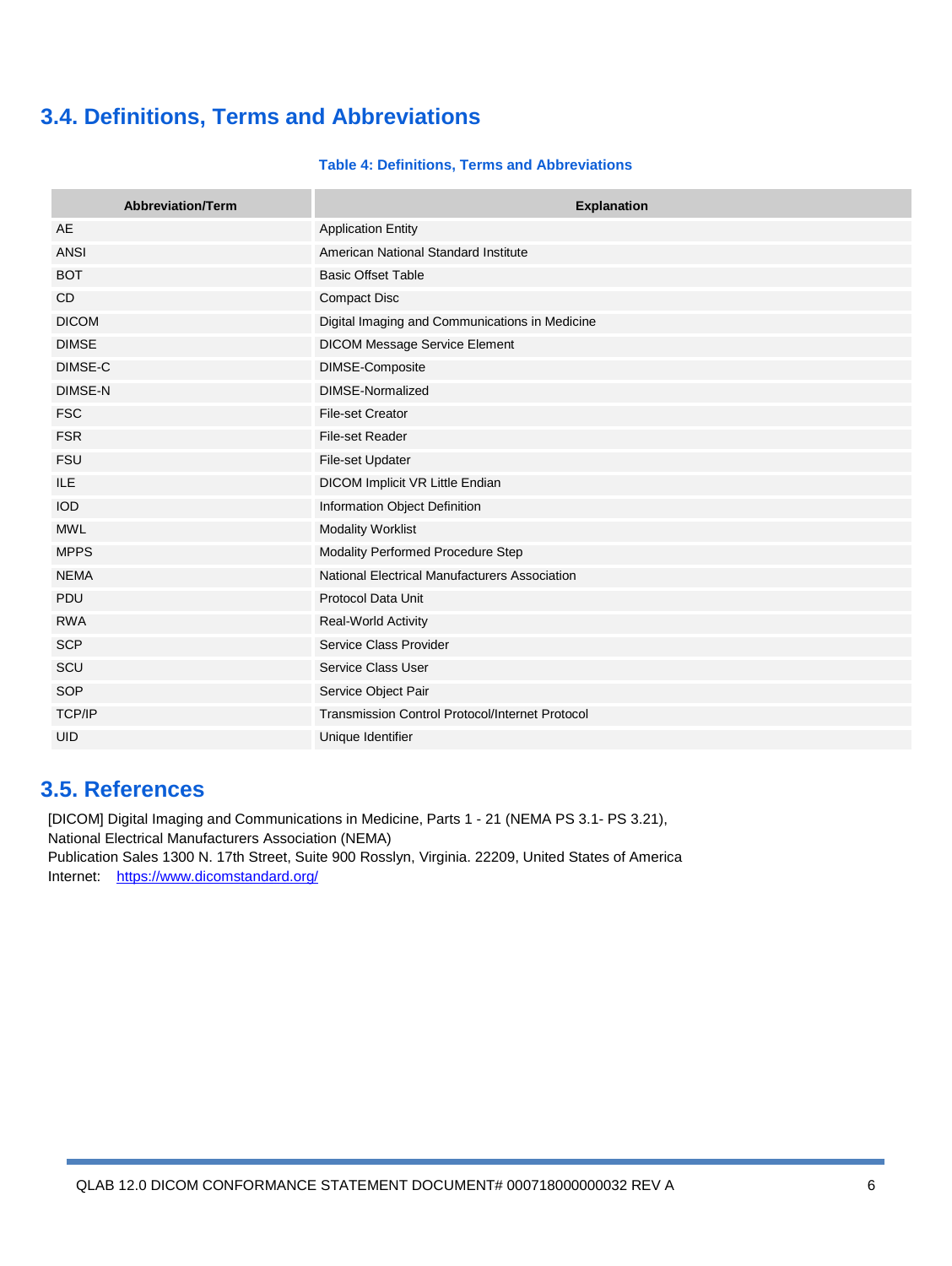## **4. Networking**

This section contains the networking related services.

## **4.1. Implementation model**

The implementation model consists of three sections:

- The application data flow diagram, specifying the relationship between the Application Entities and the "external world" or Real-World Activities,
- A functional description of each Application Entity, and
- The sequencing constraints among them.

### **4.1.1. Application Data Flow**

The QLAB 12.0 system consists of one single application entity, the QLAB 12.0 Application Entity (QLAB AE).

The figure below shows the networking application data flow as a functional overview of the QLAB AE. On the left the local Real-World Activities are presented, whereas on the right the remote Real-World Activities are presented.



DICOM Network Standard Interface

#### **Figure 1: Application Data Flow Diagram**

The QLAB 12.0 incorporates the following functionality:

- Import images to a local database.
- Export images from the local database to a network DICOM node.
- Query and retrieve images from a remote DICOM node and to a remote node.

#### **4.1.2. Functional Definition of AE's**

This section contains a functional definition for each individual local Application Entity.

#### **4.1.2.1. Functional Definition of QLAB AE**

The QLAB AE is the one and only application entity within QLAB 12.0. It includes the following service classes.

- The QLAB AE can verify application level communication by using the verification service both as SCU and SCP (Verify).
- The QLAB AE can store images by using the Storage service both as SCU and SCP (Store Image).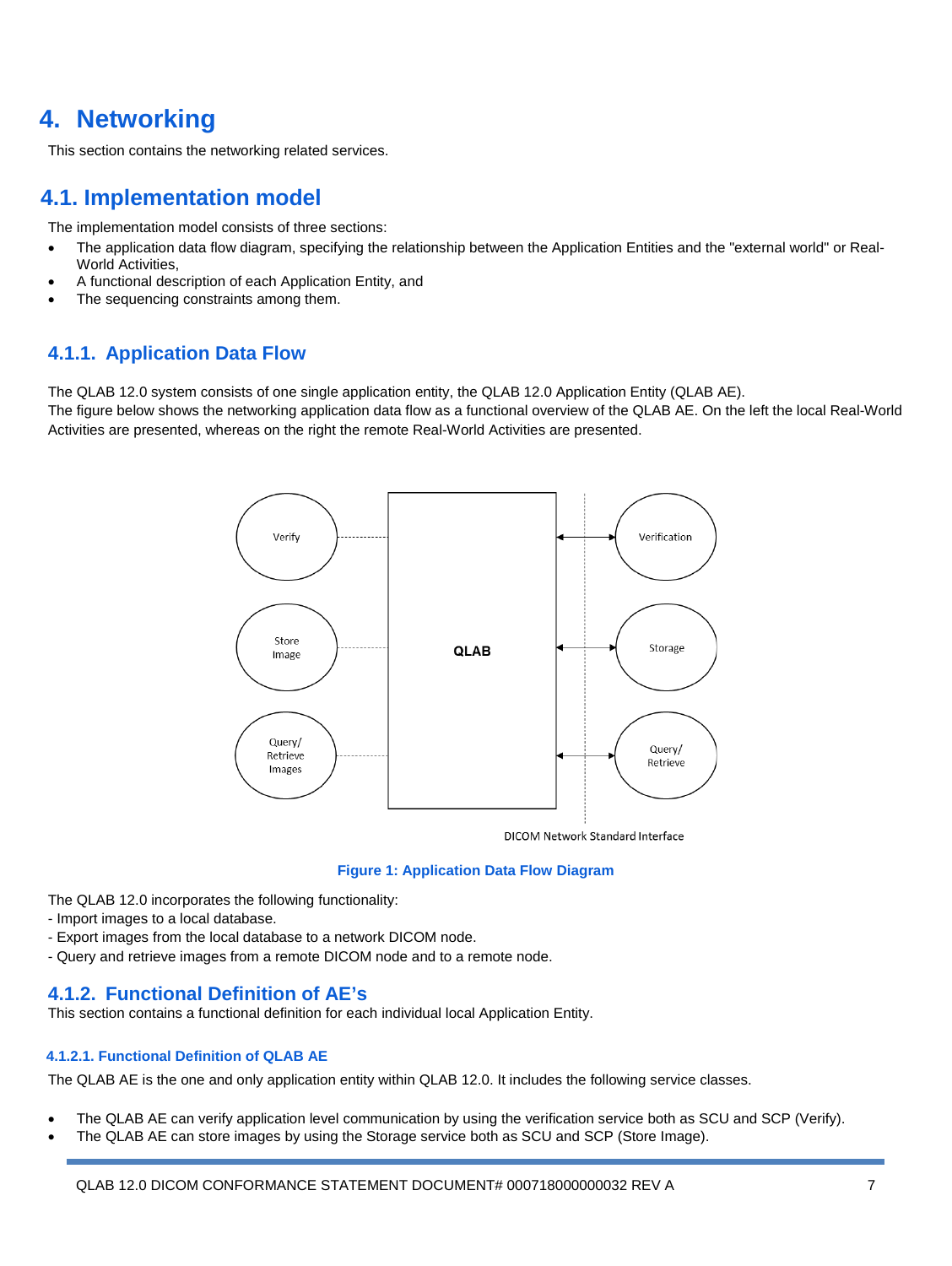• The QLAB AE can find and move images by using the Query/Retrieve service as SCU and SCP (Query/Retrieve Image).

## **4.1.3. Sequencing of Real World Activities**



**Figure 2 Sequence of Retrieve**

## **4.2. AE Specifications**

This section in the DICOM Conformance Statement is a set of Application Entity specifications. There are as many of these subsections as there are different AE's in the implementation.

### **4.2.1. QLAB AE**

Details of this specific Application Entity is specified in this section.

#### **4.2.1.1. SOP Classes**

This Application Entity provides Standard Conformance to the following SOP Classes.

#### **Table 5: SOP Classes for QLAB AE**

| <b>SOP Class Name</b>                            | <b>SOP Class UID</b>          | <b>SCU</b> | <b>SCP</b> |
|--------------------------------------------------|-------------------------------|------------|------------|
| <b>Verification SOP Class</b>                    | 1.2.840.10008.1.1             | Yes        | Yes        |
| Ultrasound Multi-frame Image Storage SOP Class   | 1.2.840.10008.5.1.4.1.1.3.1   | <b>Yes</b> | Yes        |
| Ultrasound Image Storage SOP Class               | 1.2.840.10008.5.1.4.1.1.6.1   | <b>Yes</b> | Yes        |
| Secondary Capture Image Storage SOP Class        | 1.2.840.10008.5.1.4.1.1.7     | Yes        | Yes        |
| Comprehensive SR SOP Class                       | 1.2.840.10008.5.1.4.1.1.88.33 | <b>Yes</b> | Yes        |
| Study Root QR Information Model - FIND SOP Class | 1.2.840.10008.5.1.4.1.2.2.1   | Yes        | <b>No</b>  |
| Study Root QR Information Model - MOVE SOP Class | 1.2.840.10008.5.1.4.1.2.2.2   | Yes        | <b>No</b>  |

Note: Any SOP specific behavior is documented later in the conformance statement in the applicable SOP specific conformance section.

#### **4.2.1.2. Association Policies**

Each AE specification contains a description of the general association establishment and acceptance policies of the AE.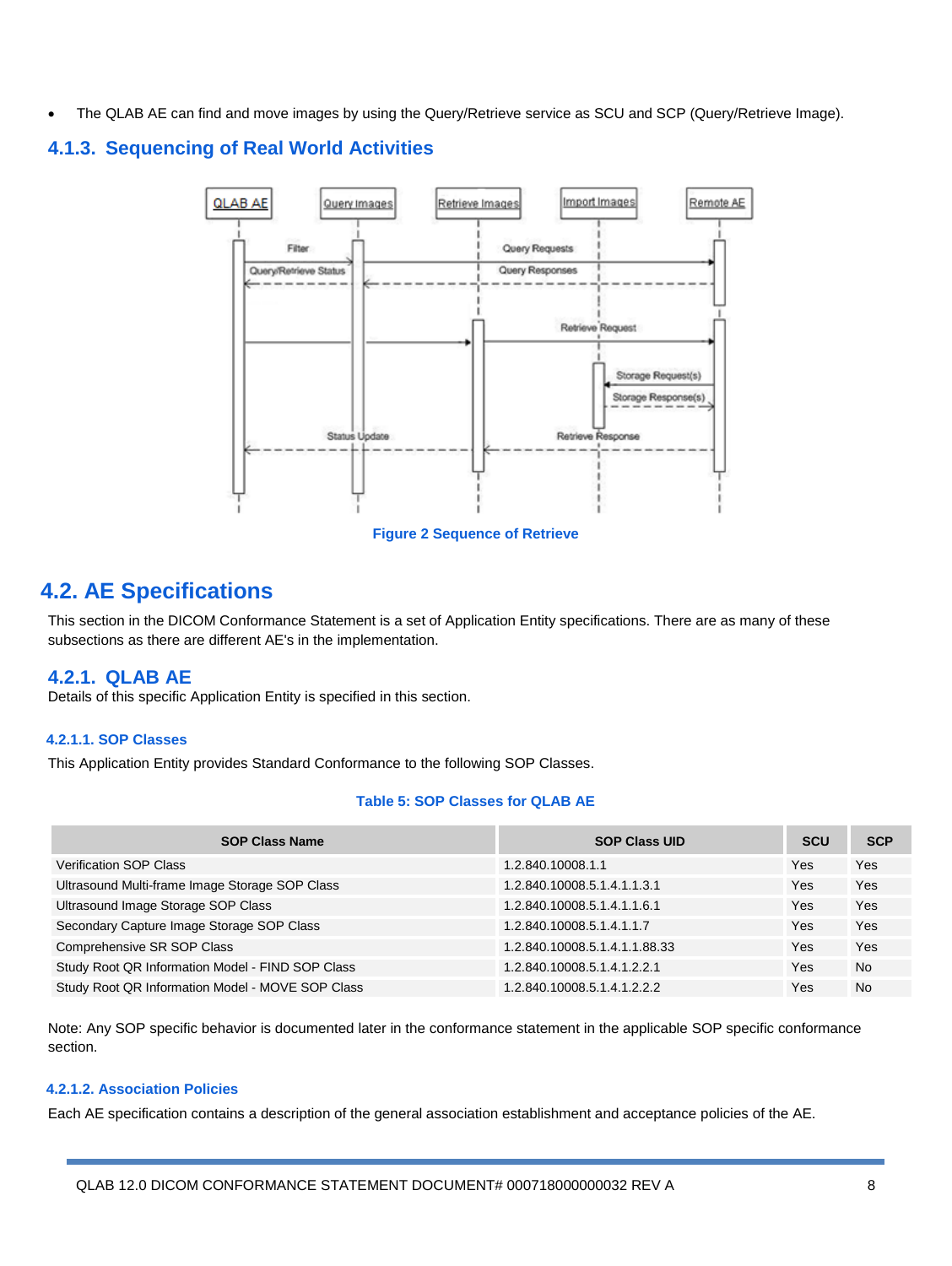#### **4.2.1.2.1. General**

The DICOM standard application context is specified below.

#### **Table 6: DICOM Application Context**

| <b>Description</b>              | Value                 |
|---------------------------------|-----------------------|
| <b>Application Context Name</b> | 1.2.840.10008.3.1.1.1 |

#### **4.2.1.2.2. Number of Associations**

The number of simultaneous associations that an Application Entity may support as an Initiator or Acceptor is specified here. **Table 7: Number of associations as an Association Initiator for this AE**

| <b>Description</b>                          | Value             |
|---------------------------------------------|-------------------|
| Maximum number of simultaneous associations | No enforced limit |

#### **Table 8: Number of associations as an Association Acceptor for this AE**

| <b>Description</b>                          | Value             |
|---------------------------------------------|-------------------|
| Maximum number of simultaneous associations | No enforced limit |

#### **4.2.1.2.3. Asynchronous Nature**

The implementation supports negotiation of multiple outstanding transactions, along with the maximum number of outstanding transactions supported.

#### **Table 9: Asynchronous nature as an Association Initiator for this AE**

| <b>Description</b>                                      | Value                                      |
|---------------------------------------------------------|--------------------------------------------|
| Maximum number of outstanding asynchronous transactions | No enforced limit (Recommended value is 5) |

#### **4.2.1.2.4. Implementation Identifying Information**

The value supplied for Implementation Class UID and version name are documented here.

#### **Table 10: DICOM Implementation Class and Version for QLAB AE**

| Implementation Class UID    | 1.3.46.670589.54.2.17.3 |
|-----------------------------|-------------------------|
| Implementation Version Name | 17.3.0.0                |

#### **4.2.1.2.5. Communication Failure Handling**

The behavior of the AE during communication failure is summarized in the next table.

#### **Table 11: Communication Failure Behavior**

| <b>Exception</b>     | <b>Behavior</b>                                                                 |
|----------------------|---------------------------------------------------------------------------------|
| <b>ARTIM Timeout</b> | The association setup fails; the reason is logged and reported to the user.     |
| Association aborted  | The command is marked as failed. The reason is logged and reported to the user. |

#### **4.2.1.3. Association Initiation Policy**

The Application Entity will respond to a received Association rejection as shown in the next table.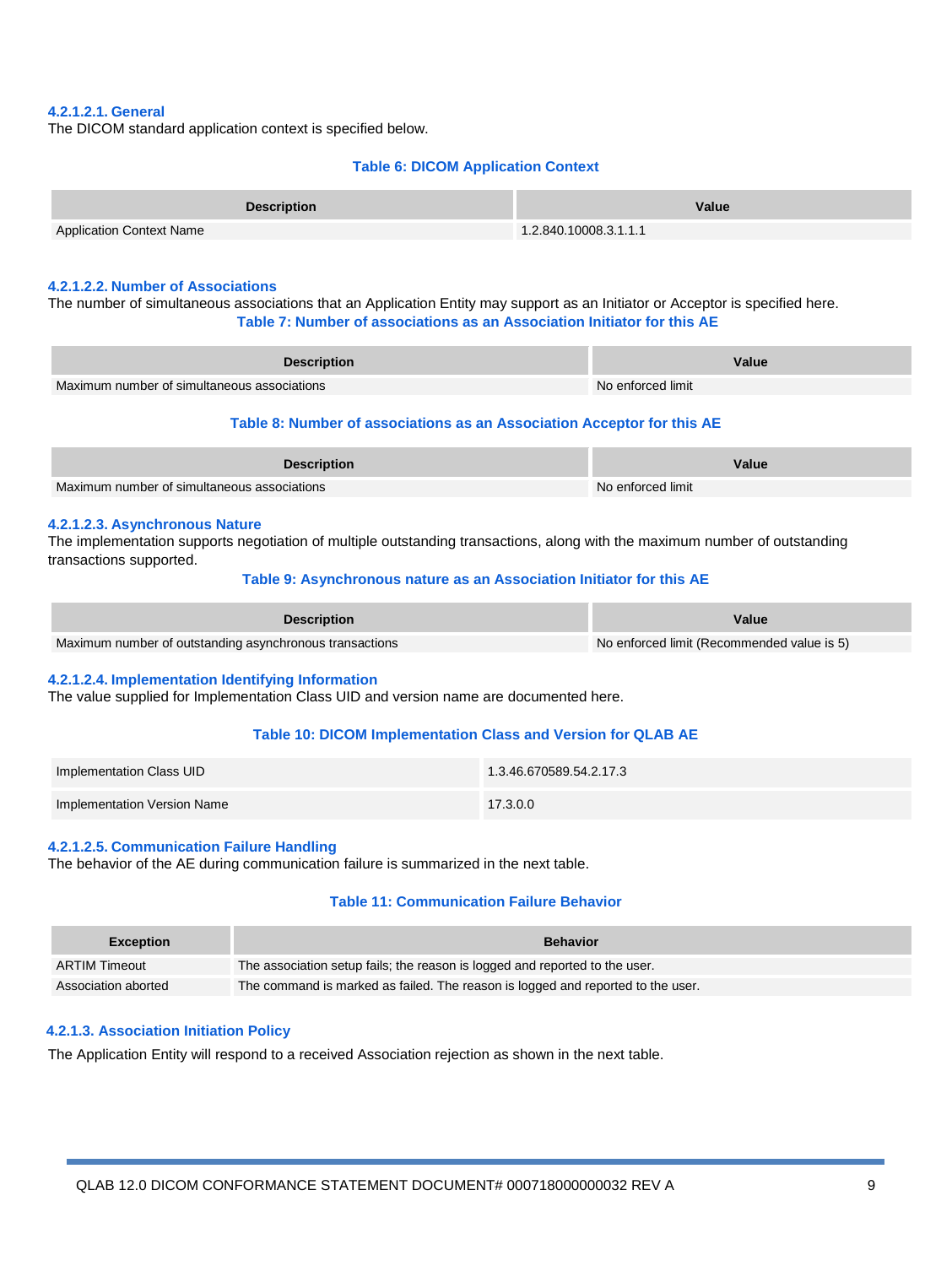#### **Table 12: Association Rejection response**

| <b>Result</b>              | <b>Source</b>                                                          | <b>Reason/Diagnosis</b>                        | <b>Behavior</b>                                                                                                                                                                                                                                          |
|----------------------------|------------------------------------------------------------------------|------------------------------------------------|----------------------------------------------------------------------------------------------------------------------------------------------------------------------------------------------------------------------------------------------------------|
| 1 - rejected-<br>permanent | 1 - DICOM UL<br>service-user                                           | 1 - no-reason-given                            | Association is not established. The following error is logged. Association rejected by<br>peer (1: REJECT_RESULT_permanent,1: REJECT_SOURCE_dul_user,1:<br>REJECT_REASON_no_reason_given)                                                                |
|                            |                                                                        | 2 - application-context-<br>name-not supported | Association is not established. The following error is logged. Association rejected by<br>peer (1: REJECT_RESULT_permanent, 1: REJECT_SOURCE_dul_user, 2:<br>REJECT_REASON_application_context_not_support)                                              |
|                            |                                                                        | 3 - calling-AE-title-not-<br>recognized        | Association is not established. The following error is logged. Association rejected by<br>peer (1: REJECT_RESULT_permanent, 1: REJECT_SOURCE_dul_user, 3:<br>REJECT_REASON_calling_aetitle_not_recognized)                                               |
|                            |                                                                        | 7 - called-AE-title-not-<br>recognized         | Association is not established. The following error is logged. Association rejected by<br>peer (1: REJECT_RESULT_permanent, 1: REJECT_SOURCE_dul_user, 7:<br>REJECT_REASON_called_aetitle_not_recognized)                                                |
|                            | 2 - DICOM UL<br>service-provider<br>(ACSE related<br>function)         | 1 - no-reason-given                            | Association is not established. The following error is logged. Error:<br>UserRecoverable: impl.dicom.access.PEER: Associationrejected by peer (1:<br>REJECT_RESULT_permanent, 2: REJECT_SOURCE_dul_provider (acse), 1:<br>REJECT_REASON_no_reason_given) |
|                            |                                                                        | 2 - protocol-version-<br>not-supported         | Association is not established. The following error is logged. Association rejected by<br>peer (1: REJECT_RESULT_permanent, 2: REJECT_SOURCE_dul_provider (acse),<br>2: REJECT_REASON_application_context_not_support)                                   |
|                            | 3 - DICOM UL<br>service-provider<br>(Presentation related<br>function) | 1 - temporary-<br>congestion                   | Association is not established. The following error is logged. Association rejected by<br>peer (1: REJECT_RESULT_permanent, 3: REJECT_SOURCE_dul_provider<br>(presentation), 1: REJECT_REASON_no_reason_given)                                           |
|                            |                                                                        | 2 - local-limit-<br>exceeded                   | Association is not established. The following error is logged. Association rejected by<br>peer (1: REJECT_RESULT_permanent, 3: REJECT_SOURCE_dul_provider<br>(presentation), 2: REJECT_REASON_application_context_not_support)                           |
| 2 - rejected-<br>transient | 1 - DICOM UL<br>service-user                                           | 1 - no-reason-given                            | Association is not established. The following error is logged. Association rejected by<br>peer (2: REJECT_RESULT_transient, 1: REJECT_SOURCE_dul_user, 1:<br>REJECT_REASON_no_reason_given)                                                              |
|                            |                                                                        | 2 - application-context-<br>name-not-supported | Association is not established. The following error is logged. Association rejected by<br>peer (2: REJECT_RESULT_transient, 1: REJECT_SOURCE_dul_user, 2:<br>REJECT_REASON_application_context_not_support)                                              |
|                            |                                                                        | 3 - calling-AE-title-not-<br>recognized        | Association is not established. The following error is logged. Association rejected by<br>peer (2: REJECT_RESULT_transient, 1: REJECT_SOURCE_dul_user, 3:<br>REJECT_REASON_calling_aetitle_not_recognized)                                               |
|                            |                                                                        | 7 - called-AE-title-not-<br>recognized         | Association is not established. The following error is logged. Association rejected by<br>peer (2: REJECT_RESULT_transient, 1: REJECT_SOURCE_dul_user, 7:<br>REJECT_REASON_called_aetitle_not_recognized)                                                |
|                            | 2 - DICOM UL<br>service-provider<br>(ACSE related                      | 1 - no-reason-given                            | Association is not established. The following error is logged. Association rejected by<br>peer (2: REJECT_RESULT_transient, 2: REJECT_SOURCE_dul_provider (acse),<br>1: REJECT_REASON_no_reason_given)                                                   |
|                            | function)                                                              | 2 - protocol-version-<br>not-supported         | Association is not established. The following error is logged. Association rejected by<br>peer (2: REJECT_RESULT_transient, 2: REJECT_SOURCE_dul_provider (acse),<br>2: REJECT_REASON_application_context_not_support)                                   |
|                            | 3 - DICOM UL<br>service-provider<br>(Presentation related              | 1 - temporary-<br>congestion                   | Association is not established. The following error is logged. Association rejected by<br>peer (2: REJECT_RESULT_transient, 3: REJECT_SOURCE_dul_provider<br>(presentation), 1: REJECT_REASON_no_reason_given)                                           |
|                            | function)                                                              | 2 - local-limit-<br>exceeded                   | Association is not established. The following error is logged. Association rejected by<br>peer (2: REJECT_RESULT_transient, 3: REJECT_SOURCE_dul_provider<br>(presentation), 2: REJECT_REASON_application_context_not_support)                           |

The behavior of the AE on receiving an Association abort is summarized in the next table.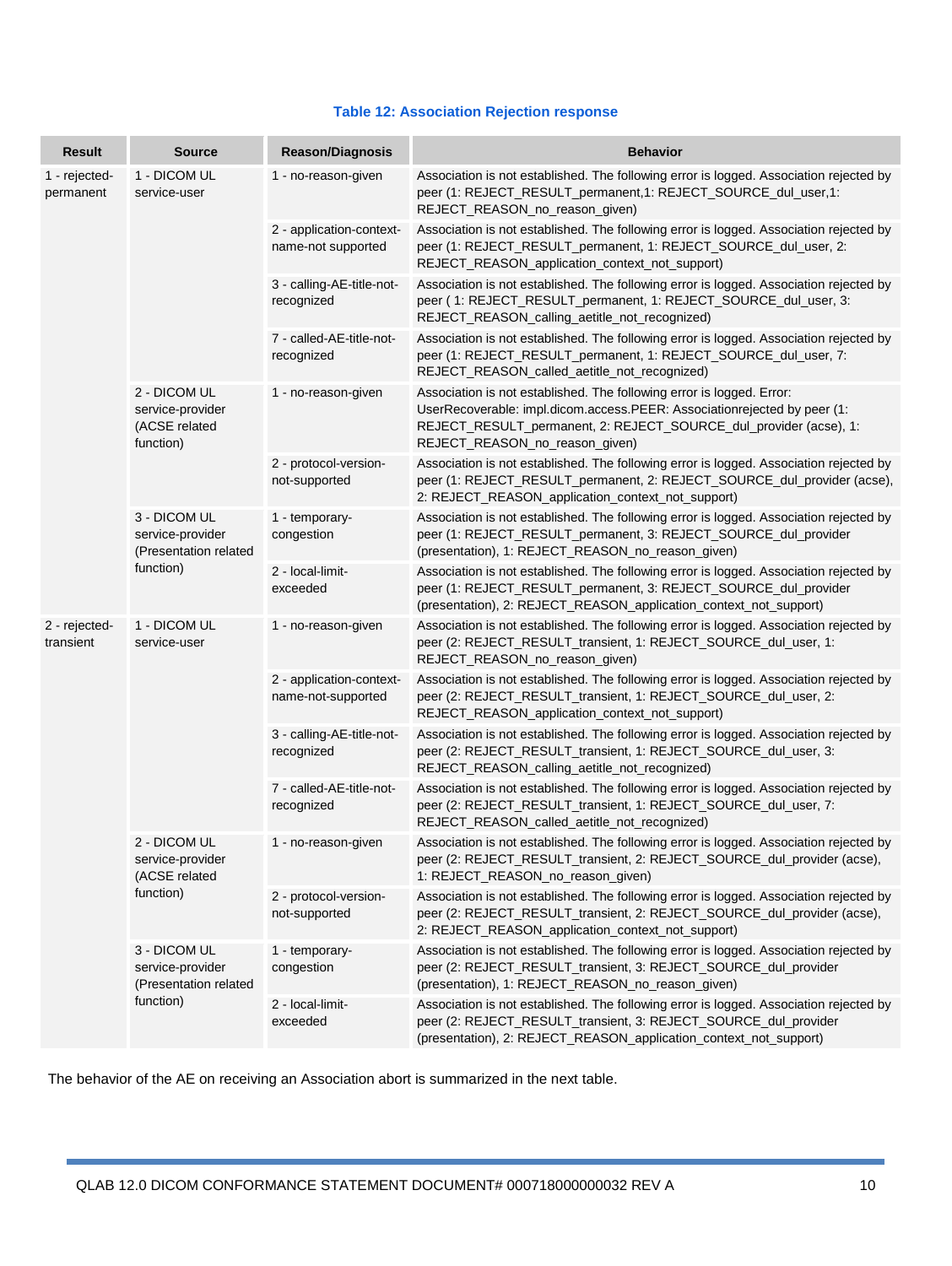#### **Table 13: Association Abort Handling**

| <b>Source</b>                                            | <b>Reason/Diagnosis</b>             | <b>Behavior when received</b>                                                                                                                                                                   | Sent when                                                                                                                                                                                                                                                                                                                                                                                                                                                                                                                            |
|----------------------------------------------------------|-------------------------------------|-------------------------------------------------------------------------------------------------------------------------------------------------------------------------------------------------|--------------------------------------------------------------------------------------------------------------------------------------------------------------------------------------------------------------------------------------------------------------------------------------------------------------------------------------------------------------------------------------------------------------------------------------------------------------------------------------------------------------------------------------|
| 0 - DICOM UL<br>service-user<br>(initiated<br>abort)     | 0- reason-not-<br>specified         | When received, the Q-Station 3.9 terminates the<br>connection with the following log: Association<br>ABORTED by peer (0: ABORT_SOURCE_dul_user,<br>0: ABORT_REASON_not_specified).              | • N-EVENT-REPORT received with status<br>FAILURE.<br>• Abort is issued to an executing job that<br>utilizes this network connection<br>(ExportNetwork/<br>ArchiveNetwork/DICOMCopy/DICOMMove)<br>• Any other problem than ones specified for<br>QLAB AESCU in the rows below. (Examples:<br>Problem while decoding the DICOM stream,<br>SCU was unable to send the Response to<br>SCP, Error writing to SCU stream).                                                                                                                 |
| 2 - DICOM UL<br>service-provider<br>(initiated<br>abort) | 0 - reason-not-<br>specified        | When received, the QLAB AEterminates the<br>connection with the following log: Association<br>ABORTED by peer (2:<br>ABORT_SOURCE_dul_provider, 0:<br>ABORT_REASON_not_specified)               | • There are problems in SCU/SCP role<br>negotiation.<br>• Any other problem than ones specified for<br>QLAB AESCU in the rows below. (Example:<br>Problem while decoding the DICOM stream).                                                                                                                                                                                                                                                                                                                                          |
|                                                          | 1 - unrecognized-<br><b>PDU</b>     | When received, the QLAB AEterminates the<br>connection with the following log: Association<br>ABORTED by peer (2:<br>ABORT_SOURCE_dul_provider, 1:<br>ABORT_REASON_unrecognized_pdu).           | An unrecognized PDU type is received4.                                                                                                                                                                                                                                                                                                                                                                                                                                                                                               |
|                                                          | 2 - unexpected-<br>PDU              | When received, the QLAB AEterminates the<br>connection with the following log: Association<br>ABORTED by peer (2:<br>ABORT SOURCE dul provider, 2:<br>ABORT_REASON_unexpected_pdu).             | The received PDU type is not expected in the<br>current state of connection5.                                                                                                                                                                                                                                                                                                                                                                                                                                                        |
|                                                          | 4 - unrecognized-<br>PDU-parameter  | When received, the QLAB AEterminates the<br>connection with the following log: Association<br>ABORTED by peer (2:<br>ABORT_SOURCE_dul_provider, 4:<br>ABORT_REASON_unrecognized_pdu_parameter). | An unrecognized Associate PDU item is<br>received1.                                                                                                                                                                                                                                                                                                                                                                                                                                                                                  |
|                                                          | 5 - unexpected-<br>PDU-parameter    | When received, the QLAB AEterminates the<br>connection with the following log: Association<br>ABORTED by peer (2:<br>ABORT_SOURCE_dul_provider, 5:<br>ABORT_REASON_unexpected_pdu_parameter).   | • One of the Associate PDU items is received<br>more than once2.<br>. One of the Associate PDU items is received<br>unexpectedly2.                                                                                                                                                                                                                                                                                                                                                                                                   |
|                                                          | 6 - invalid-PDU-<br>parameter-value | When received, the QLAB AEterminates the<br>connection with the following log: Association<br>ABORTED by peer (2:<br>ABORT_SOURCE_dul_provider, 6:<br>ABORT_REASON_invalid_pdu_parameter).      | • One of the Associate PDU items is received<br>more than once3.<br>• One of the Associate PDU items is not<br>received3.<br>• There is mismatch in the application context<br>names between the SCU and the SCP.<br>• Illegal Asynchronous Operations Window<br>invoke value is received.<br>· Illegal Asynchronous Operations Window<br>perform value is received.<br>. Unknown presentation context id is received.<br>. Unknown abstract syntax is received.<br>. The length or the format of a received PDU<br>item is invalid. |

#### **Notes:**

- 1. Associate PDU items that are recognized:
- 0x10 APPLICATION CONTEXT
- 0x20 PRESENTATION CONTEXT (RQ)
- 0x21 PRESENTATION CONTEXT (AC)
- 0x30 ABSTRACT SYNTAX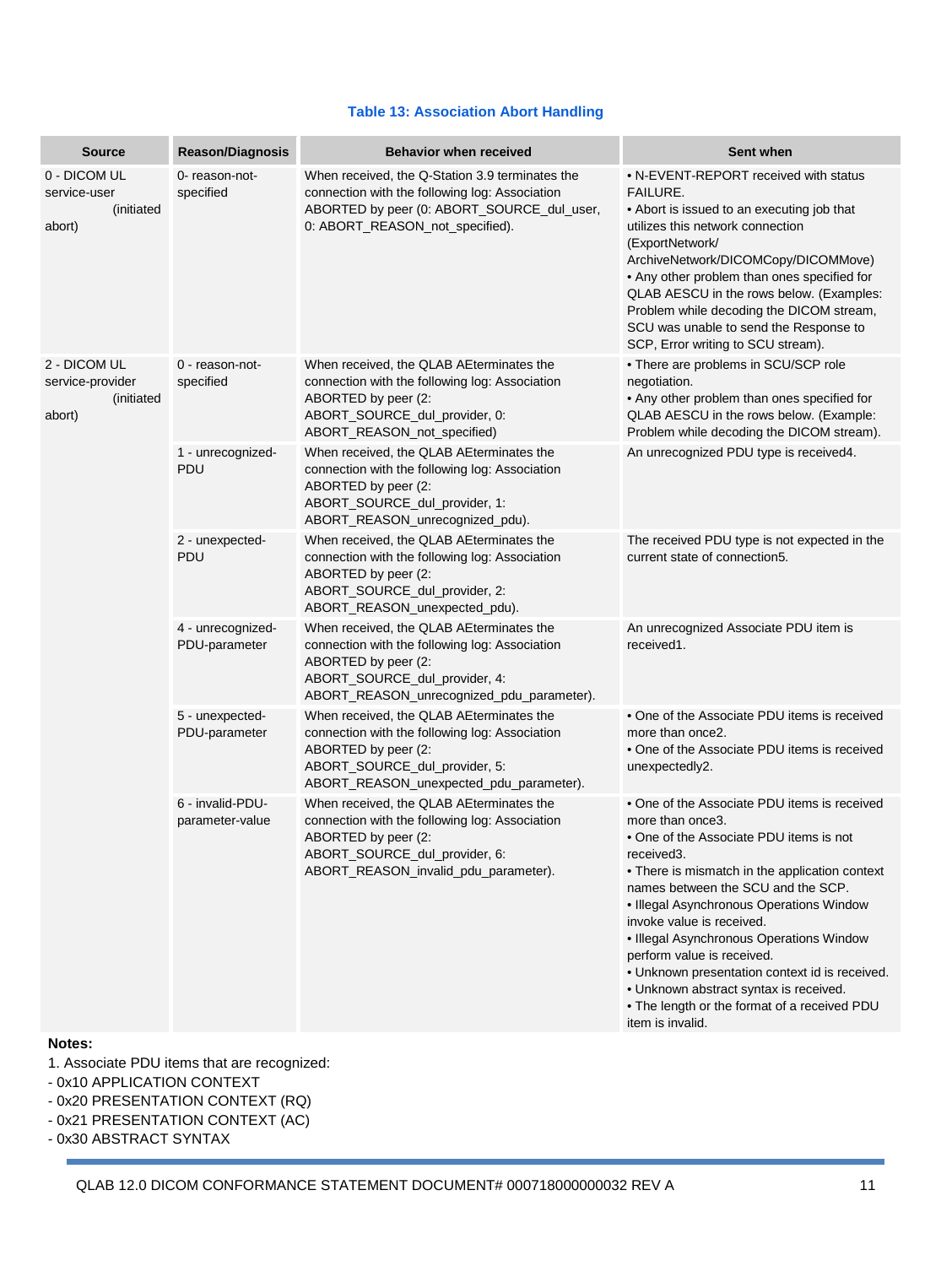- 0x40 TRANSFER SYNTAX
- 0x50 USER INFO
- 0x51 MAXIMUM LENGTH
- 0x52 IMPLEMENTATION CLASS UID
- 0x53 ASYNCHRONOUS OPERATIONS WINDOW
- 0x54 SCP/SCU ROLE SELECTION
- 0x55 IMPLEMENTATION VERSION NAME
- 0x56 SOP CLASS EXTENDED NEGOTIATION

2. Associate PDU items for Unexpected-PDU parameterReceived more than once:

- 0x10 APPLICATION CONTEXT (SCU, SCP)
- 0x30 ABSTRACT SYNTAX (SCU, SCP)
- 0x40 TRANSFER SYNTAX (SCU)

Received unexpectedly:

- 0x20 PRESENTATION CONTEXT (RQ) (SCU)
- 3. Associate PDU items for Invalid-PDU parameter value:
- Received more than once (SCU, SCP):
- 0x50 USER INFO
- 0x51 MAXIMUM LENGTH
- 0x52 IMPLEMENTATION CLASS UID
- 0x53 ASYNCHRONOUS OPERATIONS WINDOW
- 0x55 IMPLEMENTATION VERSION NAME
- Received illegally:
- 0x21 PRESENTATION CONTEXT (AC) (SCP)
- PDU items not received:
- 0x10 APPLICATION CONTEXT (SCU, SCP)
- 0x20 PRESENTATION CONTEXT (RQ) (SCP)
- 0x21 PRESENTATION CONTEXT (AC) (SCU)
- 0x50 USER INFO (SCU, SCP)
- 0x30 ABSTRACT SYNTAX (SCU)
- 0x40 TRANSFER SYNTAX (SCU)
- 0x51 MAXIMUM LENGTH (SCU, SCP)
- 0x52 IMPLEMENTATION CLASS UID (SCU)

4. PDU types that are recognized:

- 0x01 A-ASSOCIATE-RQ
- 0x02 A-ASSOCIATE-AC
- 0x03 A-ASSOCIATE-RJ
- 0x04 P-DATA-TF
- 0x05 A-RELEASE-RQ
- 0x06 A-RELEASE-RP
- 0x07 A-ABORT

5. Expected PDU's for following states: STATE\_IDLE:

- 0x01 A-ASSOCIATE-RQ
- 0x02 A-ASSOCIATE-AC
- 0x03 A-ASSOCIATE-RJ
- 0x05 A-RELEASE-RQ
- 0x06 A-RELEASE-RP
- STATE\_ASSOCIATED:
- 0x01 A-ASSOCIATE-RQ
- 0x02 A-ASSOCIATE-AC
- 0x03 A-ASSOCIATE-RJ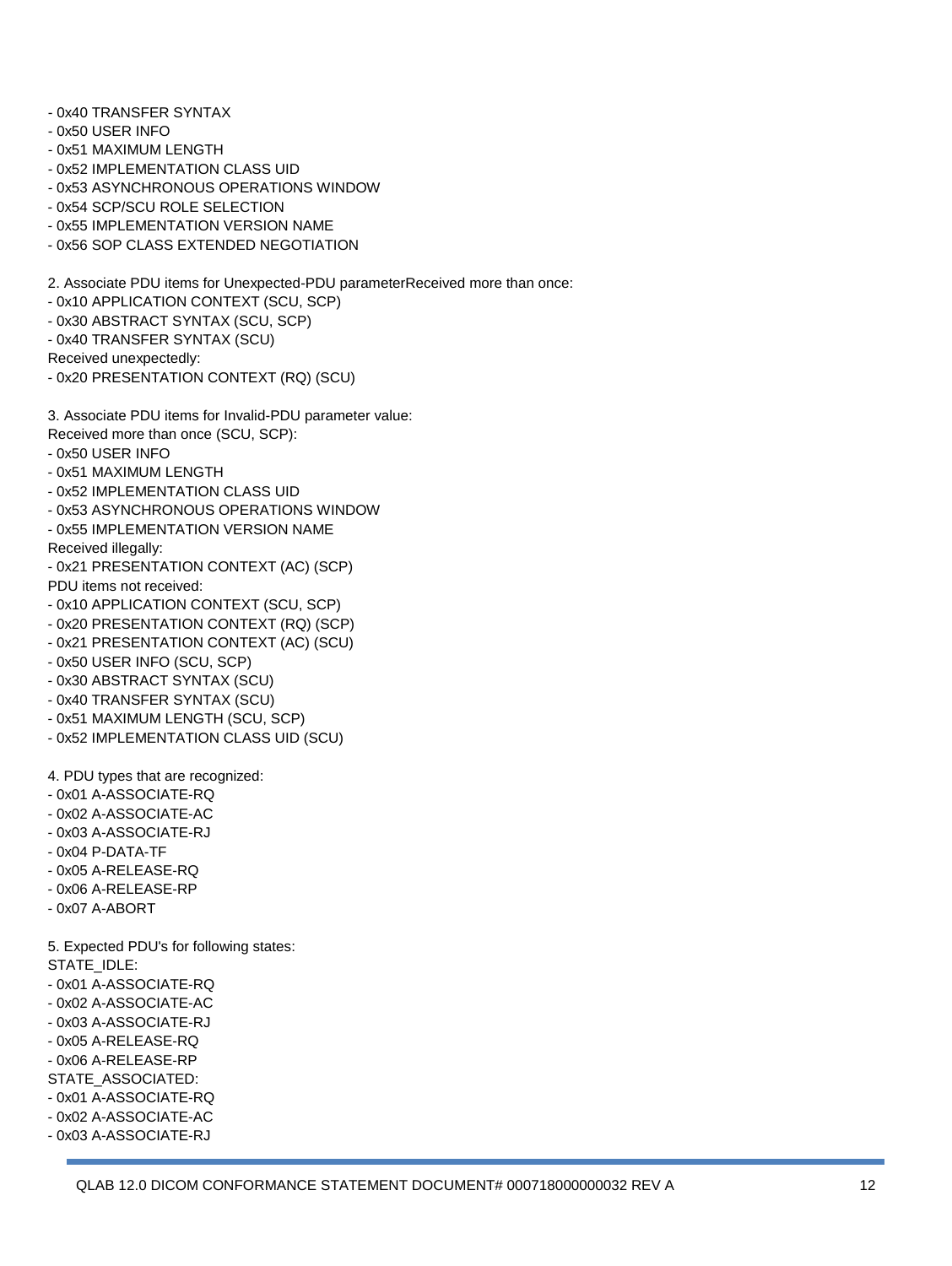- 0x06 A-RELEASE-RP STATE\_ASSOCIATING (SCU): - 0x01 A-ASSOCIATE-RQ - 0x04 P-DATA-TF - 0x05 A-RELEASE-RQ - 0x06 A-RELEASE-RP STATE\_RELEASING: - 0x01 A-ASSOCIATE-RQ - 0x02 A-ASSOCIATE-AC - 0x03 A-ASSOCIATE-RJ STATE\_WAIT\_FOR\_ASSOCIATE (SCP): - 0x02 A-ASSOCIATE-AC - 0x03 A-ASSOCIATE-RJ - 0x04 P-DATA-TF - 0x05 A-RELEASE-RQ - 0x06 A-RELEASE-RP - 0x07 A-ABORT STATE\_WAIT\_FOR\_FINISH: - 0x01 A-ASSOCIATE-RQ - 0x02 A-ASSOCIATE-AC - 0x03 A-ASSOCIATE-RJ - 0x04 P-DATA-TF - 0x05 A-RELEASE-RQ - 0x06 A-RELEASE-RP STATE\_WAIT\_FOR\_DISCONNECT: - 0x01 A-ASSOCIATE-RQ - 0x02 A-ASSOCIATE-AC - 0x03 A-ASSOCIATE-RJ STATE\_TIMED\_OUT: - 0x01 A-ASSOCIATE-RQ - 0x02 A-ASSOCIATE-AC - 0x03 A-ASSOCIATE-RJ - 0x04 P-DATA-TF - 0x05 A-RELEASE-RQ - 0x06 A-RELEASE-RP

- 0x07 A-ABORT

#### **Table 14: DICOM Command Communication Failure Behavior**

| <b>Source</b>        | <b>Reason/Diagnosis</b> | <b>Behavior</b>                                                                                                          |
|----------------------|-------------------------|--------------------------------------------------------------------------------------------------------------------------|
| <b>Reply Timeout</b> | Timeout                 | The Association is aborted using A-ABORT and command marked as failed.<br>The reason is logged and reported to the user. |
| Association aborted  | Association aborted     | The command is marked as failed. The reason is logged and reported to the<br>user.                                       |

#### **4.2.1.3.1. (Real-World) Activity – Verification as SCU**

#### **4.2.1.3.1.1. Description and Sequencing of Activities**

The QLAB AE can initiate associations to remote systems to verify application level communication using the C-ECHO command.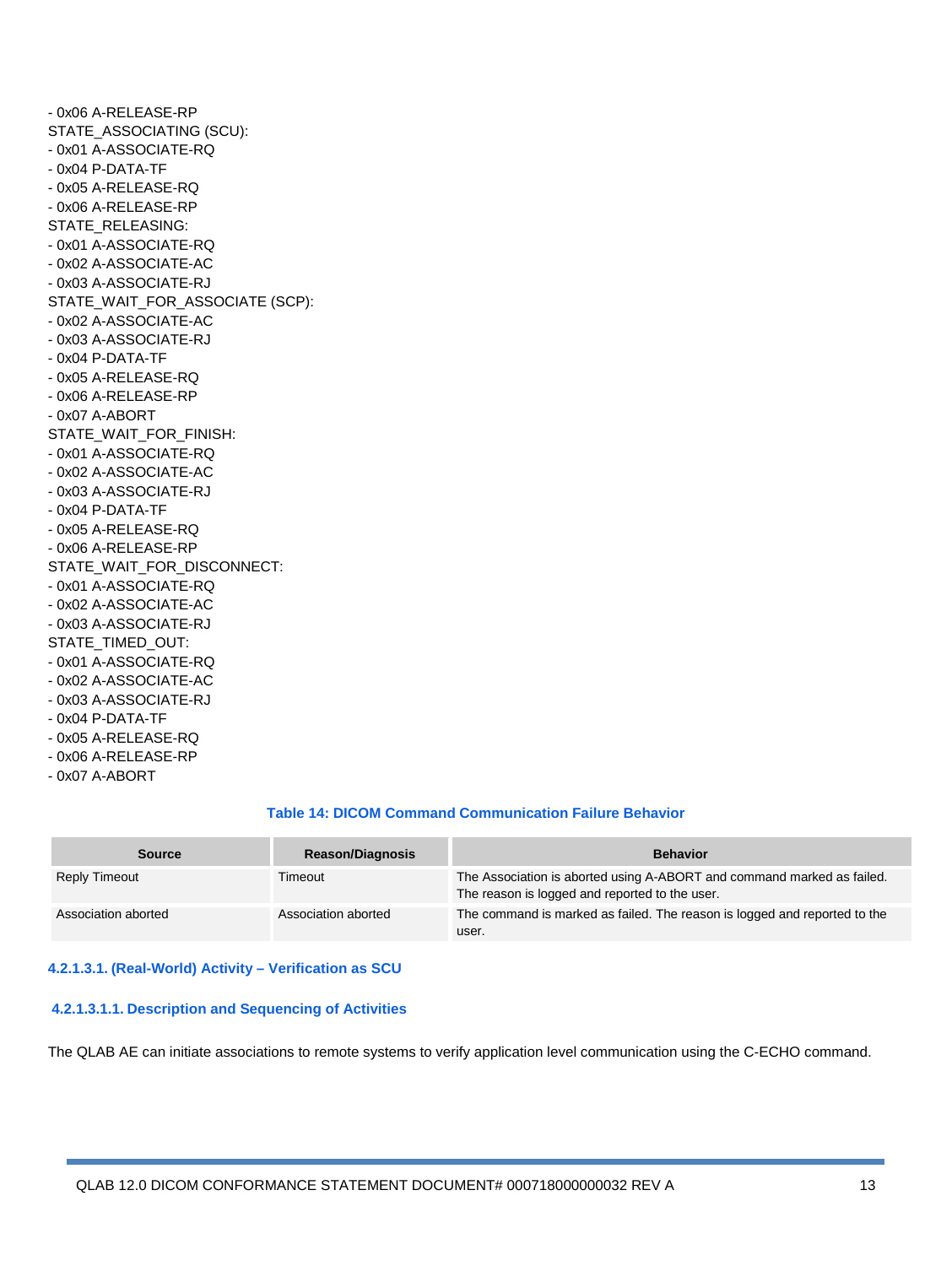

**Figure 3: (Real World) Activity - Verification as SCU**

The QLAB AE proposes the following presentation contexts to the remote AE during the association request before sending the C-ECHO.

#### **Table 15: Proposed Presentation Contexts for (Real-World) Activity – Verification as SCU**

| <b>Presentation Context Table</b> |                        |                           |                     |             |                    |
|-----------------------------------|------------------------|---------------------------|---------------------|-------------|--------------------|
|                                   | <b>Abstract Syntax</b> | <b>Transfer Syntax</b>    |                     |             | <b>Extended</b>    |
| <b>Name</b>                       | <b>UID</b>             | Name List                 | <b>UID List</b>     | <b>Role</b> | <b>Negotiation</b> |
| <b>Verification SOP Class</b>     | 1.2.840.10008.1.1      | Explicit VR Big Endian    | 1.2.840.10008.1.2.2 | SCU         | None               |
|                                   |                        | Explicit VR Little Endian | 1.2.840.10008.1.2.1 |             |                    |
|                                   |                        | Implicit VR Little Endian | 1.2.840.10008.1.2   |             |                    |

#### **4.2.1.3.1.2. SOP Specific Conformance for Verification SOP Class**

This section and sub-section include the manufacturer SOP and Dataset specific information as well the status codes and their corresponding behavior.

The QLAB AE provides standard conformance to the DICOM Verification service class.

#### **4.2.1.3.1.2.1. Dataset Specific Conformance for Verification C-ECHO SCU**

Details regarding the Dataset Specific response behavior will be reported in this section.

This part of the section includes the dataset specific behavior, i.e. error codes, error and exception handling, time-outs, etc.

#### **Table 16: Status Response**

| <b>Service Status</b> | <b>Error Code</b> | <b>Further Meaning</b><br><b>Behavior</b> |                                                                            |
|-----------------------|-------------------|-------------------------------------------|----------------------------------------------------------------------------|
| <b>Success</b>        | 0000              | Verification is complete                  | The QLAB 12.0 has successfully received the verification request response. |

The behavior of the AE during communication failure is summarized next table.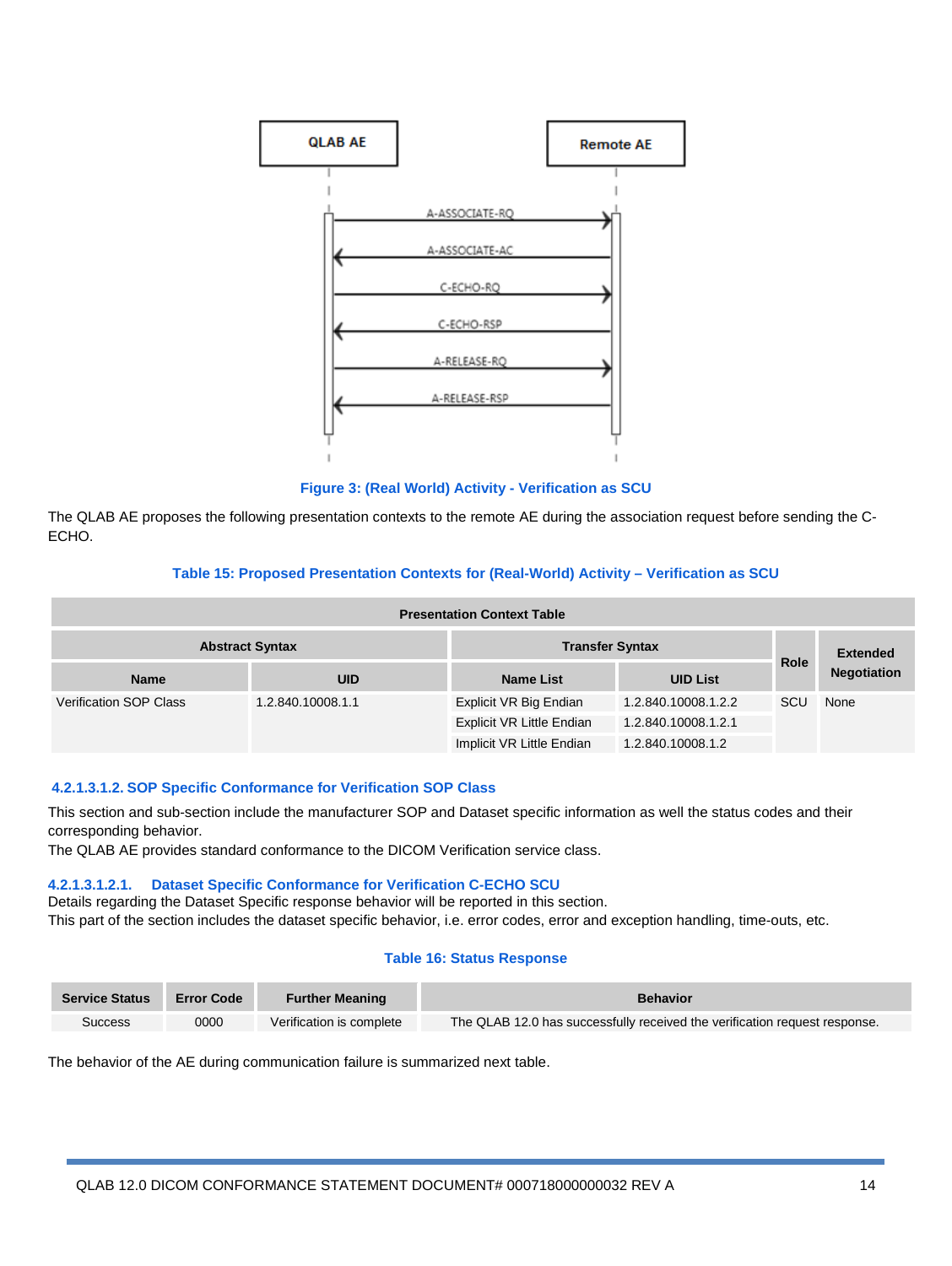| <b>Service Status</b> | <b>Behavior</b>                                                                                                                                                                                  |
|-----------------------|--------------------------------------------------------------------------------------------------------------------------------------------------------------------------------------------------|
| Timeout               | The Association is aborted using A-ABORT and the command is marked as failed. The reason is logged. After a maximum<br>number of retries the user is notified via pop-up (in preview mode only). |
| Association aborted   | The command is marked as failed. The reason is logged. After a maximum number of retries the user is notified via pop-up<br>(in preview mode only).                                              |
| Failed to connect     | Log entry. After a maximum number of retries the user is notified via pop-up (in preview mode only).                                                                                             |

#### **4.2.1.3.2. (Real-World) Activity – Image Export 4.2.1.3.2.1. Description and Sequencing of Activities**

The QLAB 12.0 implements the Storage service class to store selected images at an archive or other storage SCP. All actual selected images are exported using one and the same association. The QLAB 12.0 waits for synchronous report until, after a configurable time is passed, it will release the association.



**Figure 4: (Real World) Activity - Image Export**

#### **4.2.1.3.2.2. Proposed Presentation Contexts**

The presentation contexts are defined in the next table.

#### **Table 17: Proposed Presentation Contexts for (Real-World) Activity – Image Export**

|                                                             | <b>Presentation Context Table</b> |                        |                           |                     |                    |  |
|-------------------------------------------------------------|-----------------------------------|------------------------|---------------------------|---------------------|--------------------|--|
| <b>Abstract Syntax</b>                                      |                                   | <b>Transfer Syntax</b> |                           |                     | <b>Extended</b>    |  |
| <b>Name</b>                                                 | <b>UID</b>                        | <b>Name List</b>       | <b>UID List</b>           | <b>Role</b>         | <b>Negotiation</b> |  |
| Ultrasound Multi-frame<br>Image Storage SOP<br><b>Class</b> | 1.2.840.10008.5.1.<br>4.1.1.3.1   |                        | Implicit VR Little Endian | 1.2.840.10008.1.2   | SCU<br>None        |  |
|                                                             |                                   |                        | Explicit VR Little Endian | 1.2.840.10008.1.2.1 |                    |  |
|                                                             |                                   | Explicit VR Big Endian | 1.2.840.10008.1.2.2       |                     |                    |  |
|                                                             |                                   | <b>RLE Lossless</b>    | 1.2.840.10008.1.2.5       |                     |                    |  |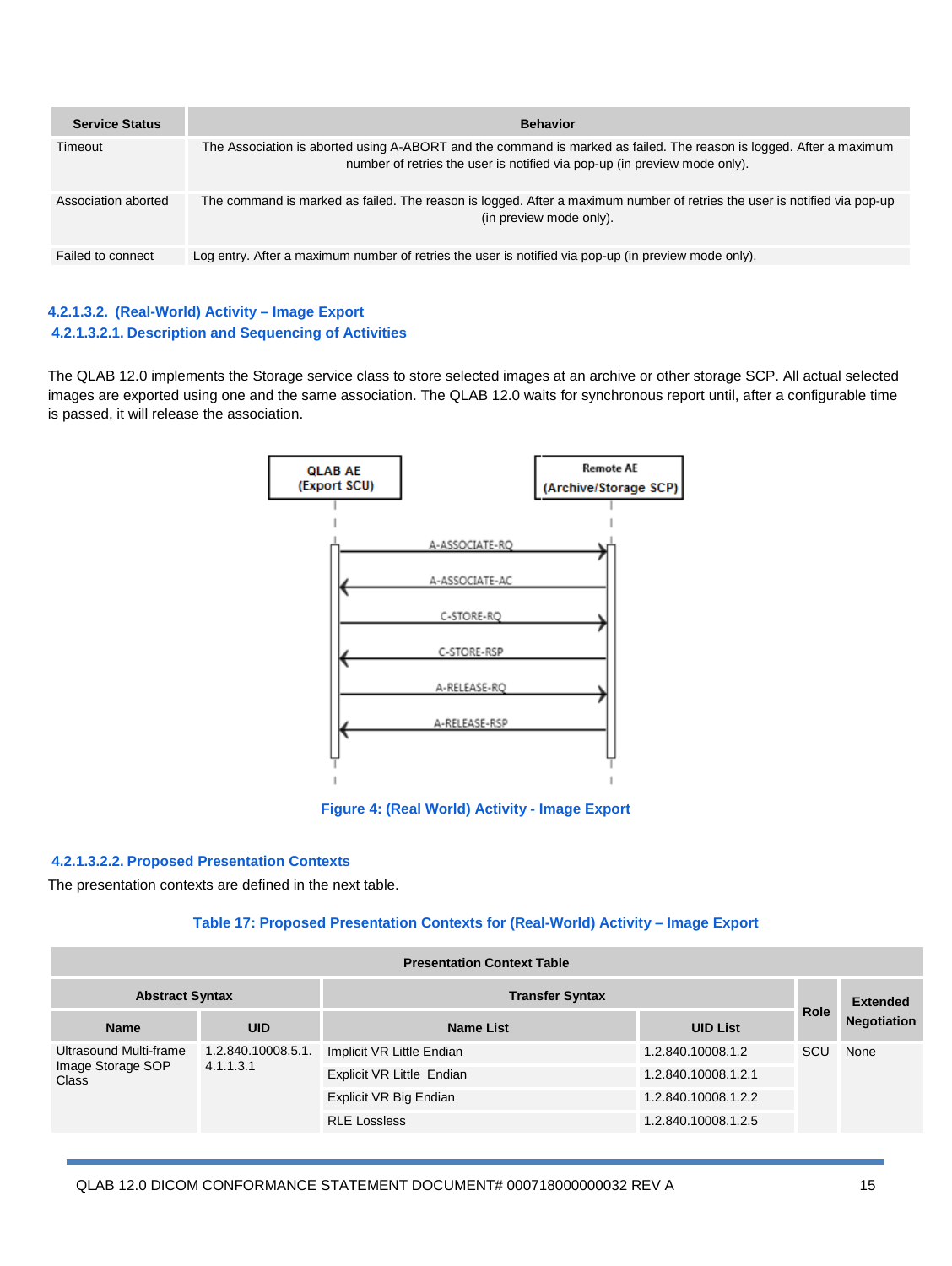| <b>Presentation Context Table</b>      |                               |                                                                                                                                                                                                                                                                                                                                     |                                                                                                                                                                                                              |      |                    |
|----------------------------------------|-------------------------------|-------------------------------------------------------------------------------------------------------------------------------------------------------------------------------------------------------------------------------------------------------------------------------------------------------------------------------------|--------------------------------------------------------------------------------------------------------------------------------------------------------------------------------------------------------------|------|--------------------|
| <b>Abstract Syntax</b>                 |                               | <b>Transfer Syntax</b>                                                                                                                                                                                                                                                                                                              |                                                                                                                                                                                                              |      | <b>Extended</b>    |
| Name                                   | <b>UID</b>                    | <b>Name List</b>                                                                                                                                                                                                                                                                                                                    | <b>UID List</b>                                                                                                                                                                                              | Role | <b>Negotiation</b> |
|                                        |                               | JPEG Baseline (Process 1)<br>JPEG Extended Process 2 And 4                                                                                                                                                                                                                                                                          | 1.2.840.10008.1.2.4.50<br>1.2.840.10008.1.2.4.51                                                                                                                                                             |      |                    |
|                                        |                               | JPEG Lossless Non Hierarchical 14 (Retired)<br>JPEG Lossless Non Hierarchical 15 (Retired)<br>JPEG Lossless Hierarchical 28 (Retired)                                                                                                                                                                                               | 1.2.840.10008.1.2.4.57<br>1.2.840.10008.1.2.4.58<br>1.2.840.10008.1.2.4.65                                                                                                                                   |      |                    |
|                                        |                               | JPEG Lossless Hierarchical 29 (Retired)<br>JPEG LS Lossless Image Compression<br>JPEG 2000 Image Compression<br>JPEG 2000 Image Compression Lossless Only<br>JPEG Lossless, Non-Hierarchical, FOP (Process 14)                                                                                                                      | 1.2.840.10008.1.2.4.66<br>1.2.840.10008.1.2.4.80<br>1.2.840.10008.1.2.4.91<br>1.2.840.10008.1.2.4.90<br>1.2.840.10008.1.2.4.70                                                                               |      |                    |
| Ultrasound Image                       | 1.2.840.10008.5.1.            | Philips CT Private-ELE (Private)<br>MPEG-4 AVC/H.264 High Profile / Level 4.1<br>Implicit VR Little Endian                                                                                                                                                                                                                          | 1.3.46.670589.33.1.4.1<br>1.2.840.10008.1.2.4.102<br>1.2.840.10008.1.2                                                                                                                                       | SCU  | None               |
| Storage SOP Class                      | 4.1.1.6.1                     | Explicit VR Little Endian<br>Explicit VR Big Endian<br><b>RLE Lossless</b>                                                                                                                                                                                                                                                          | 1.2.840.10008.1.2.1<br>1.2.840.10008.1.2.2<br>1.2.840.10008.1.2.5                                                                                                                                            |      |                    |
|                                        |                               | JPEG Baseline (Process 1)<br>JPEG Extended Process 2 And 4<br>JPEG Lossless Non Hierarchical 14 (Retired)                                                                                                                                                                                                                           | 1.2.840.10008.1.2.4.50<br>1.2.840.10008.1.2.4.51<br>1.2.840.10008.1.2.4.57                                                                                                                                   |      |                    |
|                                        |                               | JPEG Lossless Non Hierarchical 15 (Retired)<br>JPEG Lossless Hierarchical 28 (Retired)<br>JPEG Lossless Hierarchical 29 (Retired)<br>JPEG LS Lossless Image Compression                                                                                                                                                             | 1.2.840.10008.1.2.4.58<br>1.2.840.10008.1.2.4.65<br>1.2.840.10008.1.2.4.66<br>1.2.840.10008.1.2.4.80                                                                                                         |      |                    |
|                                        |                               | JPEG 2000 Image Compression<br>JPEG 2000 Image Compression Lossless Only<br>JPEG Lossless, Non-Hierarchical, FOP (Process 14)<br>Philips CT Private-ELE (Private)                                                                                                                                                                   | 1.2.840.10008.1.2.4.91<br>1.2.840.10008.1.2.4.90<br>1.2.840.10008.1.2.4.70<br>1.3.46.670589.33.1.4.1                                                                                                         |      |                    |
| Secondary Capture<br>Image Storage SOP | 1.2.840.10008.5.1.<br>4.1.1.7 | MPEG-4 AVC/H.264 High Profile / Level 4.1<br>Implicit VR Little Endian                                                                                                                                                                                                                                                              | 1.2.840.10008.1.2.4.102<br>1.2.840.10008.1.2                                                                                                                                                                 | SCU  | None               |
| Class                                  |                               | Explicit VR Little Endian<br>Explicit VR Big Endian<br><b>RLE Lossless</b><br>JPEG Baseline (Process 1)                                                                                                                                                                                                                             | 1.2.840.10008.1.2.1<br>1.2.840.10008.1.2.2<br>1.2.840.10008.1.2.5<br>1.2.840.10008.1.2.4.50                                                                                                                  |      |                    |
|                                        |                               | JPEG Extended Process 2 And 4<br>JPEG Lossless Non Hierarchical 14 (Retired)<br>JPEG Lossless Non Hierarchical 15 (Retired)<br>JPEG Lossless Hierarchical 28 (Retired)<br>JPEG Lossless Hierarchical 29 (Retired)<br>JPEG LS Lossless Image Compression<br>JPEG 2000 Image Compression<br>JPEG 2000 Image Compression Lossless Only | 1.2.840.10008.1.2.4.51<br>1.2.840.10008.1.2.4.57<br>1.2.840.10008.1.2.4.58<br>1.2.840.10008.1.2.4.65<br>1.2.840.10008.1.2.4.66<br>1.2.840.10008.1.2.4.80<br>1.2.840.10008.1.2.4.91<br>1.2.840.10008.1.2.4.90 |      |                    |

QLAB 12.0 DICOM CONFORMANCE STATEMENT DOCUMENT# 000718000000032 REV A 16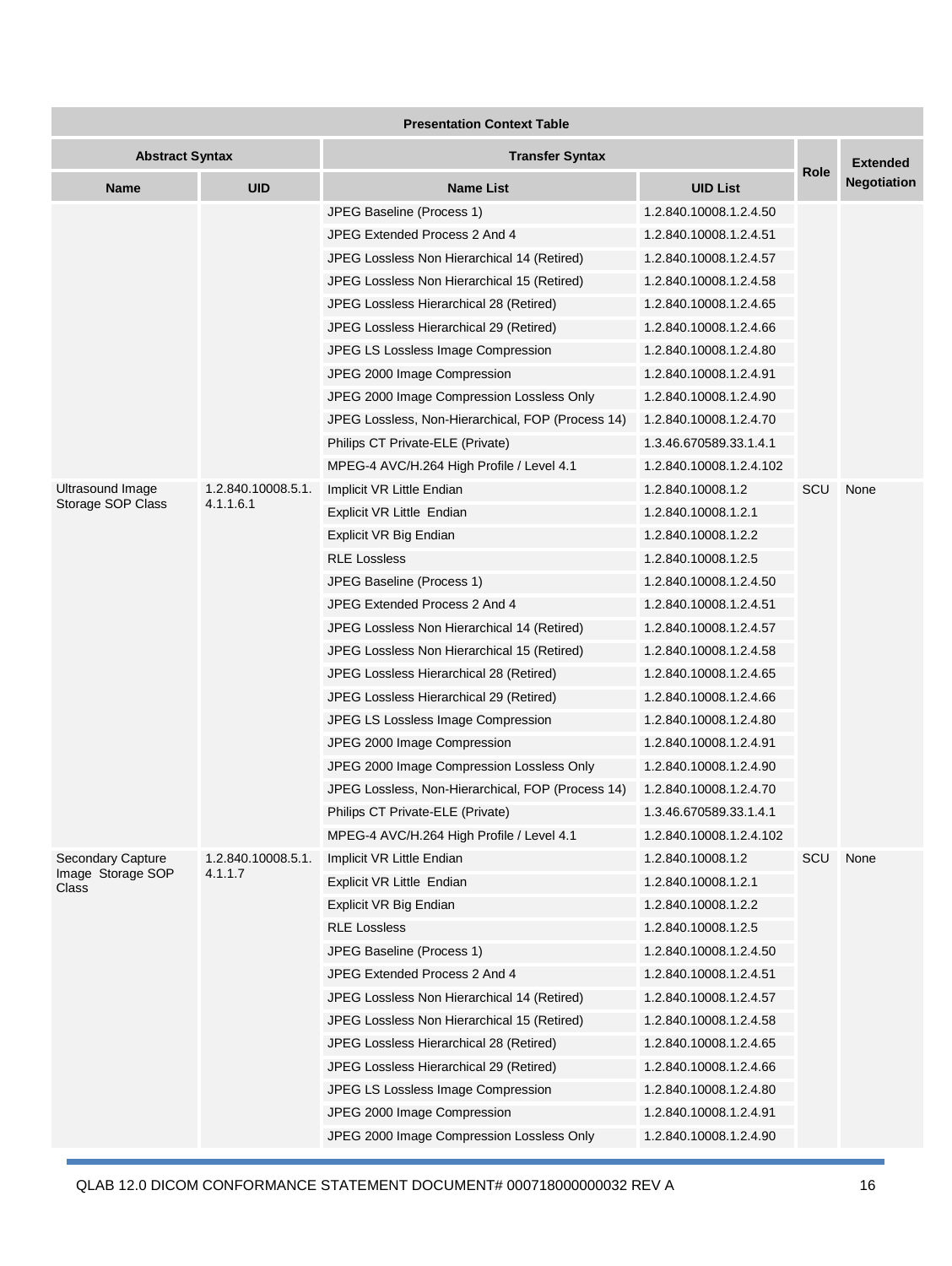| <b>Presentation Context Table</b> |                                   |                                                   |                         |      |                    |
|-----------------------------------|-----------------------------------|---------------------------------------------------|-------------------------|------|--------------------|
| <b>Abstract Syntax</b>            |                                   | <b>Transfer Syntax</b>                            |                         |      | <b>Extended</b>    |
| <b>Name</b>                       | <b>UID</b>                        | <b>Name List</b>                                  | <b>UID List</b>         | Role | <b>Negotiation</b> |
|                                   |                                   | JPEG Lossless, Non-Hierarchical, FOP (Process 14) | 1.2.840.10008.1.2.4.70  |      |                    |
|                                   |                                   | Philips CT Private-ELE (Private)                  | 1.3.46.670589.33.1.4.1  |      |                    |
|                                   |                                   | MPEG-4 AVC/H.264 High Profile / Level 4.1         | 1.2.840.10008.1.2.4.102 |      |                    |
| Comprehensive SR<br>SOP Class     | 1.2.840.10008.5.1.<br>4.1.1.88.33 | Implicit VR Little Endian                         | 1.2.840.10008.1.2       | SCU  | None               |
|                                   |                                   | Explicit VR Little Endian                         | 1.2.840.10008.1.2.1     |      |                    |
|                                   |                                   | Explicit VR Big Endian                            | 1.2.840.10008.1.2.2     |      |                    |

#### **4.2.1.3.2.3. SOP Specific Conformance for Storage SOP Classes**

Following remarks hold for the standard DICOM SOP Classes:

- The QLAB 12.0 supports the following Photometric Interpretations for non-compressed images:
	- MONOCHROME1,
	- MONOCHROME2,
	- PALETTE COLOR,
	- RGB, YBR\_FULL,
	- YBR\_FULL\_422,
	- YBR\_PARTIAL\_422,
	- YBR\_ICT,
	- YBR\_RCT.

- The QLAB 12.0 can convert the data specific to the Transfer Syntaxes accepted during the association.

- JPEG Lossless (NH-FOP) compresses all bits denoted by the attribute DICOM\_BITS\_ALLOCATED. Therefore, any overlays encoded in the pixel data are also encoded and decoded.

- In case of both source (internal) and target compressed pixel data, decompression of the source pixel data and compression to the target pixel data only takes place in the following cases:

1) The source and target compression formats are different; or:

2) The source pixel data is multi-frame without a BOT.

- The BOT in compressed pixel data is filled if:

1) This is explicitly configured; or:

2) Group length attributes are configured.

#### **4.2.1.3.2.3.1. Dataset Specific Conformance for C-STORE-RQ**

Details regarding the Dataset Specific response behavior will be reported in this section. This includes the dataset specific behavior, i.e. error codes, error and exception handling, time-outs, etc.

#### **Table 18: Status Response**

| <b>Service</b><br><b>Status</b> | Error<br>Code | <b>Further Meaning</b>                      | <b>Behavior</b>                                                                                                                                                             |
|---------------------------------|---------------|---------------------------------------------|-----------------------------------------------------------------------------------------------------------------------------------------------------------------------------|
| <b>Success</b>                  | 0000          | Successful stored                           | Progress of the export job is updated and connection is retained for the next store. If the<br>store of all the SOP instances is completed then the connection is released. |
| Failure                         | A7xx          | Refused: Out of Resources                   | Error is logged and the export job fails. Connection is released.                                                                                                           |
|                                 | A9xx          | Error: Data Set does not<br>match SOP Class | Error is logged and the export job fails. Connection is released.                                                                                                           |
|                                 | Cxxx          | Error: cannot understand                    | Error is logged and the export job fails. Connection is released.                                                                                                           |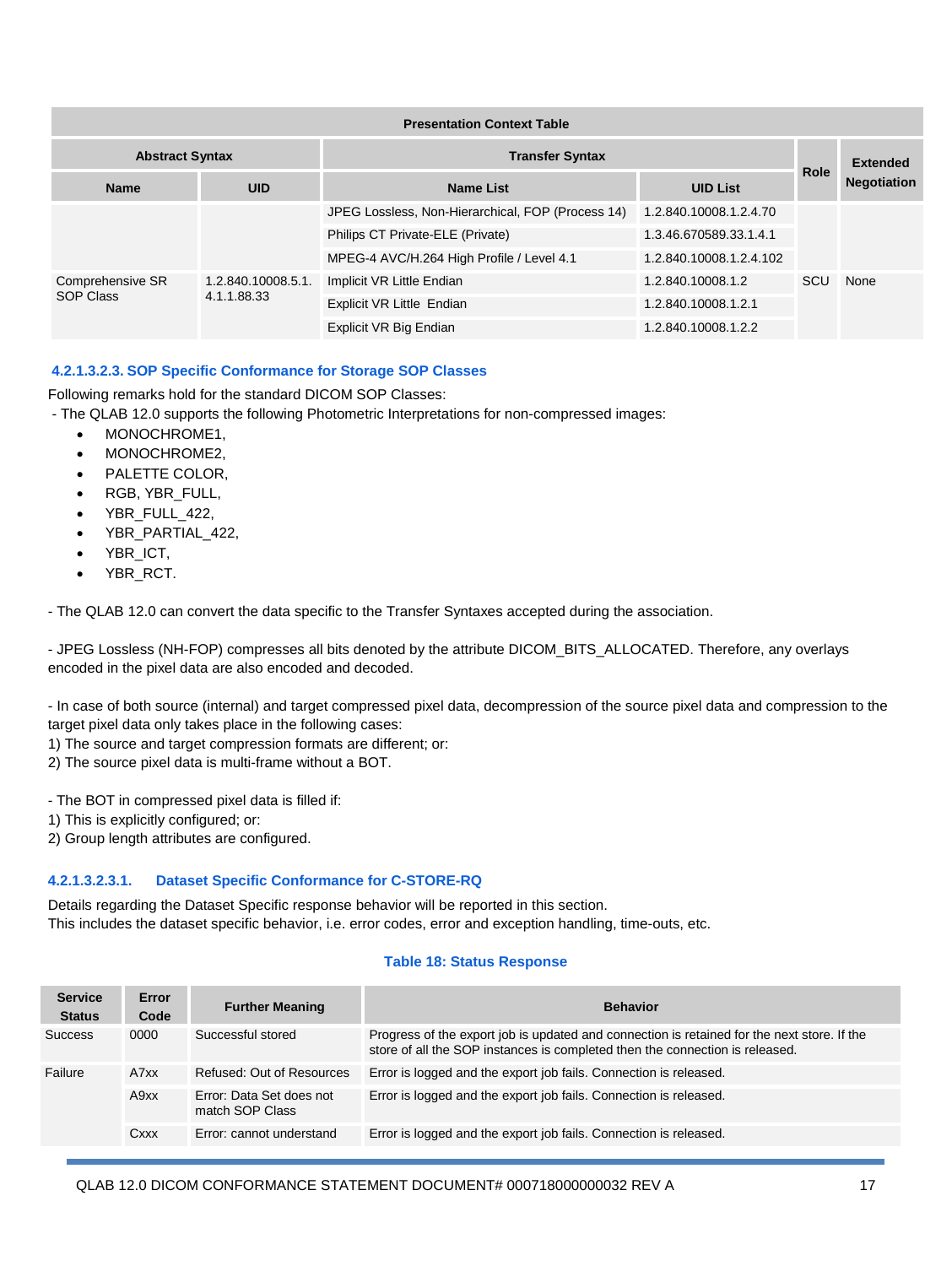| <b>Service</b><br><b>Status</b> | Error<br>Code | <b>Further Meaning</b>               | <b>Behavior</b>                                 |
|---------------------------------|---------------|--------------------------------------|-------------------------------------------------|
| Warning                         | <b>B000</b>   | Coercion of Data Elements            | Warning is logged and the export job continues. |
|                                 | <b>B007</b>   | Data Set does not match<br>SOP Class | Warning is logged and the export job continues. |
|                                 | <b>B006</b>   | <b>Elements Discarded</b>            | Warning is logged and the export job continues. |

#### **4.2.1.3.3. (Real-World) Activity - Find as SCU 4.2.1.3.3.1. Description and Sequencing of Activities**

The operator on QLAB 12.0 can query a remote database by selecting the "Remote Data" location from the data panel. A query form will appear with all available query matching keys that can be used to filter the request to the remote system. When the operator clicks on the "OK" button in the Query form, a C-FIND-RQ message is sent to the remote system:



**Figure 5 Data Flow Diagram – FIND as SCU**

#### **4.2.1.3.3.2. Proposed Presentation Contexts**

The presentation contexts are defined in the next table.

#### **Table 19: Proposed Presentation Contexts for (Real-World) Activity – FIND As SCU**

| <b>Presentation Context Table</b>                   |                             |                           |                     |             |                         |  |  |
|-----------------------------------------------------|-----------------------------|---------------------------|---------------------|-------------|-------------------------|--|--|
| <b>Abstract Syntax</b>                              |                             | <b>Transfer Syntax</b>    |                     |             |                         |  |  |
| <b>Name</b>                                         | <b>UID</b>                  | Name List                 | <b>UID List</b>     | <b>Role</b> | <b>Negotiation</b>      |  |  |
| Study Root QR Information<br>Model - FIND SOP Class | 1.2.840.10008.5.1.4.1.2.2.1 | Explicit VR Big Endian    | 1.2.840.10008.1.2.2 | <b>SCU</b>  | <b>Extended</b><br>None |  |  |
|                                                     |                             | Implicit VR Little Endian | 1.2.840.10008.1.2   |             |                         |  |  |
|                                                     |                             | Explicit VR Little Endian | 1.2.840.10008.1.2.1 |             |                         |  |  |

#### **4.2.1.3.3.3. SOP Specific Conformance for Study Root QR Information Model - FIND SOP Class**

This section and sub-section include the manufacturer SOP and Dataset specific information as well the status codes and their corresponding behavior.

## **4.2.1.3.3.3.1. Dataset Specific Conformance for Study Root QR Information Model - FIND SOP Class C-FIND-SCU**

Details regarding the Dataset Specific response behavior will be reported in this section.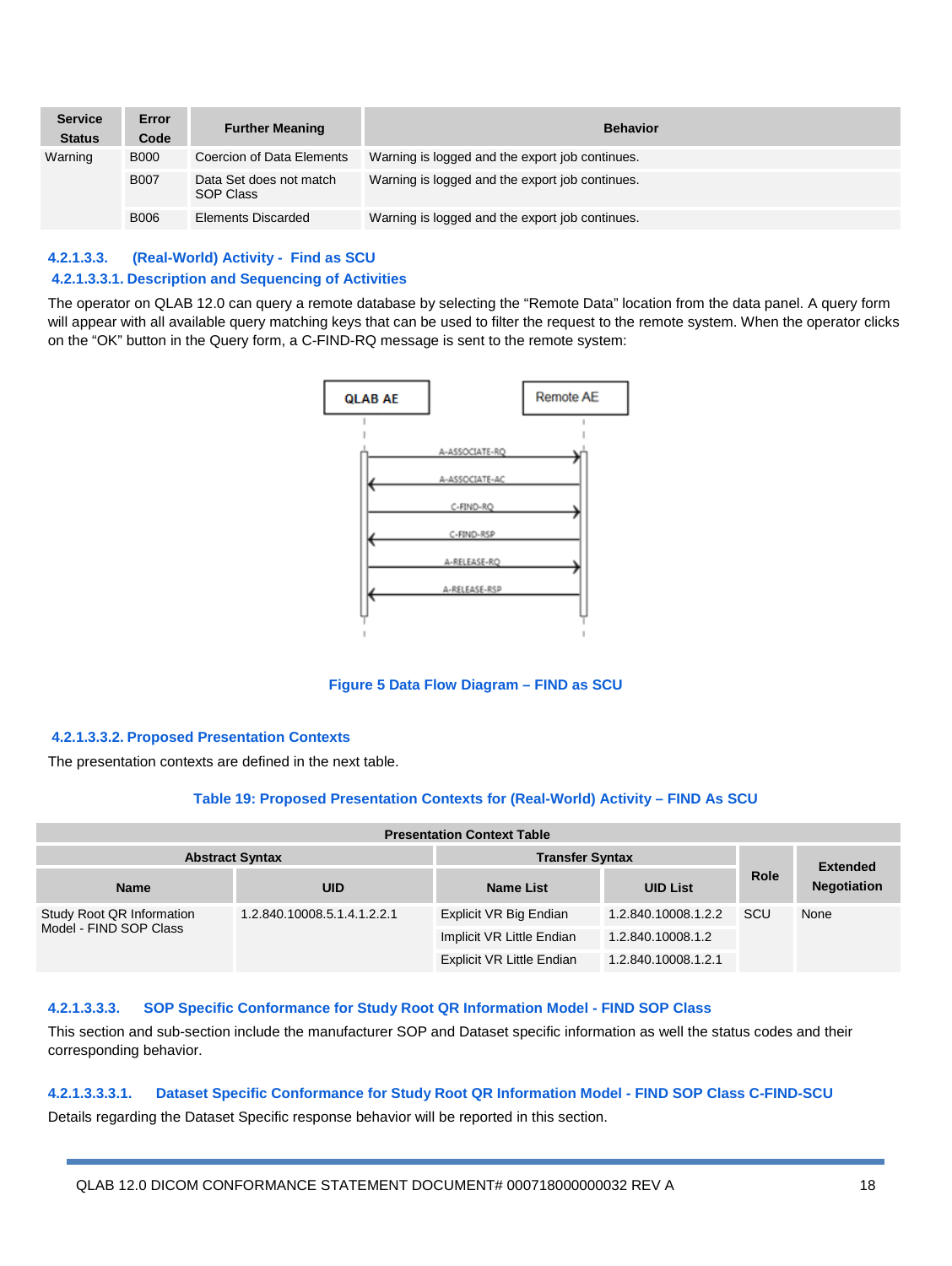#### **Table 20: Supported Query Keys for Study Root Information Model**

| <b>Study Root Information Model</b> |                    |           |                                   |                                                        |  |  |
|-------------------------------------|--------------------|-----------|-----------------------------------|--------------------------------------------------------|--|--|
| <b>Attribute Name</b>               | Tag                | <b>VR</b> | <b>Type Of Matching</b>           | <b>Comment</b>                                         |  |  |
| Query/Retrieve Level                | 0008,0052          | <b>CS</b> | Single Value                      | Study level, Series level, Image<br>level is supported |  |  |
|                                     | <b>Study level</b> |           |                                   |                                                        |  |  |
| <b>Study Date</b>                   | 0008,0020          | DA        | Single Value, Range, Universal    |                                                        |  |  |
| <b>Study Time</b>                   | 0008,0030          | <b>TM</b> | Universal                         |                                                        |  |  |
| <b>Accession Number</b>             | 0008,0050          | <b>SH</b> | Single Value, Universal, Wildcard |                                                        |  |  |
| Modalities in Study                 | 0008,0060          | <b>CS</b> | Single Value, Universal           |                                                        |  |  |
| <b>Patient Name</b>                 | 0010,0010          | <b>PN</b> | Single Value, Universal, Wildcard |                                                        |  |  |
| Patient ID                          | 0010,0020          | LO        | Single Value, Universal, Wildcard |                                                        |  |  |
| Referring Physician's Name          | 0008,0090          | <b>PN</b> | Single Value, Universal, Wildcard |                                                        |  |  |
| Study Instance UID                  | 0020,000D          | UI        | Universal                         |                                                        |  |  |
| Study ID                            | 0020,0010          | <b>SH</b> | Single Value, Universal, Wildcard |                                                        |  |  |
|                                     |                    |           | Series level                      |                                                        |  |  |
| Modality                            | 0008,0060          | <b>CS</b> | Single Value, Universal           |                                                        |  |  |
| Study Instance UID                  | 0020,000D          | UI        | Single Value                      |                                                        |  |  |
| Series Instance UID                 | 0020,000E          | UI        | Universal                         |                                                        |  |  |
| Series Number                       | 0020,0011          | <b>PN</b> | Universal                         |                                                        |  |  |
| Image level                         |                    |           |                                   |                                                        |  |  |
| <b>SOP Class UID</b>                | 0008,0016          | UI        | Universal                         |                                                        |  |  |
| SOP Instance UID                    | 0008,0018          | UI        | Universal                         |                                                        |  |  |
| Study Instance UID                  | 0020,000D          | UI        | Single Value                      |                                                        |  |  |
| Series Instance UID                 | 0020,000E          | UI        | Single Value                      |                                                        |  |  |
| Instance Number                     | 0020,0013          | <b>IS</b> | Universal                         |                                                        |  |  |

This part of the section includes the dataset specific behavior, i.e. error codes, error and exception handling, time-outs, etc.

#### **Table 21: Status Response**

| <b>Service</b><br><b>Status</b> | Error<br>Code    | <b>Further Meaning</b>                                                                                                                  | <b>Behavior</b>                                                |
|---------------------------------|------------------|-----------------------------------------------------------------------------------------------------------------------------------------|----------------------------------------------------------------|
| <b>Success</b>                  | 0000             | Matching is complete – No final identifier is supplied                                                                                  | Successful completion of the query.                            |
| Failure                         | A700             | Refused – Out of resources                                                                                                              | Not enough resources; exception<br>during evaluation of query. |
|                                 | C <sub>000</sub> | Failed – Unable to process                                                                                                              | Any other exception generated while<br>evaluating the query.   |
| Cancel                          | FE <sub>00</sub> | Matching terminated due to Cancel request                                                                                               | Query is cancelled.                                            |
| Pending                         | FF <sub>00</sub> | Matches are continuing - Current match is supplied and any optional keys were<br>supported in the same manner as required keys          | Optional keys supported.                                       |
|                                 | FF <sub>01</sub> | Matches are continuing – Warning that one or more optional keys were not<br>supported for existence and/or matching for this identifier | Optional keys not supported.                                   |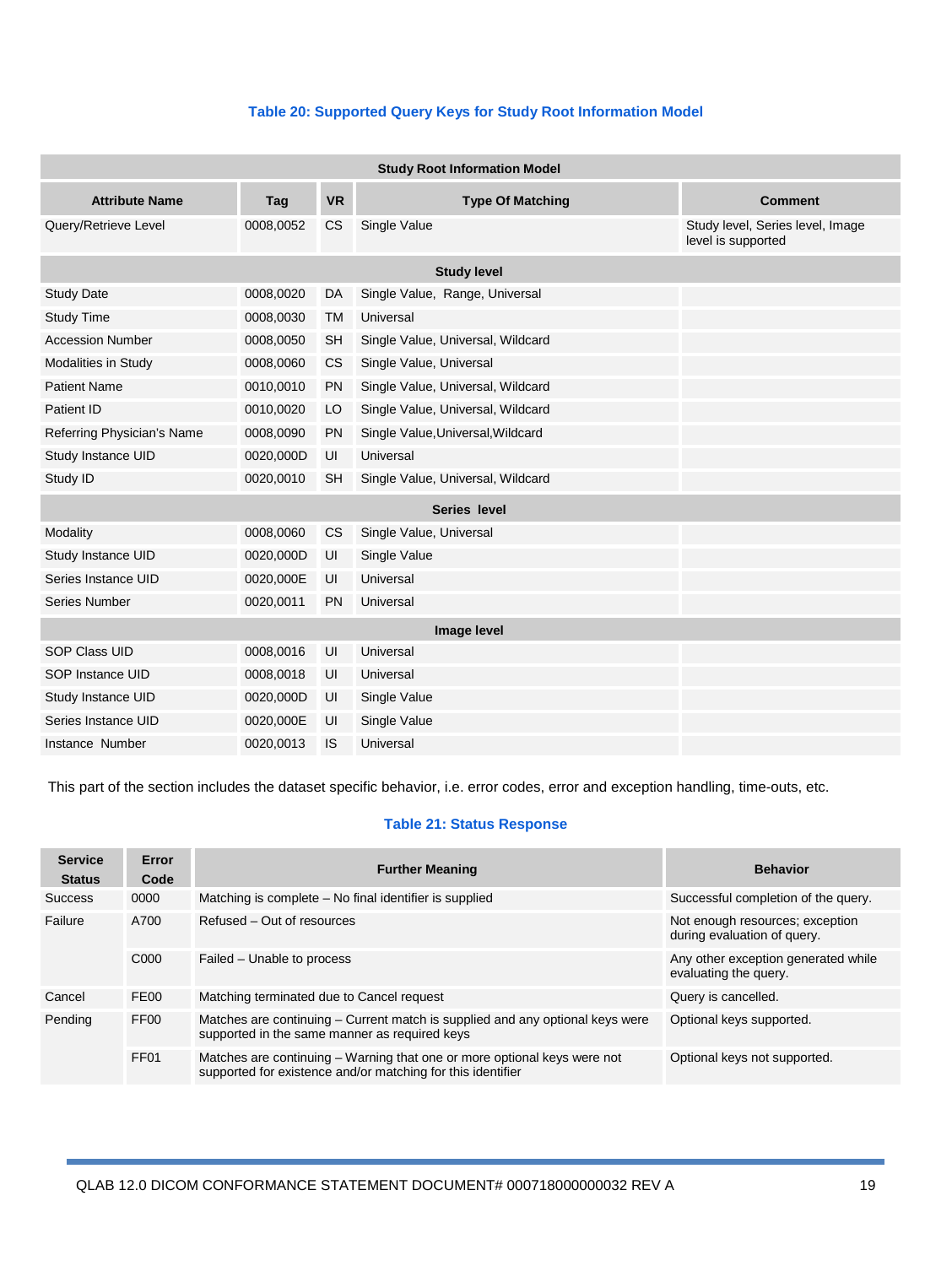#### **4.2.1.3.4. (Real-World) Activity - Move as SCU**

#### **4.2.1.3.4.1. Description and Sequencing of Activities**

The Move activity as SCU (Move Remote Images) involves the retrieval of images on a remote system by moving matching studies/series from the remote database to the local database or to another remote database.

QLAB initiates an association for each C-MOVE request to the selected remote DICOM node and define the move destination in C-MOVE request and. The Remote AE will transfer the studies/series to the move destination and send the Retrieve (C-MOVE) response to QLAB. For successfull operation, both the systems must be configured to make a Retrieve (C-MOVE) possible.

The association is released after the final Retrieve (C-MOVE) response for the related request has been received (no more pending).



**Figure 6 Data Flow Diagram – MOVE as SCU**

#### **4.2.1.3.4.2. Proposed Presentation Contexts**

The presentation contexts are defined in the next table.

#### **Table 22: Proposed Presentation Contexts for (Real-World) Activity – MOVE As SCU**

| <b>Presentation Context Table</b>                   |                             |                           |                     |                 |                    |  |  |
|-----------------------------------------------------|-----------------------------|---------------------------|---------------------|-----------------|--------------------|--|--|
| <b>Abstract Syntax</b>                              |                             | <b>Transfer Syntax</b>    |                     | <b>Extended</b> |                    |  |  |
| <b>Name</b>                                         | UID                         | <b>Name List</b>          | <b>UID List</b>     | <b>Role</b>     | <b>Negotiation</b> |  |  |
| Study Root QR Information<br>Model - MOVE SOP Class | 1.2.840.10008.5.1.4.1.2.2.2 | Explicit VR Big Endian    | 1.2.840.10008.1.2.2 | <b>SCU</b>      | None               |  |  |
|                                                     |                             | Implicit VR Little Endian | 1.2.840.10008.1.2   |                 |                    |  |  |
|                                                     |                             | Explicit VR Little Endian | 1.2.840.10008.1.2.1 |                 |                    |  |  |

QLAB AE does not support extended negotiations.

#### **4.2.1.3.4.3. SOP Specific Conformance for Study Root QR Information Model - MOVE SOP Class**

From the query responses received from a remote database, the QLAB user can select:

- A single study
- Multiple studies
- A single series
- Multiple series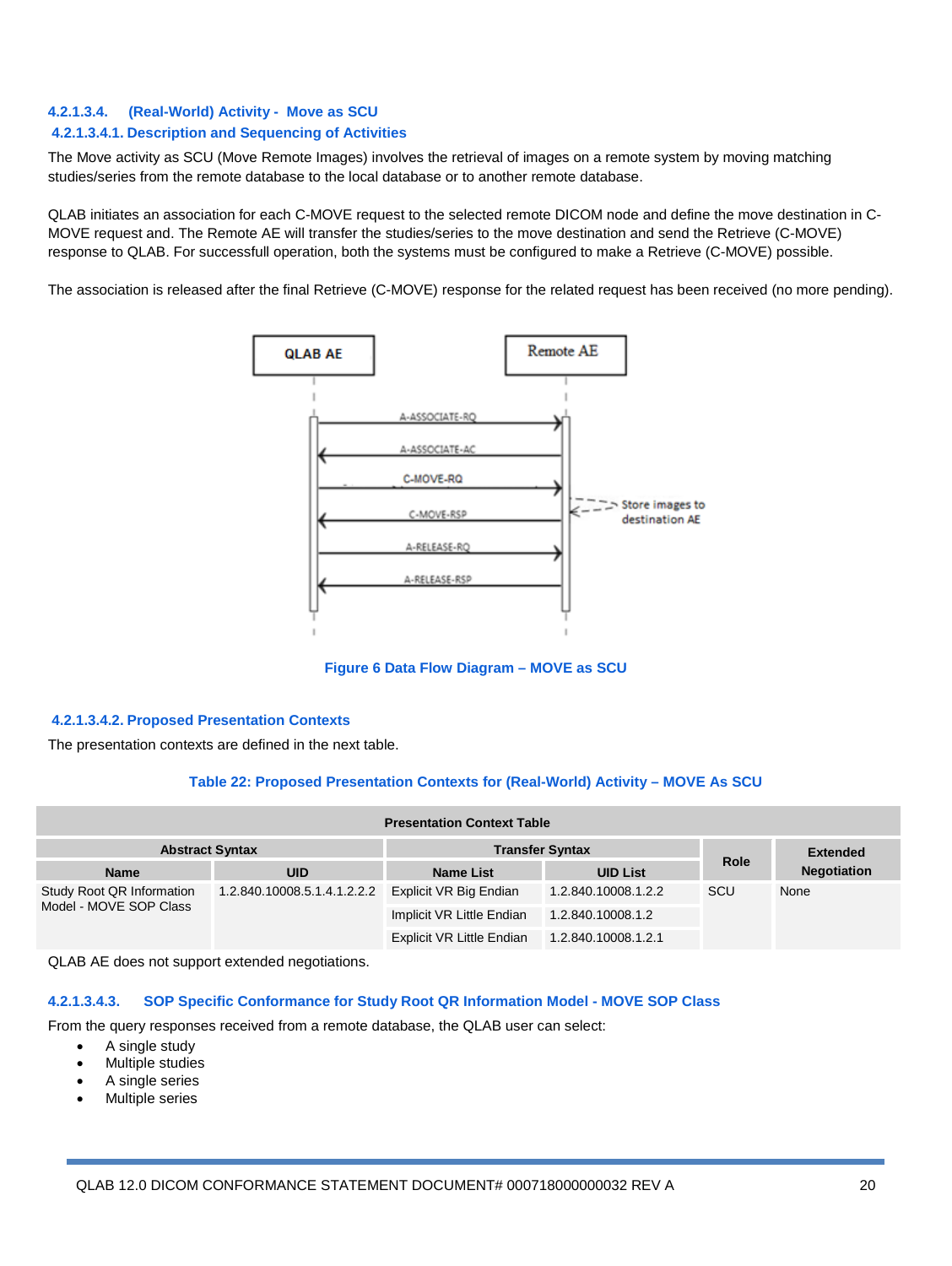Via the "copy" to local database action on QLAB 12.0 a C-MOVE-RQ message on study or series level will be sent to the remote system. QLAB supports both the study level and series level request operation. (patient level and image level move is not supported) In case multiple studies are selected for retrieve, for each study a separate job (=association) is created with 1 C-MOVE-RQ. For multiple series retrieve, 1 job (association) is created with a C-MOVE-RQ for each requested series. The QLAB 12.0 user may cancel the C-MOVE service by selecting a cancel button to trigger a C-MOVE-CANCEL request at any time during the processing of the C-MOVE.

#### **4.2.1.3.4.3.1. Dataset Specific Conformance for Study Root QR Information Model - MOVE SOP Class C-MOVE-SCU**

Details regarding the Dataset Specific response behavior will be reported in this section.

#### **Table 23: Identifiers for MOVE Study Root Information Model as SCU**

| <b>Study Root Information Model</b> |                    |           |                              |  |  |
|-------------------------------------|--------------------|-----------|------------------------------|--|--|
| <b>Attribute Name</b>               | Tag                | <b>VR</b> | <b>Comment</b>               |  |  |
| Query/Retrieve Level                | 0008,0052          | <b>CS</b> | Applied value: STUDY, SERIES |  |  |
|                                     | <b>Study level</b> |           |                              |  |  |
| Study Instance UID                  | 0020,000D          | UI        |                              |  |  |
| Series level                        |                    |           |                              |  |  |
| Study Instance UID                  | 0020,000D          | UI        |                              |  |  |
| Series Instance UID                 | 0020,000E          | UI        |                              |  |  |

This part of the section includes the dataset specific behavior, i.e. error codes, error and exception handling, time-outs, etc.

#### **Table 24: Status Response for C-MOVE Study Root Information Model**

| <b>Service</b><br><b>Status</b> | Error<br>Code    | <b>Further Meaning</b>                                     | <b>Behavior</b>                                                                                                     |
|---------------------------------|------------------|------------------------------------------------------------|---------------------------------------------------------------------------------------------------------------------|
| <b>Success</b>                  | 0000             | Sub-operations complete-No Failures                        | The move job is marked as completed. The association is released.                                                   |
| Refused<br>A701                 |                  | Out of Resources- Unable to calculate<br>number of matches | The move job is marked as failed. The association is released. The reason is<br>logged and reported to the user.    |
|                                 | A702             | Out of Resources - Unable to perform<br>sub-operations     | The move job is marked as failed. The association is released. The reason is<br>logged and reported to the user.    |
|                                 | A801             | Move destination unknown                                   | The move job is marked as failed. The association is released. The reason is<br>logged and reported to the user.    |
| Failed                          | A900             | Identifier does not match SOP class                        | The move job is marked as failed. The association is released. The reason is<br>logged and reported to the user.    |
|                                 | Cxxx             | Unable to process                                          | The move job is marked as failed. The association is released. The reason is<br>logged and reported to the user.    |
| Cancel                          | FE <sub>00</sub> | Sub-operations terminated due to Cancel<br>Indication      | The move job is marked as cancelled. The association is released. The<br>reason is logged and reported to the user. |
| Warning                         | <b>B000</b>      | Sub-operations complete – One or more<br>failures          | The move job is marked as completed. The association is released.                                                   |
| Pending                         | FF <sub>00</sub> | Sub-operations are continuing.                             | The move job continues.                                                                                             |

#### **4.2.1.4. Association Acceptance Policy**

The QLAB AE accepts associations for the following purposes:

- To allow remote applications to verify application level communication.

- To allow remote applications to store images in the QLAB database.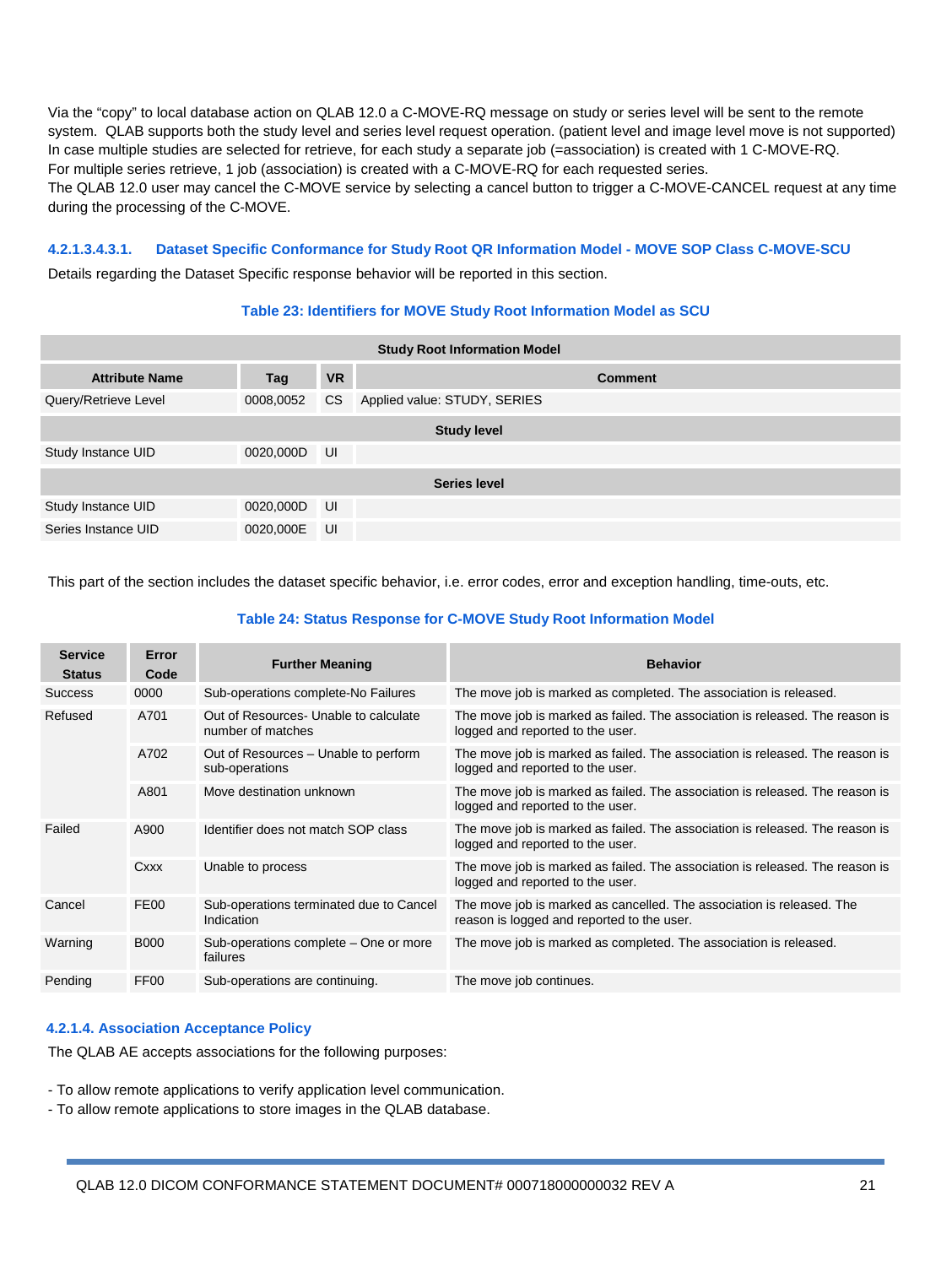The QLAB AE rejects association requests from unknown applications, i.e. applications that offer an unknown "calling AE title". An application is known if and only if it is defined per configuration of the QLAB 12.0 system. The QLAB AE also rejects association requests from applications that do not address the QLAB AE, i.e. that offer a wrong "called AE title". The QLAB AE title is defined during configuration of QLAB 12.0.

| <b>Result</b>             | <b>Source</b>                                            | <b>Reason/Diagnosis</b>                        | <b>Behavior</b>                                                                                                                                                                                                                           |
|---------------------------|----------------------------------------------------------|------------------------------------------------|-------------------------------------------------------------------------------------------------------------------------------------------------------------------------------------------------------------------------------------------|
| 1 - rejected<br>permanent | 1 - DICOM UL service-user                                | 1 - no-reason-given                            | Association is not established due to any problem other than that<br>specified for QLAB SCP in the rows below. (Example: Problem while<br>decoding the DICOM stream).                                                                     |
|                           |                                                          | 2 - application-context-<br>name-not-supported | An application context name other than 1.2.840.10008.3.1.1.1 is<br>requested by the SCU during association.                                                                                                                               |
|                           |                                                          | 3 - calling-AE-title-not-<br>recognized        | The configuration does not contain a repository having the Calling AE<br>Title as per the association request; There is a problem in<br>configuration (related to composing the configuration from the SCU<br>and the SCP configuration). |
|                           |                                                          | 7 - called-AE-title-not-<br>recognized         | The called AE Title in the association request does not match the AE<br>Title as per the configuration.                                                                                                                                   |
|                           | 2 - DICOM UL service provider<br>(ACSE related function) | 1 - no-reason-given                            | Not used.                                                                                                                                                                                                                                 |
|                           |                                                          | 2 - protocol-version-not-<br>supported         | Not used.                                                                                                                                                                                                                                 |
|                           | 3 - DICOM UL service                                     | 1 - temporary-congestion                       | Not used.                                                                                                                                                                                                                                 |
|                           | provider (Presentation related<br>function)              | 2 - local-limit-exceeded                       | Not used.                                                                                                                                                                                                                                 |
| 2 - rejected-             | 1 - DICOM UL service-user                                | 1 - no-reason-given                            | Not used.                                                                                                                                                                                                                                 |
| transient                 |                                                          | 2 - application-context-<br>name-not-supported | Not used.                                                                                                                                                                                                                                 |
|                           |                                                          | 3 - calling-AE-title-not-<br>recognized        | Not used.                                                                                                                                                                                                                                 |
|                           |                                                          | 7 - called-AE-title-not-<br>recognized         | Not used.                                                                                                                                                                                                                                 |
|                           | 2 - DICOM UL service provider<br>(ACSE related function) | 1 - no-reason-given                            | Maximum number of associations is exceeded and an association<br>request is received.                                                                                                                                                     |
|                           |                                                          | 2 - protocol-version-not-<br>supported         | Not used.                                                                                                                                                                                                                                 |
|                           | 3 - DICOM UL service provider                            | 1 - temporary-congestion                       | Not used.                                                                                                                                                                                                                                 |
|                           | (Presentation related function)                          | 2 - local-limit-exceeded                       | Not used.                                                                                                                                                                                                                                 |

#### The Application Entity may reject Association attempts as shown in the table below. **Table 25: Association Reject Reasons**

The behavior of the AE for sending an Association abort is summarized in next table.

#### **Table 26: Association Abort Policies**

| <b>Source</b>                                       | <b>Reason/Diagnosis</b>  | <b>Behavior</b>                                                                                                                                                                  |
|-----------------------------------------------------|--------------------------|----------------------------------------------------------------------------------------------------------------------------------------------------------------------------------|
| 0 - DICOM UL service-<br>(initiated abort)<br>user  | 0 - reason-not-specified | When received, the QLAB AE terminates the connection with the following log: Association<br>ABORTED by peer (0: ABORT_SOURCE_dul_user, 0: ABORT_REASON_not_specified).           |
| 2 - DICOM UL service-<br>provider (initiated abort) | 0 - reason-not-specified | When received, the QLAB AE terminates the connection with the following log: Association<br>ABORTED by peer (2: ABORT_SOURCE_dul_provider, 0:<br>ABORT_REASON_not_specified)     |
|                                                     | 1 - unrecognized-PDU     | When received, the QLAB AE terminates the connection with the following log: Association<br>ABORTED by peer (2: ABORT_SOURCE_dul_provider, 1:<br>ABORT_REASON_unrecognized_pdu). |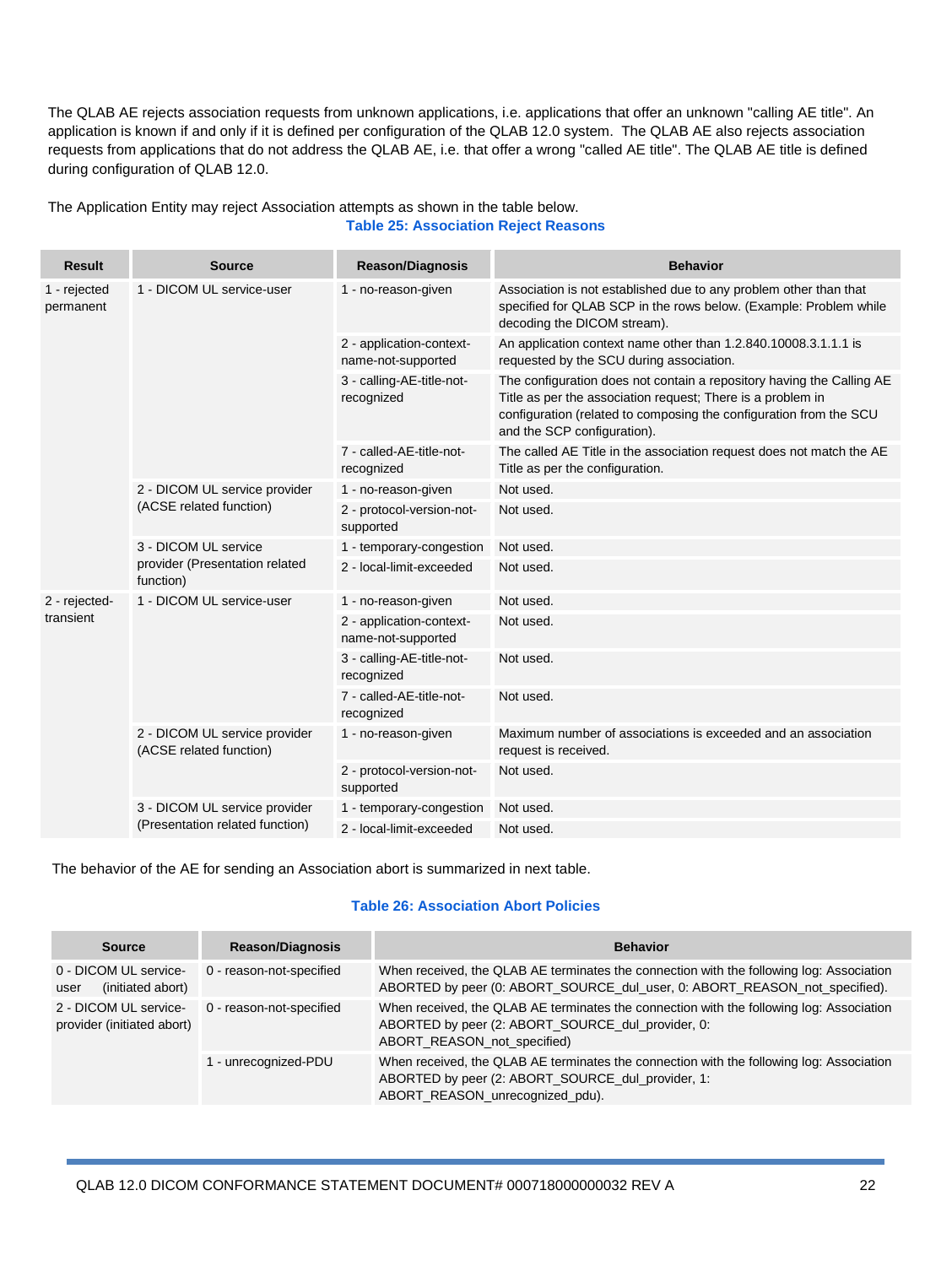| <b>Source</b> | <b>Reason/Diagnosis</b>            | <b>Behavior</b>                                                                                                                                                                            |
|---------------|------------------------------------|--------------------------------------------------------------------------------------------------------------------------------------------------------------------------------------------|
|               | 2 - unexpected-PDU                 | When received, the QLAB AEterminates the connection with the following log: Association<br>ABORTED by peer (2: ABORT_SOURCE_dul_provider, 2:<br>ABORT REASON unexpected pdu).              |
|               | 4 - unrecognized-PDU<br>parameter  | When received, the QLAB AEterminates the connection with the following log: Association<br>ABORTED by peer (2: ABORT_SOURCE_dul_provider, 4: ABORT_REASON<br>_unrecognized_pdu_parameter). |
|               | 5 - unexpected-PDU<br>parameter    | When received, the QLAB AEterminates the connection with the following log: Association<br>ABORTED by peer (2: ABORT_SOURCE_dul_provider, 5: ABORT_REASON<br>_unexpected_pdu_parameter).   |
|               | 6 - invalid-PDU-parameter<br>value | When received, the QLAB AEterminates the connection with the following log: Association<br>ABORTED by peer (2: ABORT SOURCE dul provider, 6: ABORT REASON<br>invalid pdu parameter).       |

#### **Notes:**

1. Associate PDU items that are recognized:

- 0x10 APPLICATION CONTEXT
- 0x20 PRESENTATION CONTEXT (RQ)
- 0x21 PRESENTATION CONTEXT (AC)
- 0x30 ABSTRACT SYNTAX
- 0x40 TRANSFER SYNTAX
- 0x50 USER INFO
- 0x51 MAXIMUM LENGTH
- 0x52 IMPLEMENTATION CLASS UID
- 0x53 ASYNCHRONOUS OPERATIONS WINDOW
- 0x54 SCP/SCU ROLE SELECTION
- 0x55 IMPLEMENTATION VERSION NAME
- 0x56 SOP CLASS EXTENDED NEGOTIATION

2. Associate PDU items for Unexpected-PDU parameterReceived more than once:

- 0x10 APPLICATION CONTEXT (SCU, SCP)
- 0x30 ABSTRACT SYNTAX (SCU, SCP)
- 0x40 TRANSFER SYNTAX (SCU)

Received unexpectedly:

- 0x20 PRESENTATION CONTEXT (RQ) (SCU)
- 3. Associate PDU items for Invalid-PDU parameter value:
- Received more than once (SCU, SCP):
- 0x50 USER INFO
- 0x51 MAXIMUM LENGTH
- 0x52 IMPLEMENTATION CLASS UID
- 0x53 ASYNCHRONOUS OPERATIONS WINDOW
- 0x55 IMPLEMENTATION VERSION NAME
- Received illegally:
- 0x21 PRESENTATION CONTEXT (AC) (SCP)
- PDU items not received:
- 0x10 APPLICATION CONTEXT (SCU, SCP)
- 0x20 PRESENTATION CONTEXT (RQ) (SCP)
- 0x21 PRESENTATION CONTEXT (AC) (SCU)
- 0x50 USER INFO (SCU, SCP)
- 0x30 ABSTRACT SYNTAX (SCU)
- 0x40 TRANSFER SYNTAX (SCU)
- 0x51 MAXIMUM LENGTH (SCU, SCP)
- 0x52 IMPLEMENTATION CLASS UID (SCU)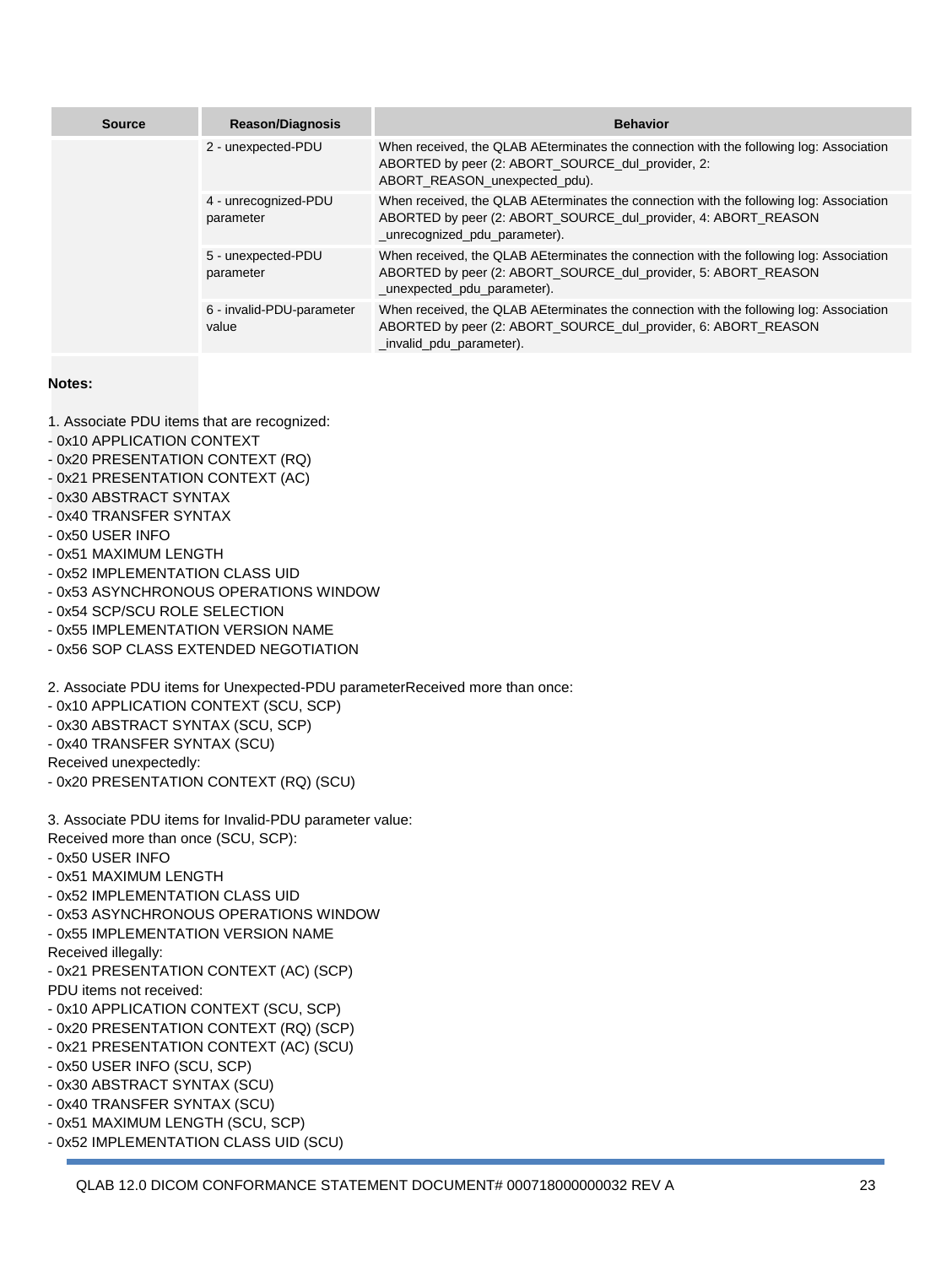4. PDU types that are recognized: - 0x01 A-ASSOCIATE-RQ - 0x02 A-ASSOCIATE-AC - 0x03 A-ASSOCIATE-RJ - 0x04 P-DATA-TF - 0x05 A-RELEASE-RQ - 0x06 A-RELEASE-RP - 0x07 A-ABORT 5. Expected PDU's for following states: STATE\_IDLE: - 0x01 A-ASSOCIATE-RQ - 0x02 A-ASSOCIATE-AC - 0x03 A-ASSOCIATE-RJ - 0x05 A-RELEASE-RQ - 0x06 A-RELEASE-RP STATE\_ASSOCIATED: - 0x01 A-ASSOCIATE-RQ - 0x02 A-ASSOCIATE-AC - 0x03 A-ASSOCIATE-RJ - 0x06 A-RELEASE-RP STATE\_ASSOCIATING (SCU): - 0x01 A-ASSOCIATE-RQ - 0x04 P-DATA-TF - 0x05 A-RELEASE-RQ - 0x06 A-RELEASE-RP STATE\_RELEASING: - 0x01 A-ASSOCIATE-RQ - 0x02 A-ASSOCIATE-AC - 0x03 A-ASSOCIATE-RJ STATE\_WAIT\_FOR\_ASSOCIATE (SCP): - 0x02 A-ASSOCIATE-AC - 0x03 A-ASSOCIATE-RJ - 0x04 P-DATA-TF - 0x05 A-RELEASE-RQ - 0x06 A-RELEASE-RP - 0x07 A-ABORT STATE\_WAIT\_FOR\_FINISH: - 0x01 A-ASSOCIATE-RQ - 0x02 A-ASSOCIATE-AC - 0x03 A-ASSOCIATE-RJ - 0x04 P-DATA-TF - 0x05 A-RELEASE-RQ - 0x06 A-RELEASE-RP STATE\_WAIT\_FOR\_DISCONNECT: - 0x01 A-ASSOCIATE-RQ - 0x02 A-ASSOCIATE-AC - 0x03 A-ASSOCIATE-RJ STATE\_TIMED\_OUT: - 0x01 A-ASSOCIATE-RQ - 0x02 A-ASSOCIATE-AC - 0x03 A-ASSOCIATE-RJ - 0x04 P-DATA-TF - 0x05 A-RELEASE-RQ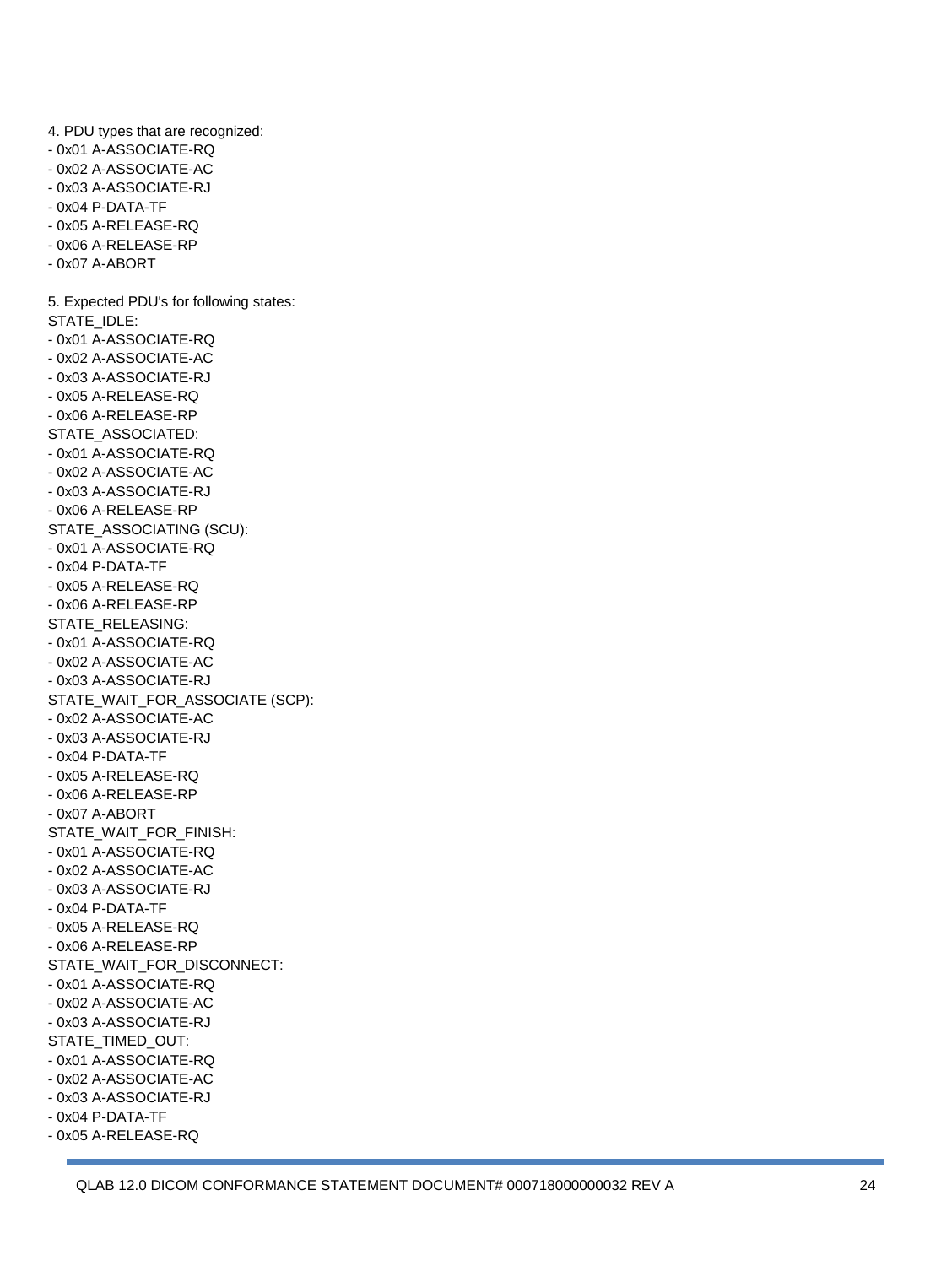#### - 0x07 A-ABORT

### **4.2.1.4.1. (Real-World) Activity – Verification as SCP**

#### **4.2.1.4.1.1. Description and Sequencing of Activities**

The QLAB 12.0 accept Associations from configured systems that wish to verify application level communication using the C-ECHO command.



**Figure 7: (Real World) Activity - Verification as SCP**

#### **4.2.1.4.1.2. Accepted Presentation Contexts**

The presentation contexts are defined in the next table.

#### **Table 27: Acceptable Presentation Contexts for (Real-World) Activity – Verification as SCP**

| <b>Presentation Context Table</b> |                        |                           |                     |                 |                    |  |
|-----------------------------------|------------------------|---------------------------|---------------------|-----------------|--------------------|--|
|                                   | <b>Abstract Syntax</b> | <b>Transfer Syntax</b>    |                     | <b>Extended</b> |                    |  |
| <b>Name</b>                       | <b>UID</b>             | <b>Name List</b>          | <b>UID List</b>     | <b>Role</b>     | <b>Negotiation</b> |  |
| <b>Verification SOP Class</b>     | 1.2.840.10008.1.1      | Explicit VR Big Endian    | 1.2.840.10008.1.2.2 | <b>SCP</b>      | None               |  |
|                                   |                        | Explicit VR Little Endian | 1.2.840.10008.1.2.1 |                 |                    |  |
|                                   |                        | Implicit VR Little Endian | 1.2.840.10008.1.2   |                 |                    |  |

#### **4.2.1.4.1.3. SOP Specific Conformance for Verification SOP Class**

This section and sub-section include the manufacturer SOP and Dataset specific information as well the status codes and their corresponding behavior.

### **4.2.1.4.1.3.1. Dataset Specific Conformance for Verification C-ECHO SCP**

Details regarding the Dataset Specific response behavior will be reported in this section.

This part of the section includes the dataset specific behavior, i.e. error codes, error and exception handling, time-outs, etc. **Table 28: Status Response**

| <b>Service Status</b> | <b>Error Code</b> | <b>Further Meaning</b> | <b>Behavior</b>                   |
|-----------------------|-------------------|------------------------|-----------------------------------|
| Success               | 0000              | Confirmation           | Confirm the verification request. |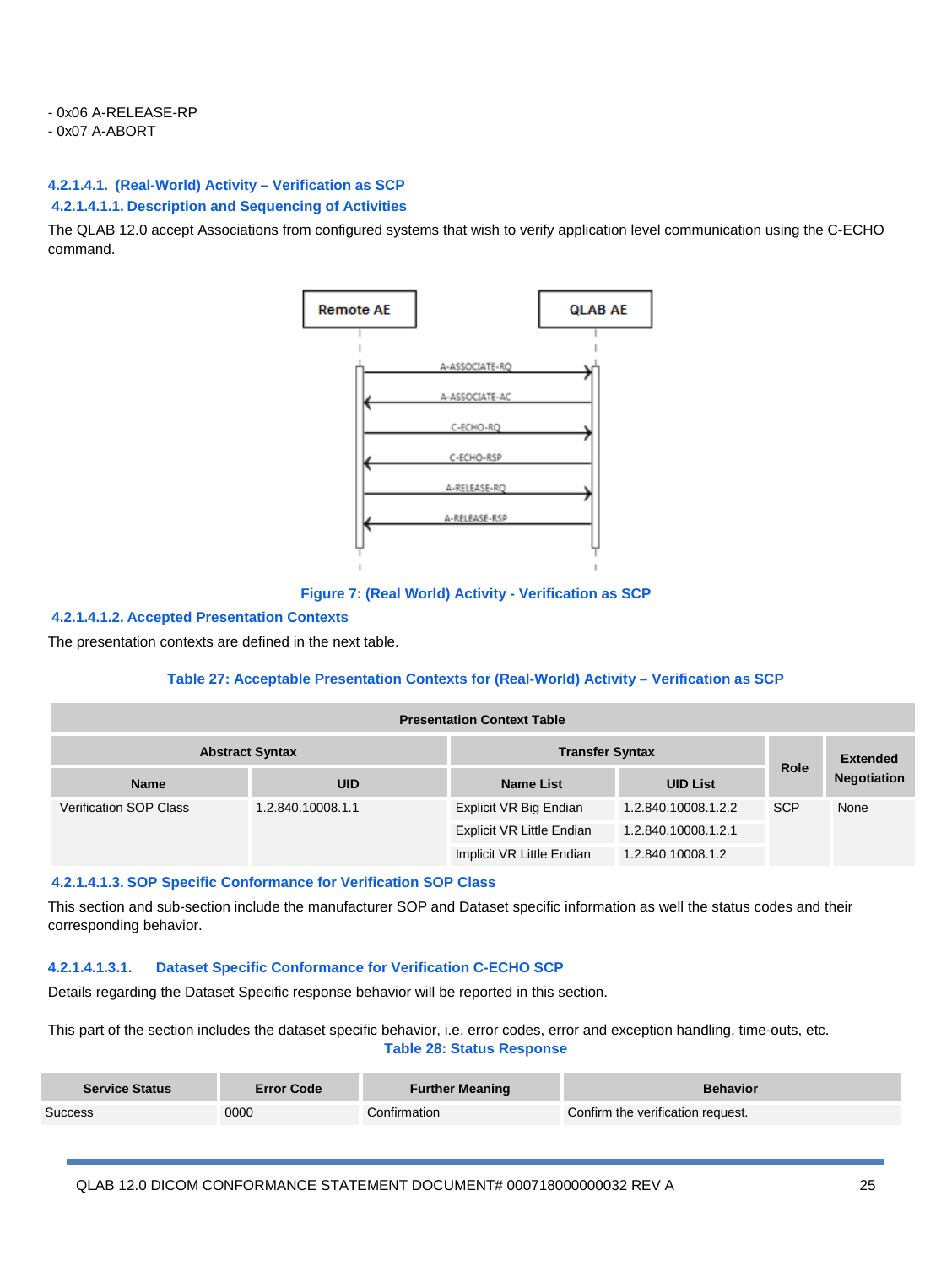#### **4.2.1.4.2. (Real-World) Activity – Image Import**

#### **4.2.1.4.2.1. Description and Sequencing of Activities**

The QLAB 12.0 accept associations from configured systems that wish to store images in its database using the C-STORE command.



**Figure 8: Data Flow Diagram – Store Image – Storage as SCP**

#### **4.2.1.4.2.2. Accepted Presentation Contexts**

The presentation contexts are defined in the next table.

#### **Table 29: Acceptable Presentation Contexts for (Real-World) Activity – Image Import**

| <b>Presentation Context Table</b>                |                    |                                                   |                         |             |                    |  |  |
|--------------------------------------------------|--------------------|---------------------------------------------------|-------------------------|-------------|--------------------|--|--|
| <b>Abstract Syntax</b><br><b>Transfer Syntax</b> |                    |                                                   |                         |             | <b>Extended</b>    |  |  |
| <b>Name</b>                                      | <b>UID</b>         | <b>Name List</b>                                  | <b>UID List</b>         | <b>Role</b> | <b>Negotiation</b> |  |  |
| Ultrasound Multi-<br>4.1.1.3.1<br>frame Image    | 1.2.840.10008.5.1. | Implicit VR Little Endian                         | 1.2.840.10008.1.2       | <b>SCP</b>  | None               |  |  |
|                                                  |                    | Explicit VR Little Endian                         | 1.2.840.10008.1.2.1     |             |                    |  |  |
| Storage SOP Class                                |                    | Explicit VR Big Endian                            | 1.2.840.10008.1.2.2     |             |                    |  |  |
|                                                  |                    | <b>RLE Lossless</b>                               | 1.2.840.10008.1.2.5     |             |                    |  |  |
|                                                  |                    | JPEG Baseline (Process 1)                         | 1.2.840.10008.1.2.4.50  |             |                    |  |  |
|                                                  |                    | JPEG Extended Process 2 And 4                     | 1.2.840.10008.1.2.4.51  |             |                    |  |  |
|                                                  |                    | JPEG Lossless Non Hierarchical 14 (Retired)       | 1.2.840.10008.1.2.4.57  |             |                    |  |  |
|                                                  |                    | JPEG Lossless Non Hierarchical 15 (Retired)       | 1.2.840.10008.1.2.4.58  |             |                    |  |  |
|                                                  |                    | JPEG Lossless Hierarchical 28 (Retired)           | 1.2.840.10008.1.2.4.65  |             |                    |  |  |
|                                                  |                    | JPEG Lossless Hierarchical 29 (Retired)           | 1.2.840.10008.1.2.4.66  |             |                    |  |  |
|                                                  |                    | JPEG LS Lossless Image Compression                | 1.2.840.10008.1.2.4.80  |             |                    |  |  |
|                                                  |                    | JPEG 2000 Image Compression                       | 1.2.840.10008.1.2.4.91  |             |                    |  |  |
|                                                  |                    | JPEG 2000 Image Compression Lossless Only         | 1.2.840.10008.1.2.4.90  |             |                    |  |  |
|                                                  |                    | JPEG Lossless, Non-Hierarchical, FOP (Process 14) | 1.2.840.10008.1.2.4.70  |             |                    |  |  |
|                                                  |                    | Philips CT Private-ELE (Private)                  | 1.3.46.670589.33.1.4.1  |             |                    |  |  |
|                                                  |                    | MPEG-4 AVC/H.264 High Profile / Level 4.1         | 1.2.840.10008.1.2.4.102 |             |                    |  |  |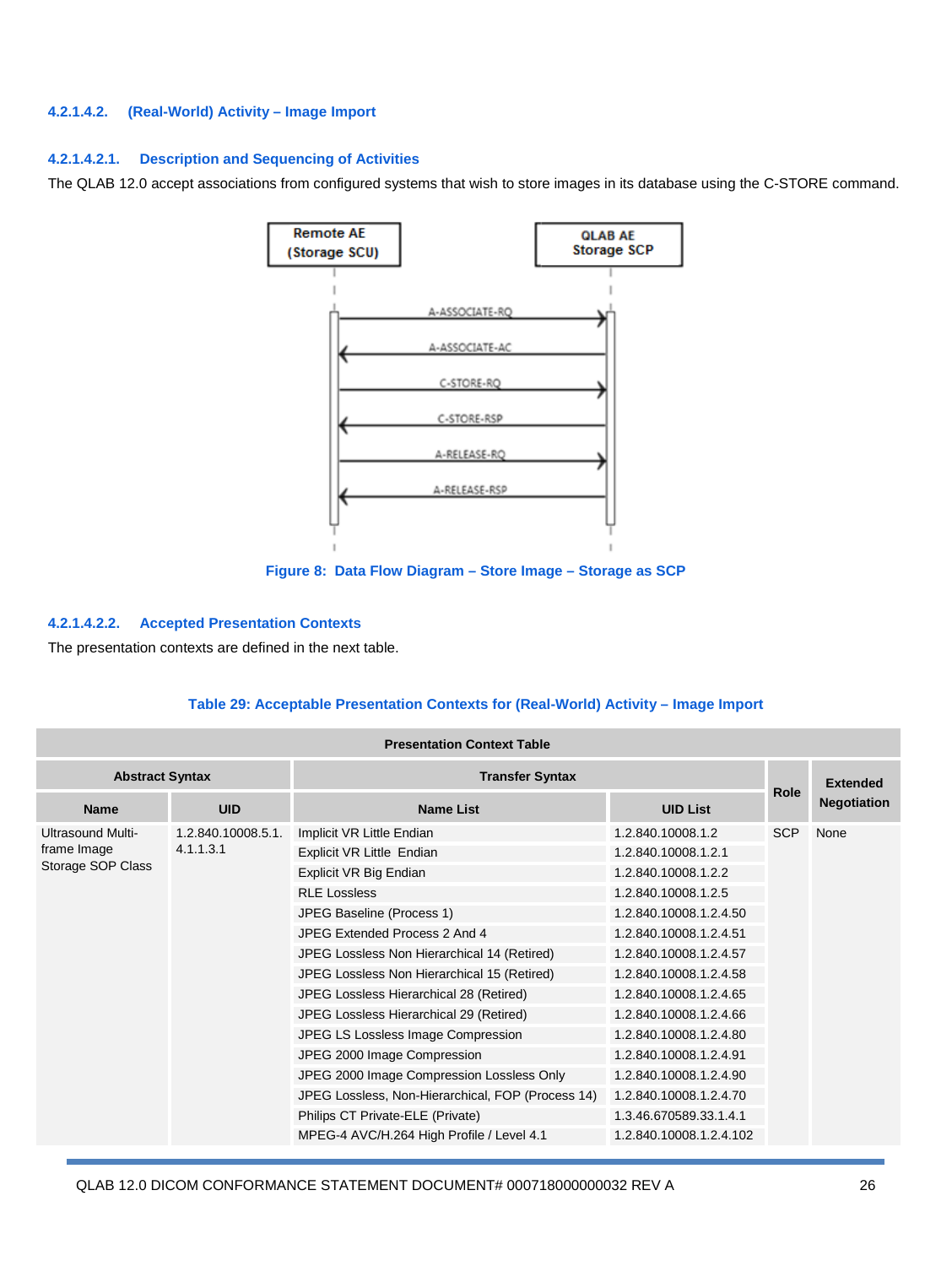| <b>Presentation Context Table</b> |                               |                                                   |                         |            |                    |  |
|-----------------------------------|-------------------------------|---------------------------------------------------|-------------------------|------------|--------------------|--|
| <b>Abstract Syntax</b>            |                               | <b>Transfer Syntax</b>                            |                         |            | <b>Extended</b>    |  |
| <b>Name</b>                       | <b>UID</b>                    | <b>Name List</b>                                  | <b>UID List</b>         | Role       | <b>Negotiation</b> |  |
| Ultrasound Image                  | 1.2.840.10008.5.1.            | Implicit VR Little Endian                         | 1.2.840.10008.1.2       | <b>SCP</b> | None               |  |
| Storage SOP Class                 | 4.1.1.6.1                     | Explicit VR Little Endian                         | 1.2.840.10008.1.2.1     |            |                    |  |
|                                   |                               | Explicit VR Big Endian                            | 1.2.840.10008.1.2.2     |            |                    |  |
|                                   |                               | <b>RLE Lossless</b>                               | 1.2.840.10008.1.2.5     |            |                    |  |
|                                   |                               | JPEG Baseline (Process 1)                         | 1.2.840.10008.1.2.4.50  |            |                    |  |
|                                   |                               | JPEG Extended Process 2 And 4                     | 1.2.840.10008.1.2.4.51  |            |                    |  |
|                                   |                               | JPEG Lossless Non Hierarchical 14 (Retired)       | 1.2.840.10008.1.2.4.57  |            |                    |  |
|                                   |                               | JPEG Lossless Non Hierarchical 15 (Retired)       | 1.2.840.10008.1.2.4.58  |            |                    |  |
|                                   |                               | JPEG Lossless Hierarchical 28 (Retired)           | 1.2.840.10008.1.2.4.65  |            |                    |  |
|                                   |                               | JPEG Lossless Hierarchical 29 (Retired)           | 1.2.840.10008.1.2.4.66  |            |                    |  |
|                                   |                               | JPEG LS Lossless Image Compression                | 1.2.840.10008.1.2.4.80  |            |                    |  |
|                                   |                               | JPEG 2000 Image Compression                       | 1.2.840.10008.1.2.4.91  |            |                    |  |
|                                   |                               | JPEG 2000 Image Compression Lossless Only         | 1.2.840.10008.1.2.4.90  |            |                    |  |
|                                   |                               | JPEG Lossless, Non-Hierarchical, FOP (Process 14) | 1.2.840.10008.1.2.4.70  |            |                    |  |
|                                   |                               | Philips CT Private-ELE (Private)                  | 1.3.46.670589.33.1.4.1  |            |                    |  |
|                                   |                               | MPEG-4 AVC/H.264 High Profile / Level 4.1         | 1.2.840.10008.1.2.4.102 |            |                    |  |
| Secondary Capture                 | 1.2.840.10008.5.1.<br>4.1.1.7 | Implicit VR Little Endian                         | 1.2.840.10008.1.2       | <b>SCP</b> | None               |  |
| Image Storage SOP                 |                               | Explicit VR Little Endian                         | 1.2.840.10008.1.2.1     |            |                    |  |
| Class                             |                               | Explicit VR Big Endian                            | 1.2.840.10008.1.2.2     |            |                    |  |
|                                   |                               | <b>RLE Lossless</b>                               | 1.2.840.10008.1.2.5     |            |                    |  |
|                                   |                               | JPEG Baseline (Process 1)                         | 1.2.840.10008.1.2.4.50  |            |                    |  |
|                                   |                               | JPEG Extended Process 2 And 4                     | 1.2.840.10008.1.2.4.51  |            |                    |  |
|                                   |                               | JPEG Lossless Non Hierarchical 14 (Retired)       | 1.2.840.10008.1.2.4.57  |            |                    |  |
|                                   |                               | JPEG Lossless Non Hierarchical 15 (Retired)       | 1.2.840.10008.1.2.4.58  |            |                    |  |
|                                   |                               | JPEG Lossless Hierarchical 28 (Retired)           | 1.2.840.10008.1.2.4.65  |            |                    |  |
|                                   |                               | JPEG Lossless Hierarchical 29 (Retired)           | 1.2.840.10008.1.2.4.66  |            |                    |  |
|                                   |                               | JPEG LS Lossless Image Compression                | 1.2.840.10008.1.2.4.80  |            |                    |  |
|                                   |                               | JPEG 2000 Image Compression                       | 1.2.840.10008.1.2.4.91  |            |                    |  |
|                                   |                               | JPEG 2000 Image Compression Lossless Only         | 1.2.840.10008.1.2.4.90  |            |                    |  |
|                                   |                               | JPEG Lossless, Non-Hierarchical, FOP (Process 14) | 1.2.840.10008.1.2.4.70  |            |                    |  |
|                                   |                               | Philips CT Private-ELE (Private)                  | 1.3.46.670589.33.1.4.1  |            |                    |  |
|                                   |                               | MPEG-4 AVC/H.264 High Profile / Level 4.1         | 1.2.840.10008.1.2.4.102 |            |                    |  |
| Comprehensive SR                  | 1.2.840.10008.5.1.            | Implicit VR Little Endian                         | 1.2.840.10008.1.2       | <b>SCP</b> | None               |  |
| <b>SOP Class</b>                  | 4.1.1.88.33                   | Explicit VR Little Endian                         | 1.2.840.10008.1.2.1     |            |                    |  |
|                                   |                               | Explicit VR Big Endian                            | 1.2.840.10008.1.2.2     |            |                    |  |

**Note:** ILE is preferred transfer syntax.

The QLAB 12.0 accept all contexts in the intersection of the proposed and acceptable Presentation Contexts. This means that multiple proposed presentation contexts with the same SOP class but different transfer syntaxes are accepted by the QLAB 12.0 as far as those transfer syntaxes are part of the acceptable transfer syntaxes. There is no check for duplicate contexts and these are therefore accepted.

#### **4.2.1.4.2.3. SOP Specific Conformance for Storage SOP Classes**

This section and sub-section include the manufacturer SOP and Dataset specific information as well the status codes and their corresponding behavior.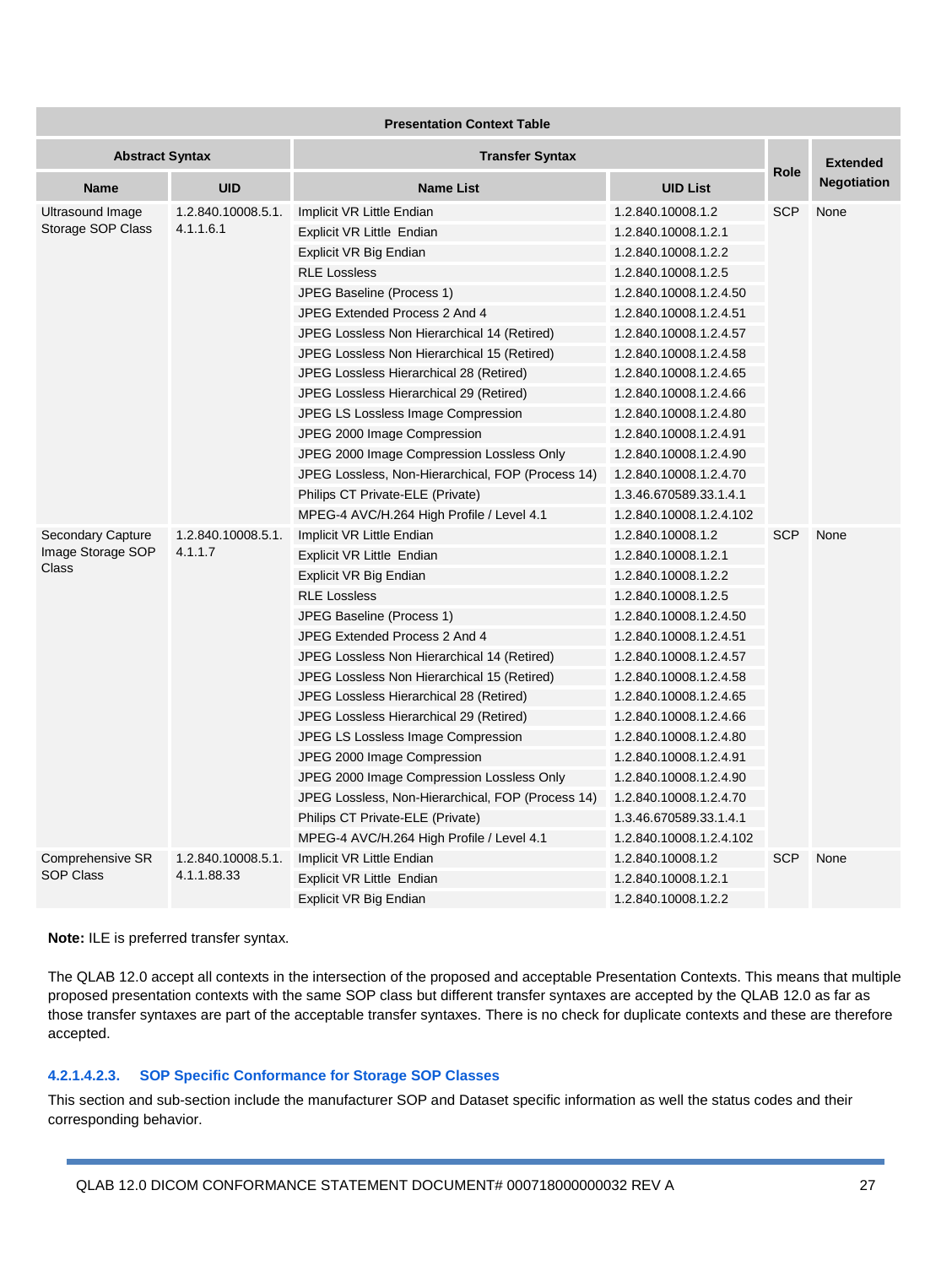#### **Remarks:**

- Pixel data will be stored in configurable transfer syntax. This implies that transfer syntax conversions might take place during import. Compressed pixel data is always decompressed and afterwards converted to the "configurable transfer syntax".

- A non-empty BOT may be present in imported JPEG encoded pixel data.

- Value Representation 'UN' (Unknown) is supported, and shall be used for any attributes not known to QLAB and received per implicit transfer (ILE).

- Images must contain the minimum set of attributes prescribed by DICOM. Otherwise the default behavior is that the image is rejected and the association aborted.

#### **4.2.1.4.2.3.1. Dataset Specific Conformance for C-STORE-RSP**

Details regarding the Dataset Specific response behavior will be reported in this section.

This includes the dataset specific behavior, i.e. error codes, error and exception handling, time-outs, etc.

#### **Table 30: Status Response C-STORE**

| <b>Service Status</b> | <b>Error Code</b> | <b>Further Meaning</b>                   | <b>Behavior</b>                                 |
|-----------------------|-------------------|------------------------------------------|-------------------------------------------------|
| <b>Success</b>        | 0000              | Successful command                       | Successful completion of the store request.     |
| Failure               | A700              | Refused: out of resources                | Not enough resources available to do a store.   |
|                       | A900              | Error: Data Set Does Not Match SOP Class | Data Set Does Not Match SOP Class               |
|                       | C <sub>000</sub>  | Error: cannot understand                 | Any other exception generated during the store. |
|                       |                   |                                          |                                                 |

## **4.3. Network Interfaces**

#### **4.3.1. Physical Network Interfaces**

The System provides only DICOM V3.0 TCP/IP Network Communication Support as defined in PS 3.8 of the standard. TCP/IP is the only protocol stack supported. Supported physical medium include: IEEE 802.3-1995, 10BASE-T IEEE 802.3-1995, 100BASE-TX (Fast Ethernet) IEEE 802.3, 10/100/1000Mb/s Ethernet.

The TCP/IP Stack as supported by the underlying Operating System. The API is the WinSock 2 interface as supported by the underlying Operating System.

#### **4.3.2. Additional Protocols**

No additional protocols are used.

## **4.4. Configuration**

Any implementation's DICOM conformance may be dependent upon configuration, which takes place at the time of installation. Issues concerning configuration is addressed in this section.

### **4.4.1. AE Title/Presentation Address Mapping**

#### **4.4.1.1. Local AE Titles**

The FieldService User Interface only allows one AE to be configured.

The following AE specific information must be available to configure a local AE:

QLAB 12.0 DICOM CONFORMANCE STATEMENT DOCUMENT# 000718000000032 REV A 28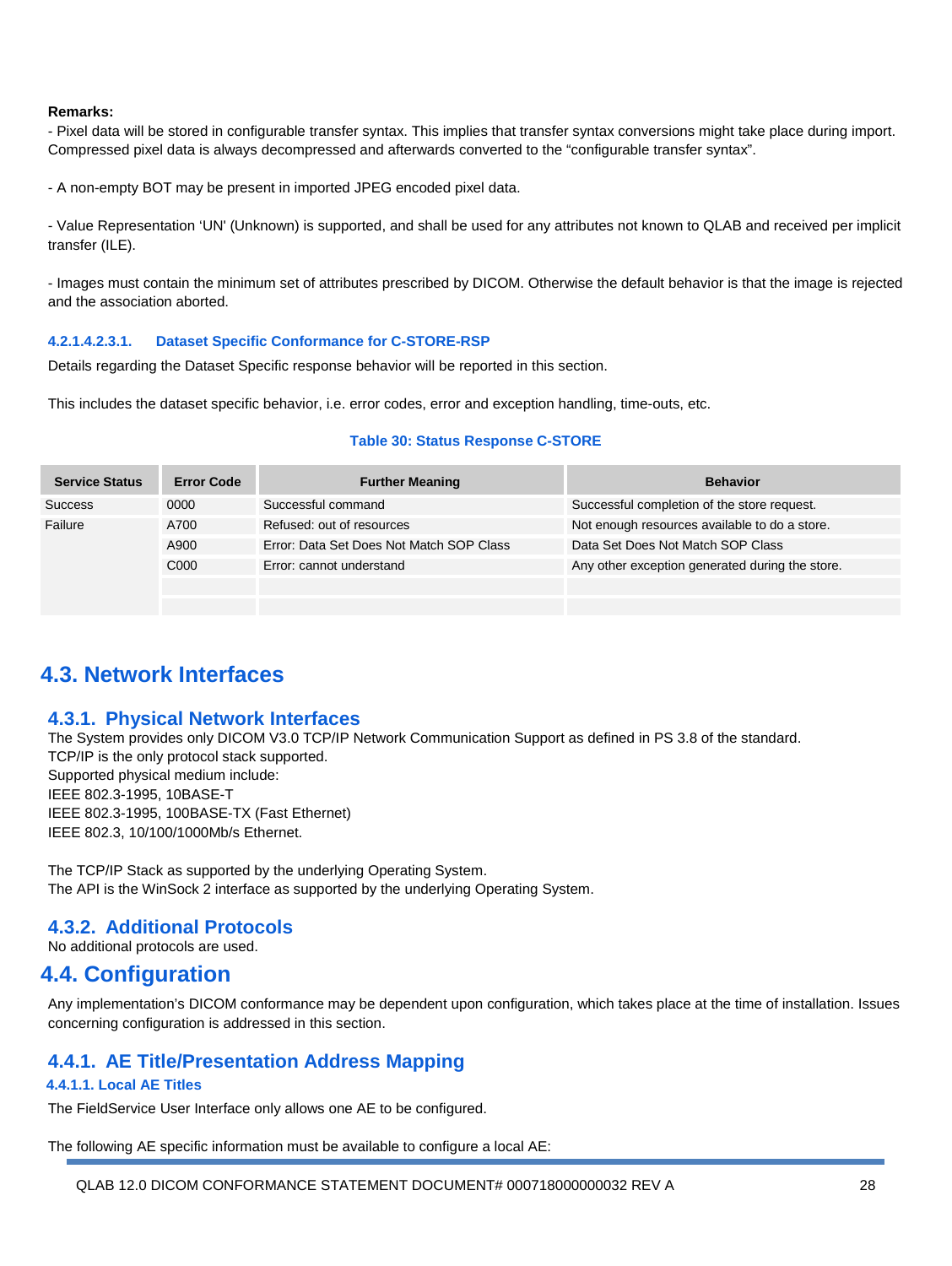- AE title.

- Hostname or IP address (or both). Use "localhost" (127.0.0.1) for the complete local system. If the AE should only be associated with
- a specific network adapter, don't specify the host name and use the IP address of this network adapter.
- Port number

#### **4.4.1.2. Remote AE Title/Presentation Address Mapping**

One or more remote AE's may be configured.

The following AE specific information must be available to configure a remote AE:

- AE title.
- Hostname or IP address (or both).
- Port number.

### **4.4.2. Parameters**

The specification of important operational parameters, their default value and range (if configurable) are specified here.

#### **Table 31: Configuration Parameters Table**

| <b>Parameter</b>                                                                                                    | Configurable | <b>Default Value</b>                        |  |  |  |
|---------------------------------------------------------------------------------------------------------------------|--------------|---------------------------------------------|--|--|--|
| <b>General Parameter</b>                                                                                            |              |                                             |  |  |  |
| Time-out waiting for acceptance or rejection Response to an Association Open<br>Request (Application Level timeout) | Yes          | 60 [s] (set 0 for no time-out)              |  |  |  |
| General Dimse level time-out values (Verification, Storage, Storage<br>Commitment)                                  | <b>No</b>    |                                             |  |  |  |
| Time-out for response to TCP/IP connect request. (Low-level timeout)                                                | <b>OS</b>    | $\blacksquare$                              |  |  |  |
| Time-out waiting for acceptance of a TCP/IP message over the network (Low-<br>level timeout)                        | OS.          |                                             |  |  |  |
| Time-out for waiting for data between TCP/IP packets. (Low-level timeout)                                           | <b>OS</b>    | $\overline{\phantom{a}}$                    |  |  |  |
| Any changes to default TCP/IP settings, such as configurable stack<br>parameters.                                   | <b>OS</b>    | $\blacksquare$                              |  |  |  |
| <b>Local AE Specific Parameters</b>                                                                                 |              |                                             |  |  |  |
| Size constraint in maximum object size                                                                              | <b>No</b>    |                                             |  |  |  |
| Maximum PDU size the AE can send and receive                                                                        | <b>No</b>    | $\mathbf 0$                                 |  |  |  |
| Association time-out SCP                                                                                            | No           | 30 [s]                                      |  |  |  |
| Association time-out SCU                                                                                            | <b>No</b>    | 30 [s]                                      |  |  |  |
| AE specific DIMSE level time-out values                                                                             | <b>No</b>    | 300 [s] (set 0 for no time-out)             |  |  |  |
| Number of simultaneous associations by service and/or SOP class                                                     | <b>No</b>    | 1 per service/SOP class                     |  |  |  |
| SOP Class support                                                                                                   | <b>No</b>    | All supported SOP classes                   |  |  |  |
| Transfer Syntax support                                                                                             | <b>No</b>    | Implicit VR Little Endian                   |  |  |  |
|                                                                                                                     |              | Explicit VR Little Endian                   |  |  |  |
|                                                                                                                     |              | Explicit VR Big Endian                      |  |  |  |
|                                                                                                                     |              | <b>RLE Lossless</b>                         |  |  |  |
|                                                                                                                     |              | JPEG Baseline (Process 1)                   |  |  |  |
|                                                                                                                     |              | JPEG Extended Process 2 And 4               |  |  |  |
|                                                                                                                     |              | JPEG Lossless Non Hierarchical 14 (Retired) |  |  |  |
|                                                                                                                     |              | JPEG Lossless Non Hierarchical 15 (Retired) |  |  |  |
|                                                                                                                     |              | JPEG Lossless Hierarchical 28 (Retired)     |  |  |  |
|                                                                                                                     |              | JPEG Lossless Hierarchical 29 (Retired)     |  |  |  |
|                                                                                                                     |              | JPEG LS Lossless Image Compression          |  |  |  |
|                                                                                                                     |              | JPEG 2000 Image Compression                 |  |  |  |
|                                                                                                                     |              | JPEG 2000 Image Compression Lossless Only   |  |  |  |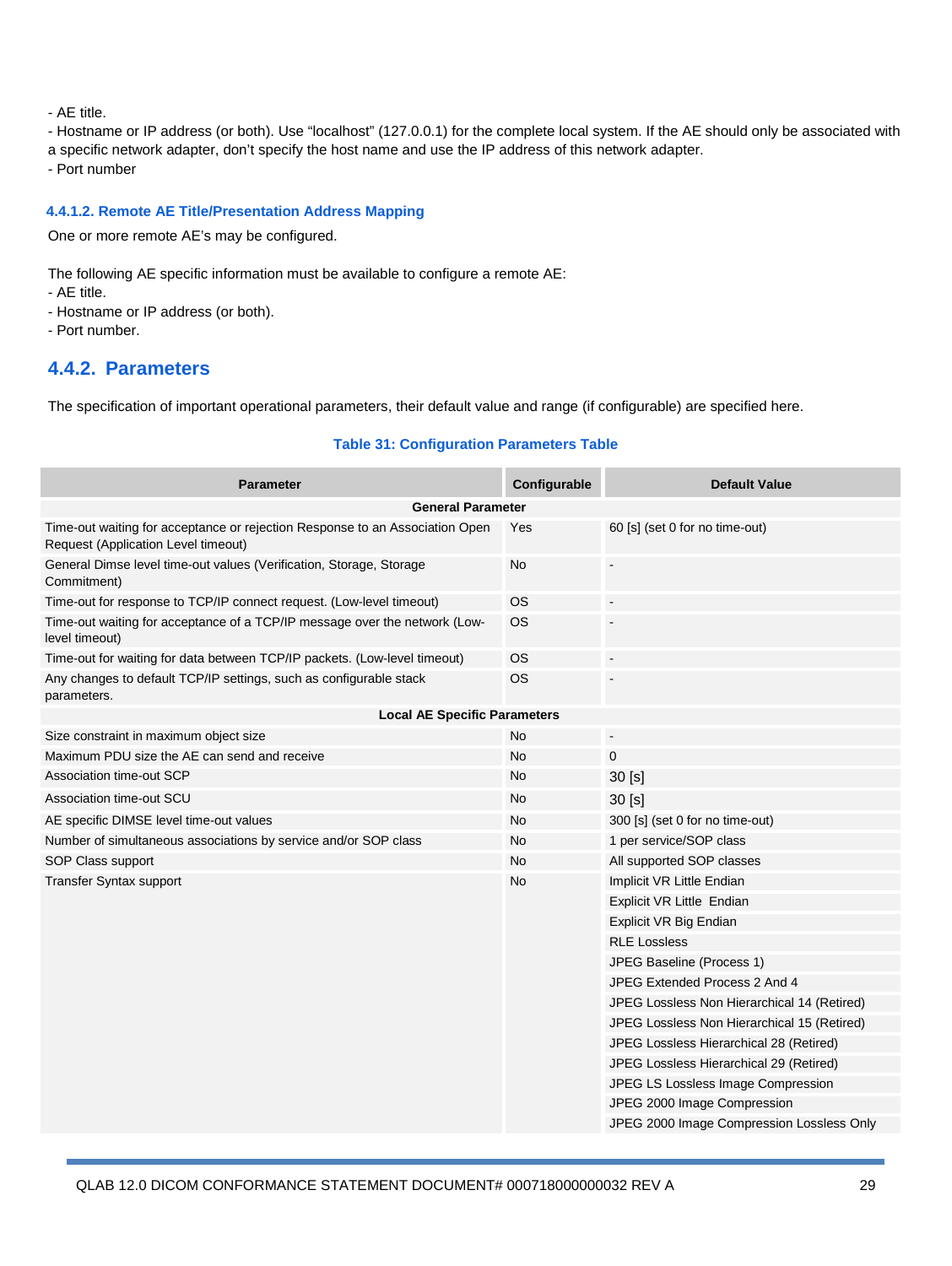| <b>Parameter</b>                                                                                   | Configurable | <b>Default Value</b>                                                       |
|----------------------------------------------------------------------------------------------------|--------------|----------------------------------------------------------------------------|
|                                                                                                    |              | JPEG Lossless, Non-Hierarchical, FOP (Process<br>14)                       |
|                                                                                                    |              | Philips CT Private-ELE (Private)                                           |
|                                                                                                    |              | MPEG-4 AVC/H.264 High Profile / Level 4.1                                  |
| <b>Remote Configurable Parameters</b>                                                              |              |                                                                            |
| Device Type                                                                                        | Yes          | Available values:<br><b>PACS</b><br><b>Ultrasound System</b>               |
| DICOM services supported by PACS AE                                                                | Yes          | Available values:<br>Archive<br>Query/Retrieve<br>Send                     |
| Data Type supported by Archive node                                                                | Yes          | Available values:<br><b>Private Attributes</b><br><b>Structured Report</b> |
| Association (Artim) time-out                                                                       | Yes          | 60                                                                         |
| Storage Commit Max Reply Waiting Time (after time-out the reply will be<br>handled asynchronously) | Yes          | 60 [s] (set 0 for no time-out, -1 for immediate<br>time-out)               |
| Number of simultaneous associations by service and/or SOP class                                    | No           | 1 per service/SOP class                                                    |
| SOP Class support                                                                                  | No           | All supported SOP classes                                                  |
| <b>Transfer Syntax support</b>                                                                     | No           | Implicit VR Little Endian                                                  |
|                                                                                                    |              | Explicit VR Little Endian                                                  |
|                                                                                                    |              | Explicit VR Big Endian                                                     |
|                                                                                                    |              | <b>RLE Lossless</b>                                                        |
|                                                                                                    |              | JPEG Baseline (Process 1)                                                  |
|                                                                                                    |              | JPEG Extended Process 2 And 4                                              |
|                                                                                                    |              | JPEG Lossless Non Hierarchical 14 (Retired)                                |
|                                                                                                    |              | JPEG Lossless Non Hierarchical 15 (Retired)                                |
|                                                                                                    |              | JPEG Lossless Hierarchical 28 (Retired)                                    |
|                                                                                                    |              | JPEG Lossless Hierarchical 29 (Retired)                                    |
|                                                                                                    |              | JPEG LS Lossless Image Compression                                         |
|                                                                                                    |              | JPEG 2000 Image Compression                                                |
|                                                                                                    |              | JPEG 2000 Image Compression Lossless Only                                  |
|                                                                                                    |              | JPEG Lossless, Non-Hierarchical, FOP (Process<br>14)                       |
|                                                                                                    |              | Philips CT Private-ELE (Private)                                           |
|                                                                                                    |              | MPEG-4 AVC/H.264 High Profile / Level 4.1                                  |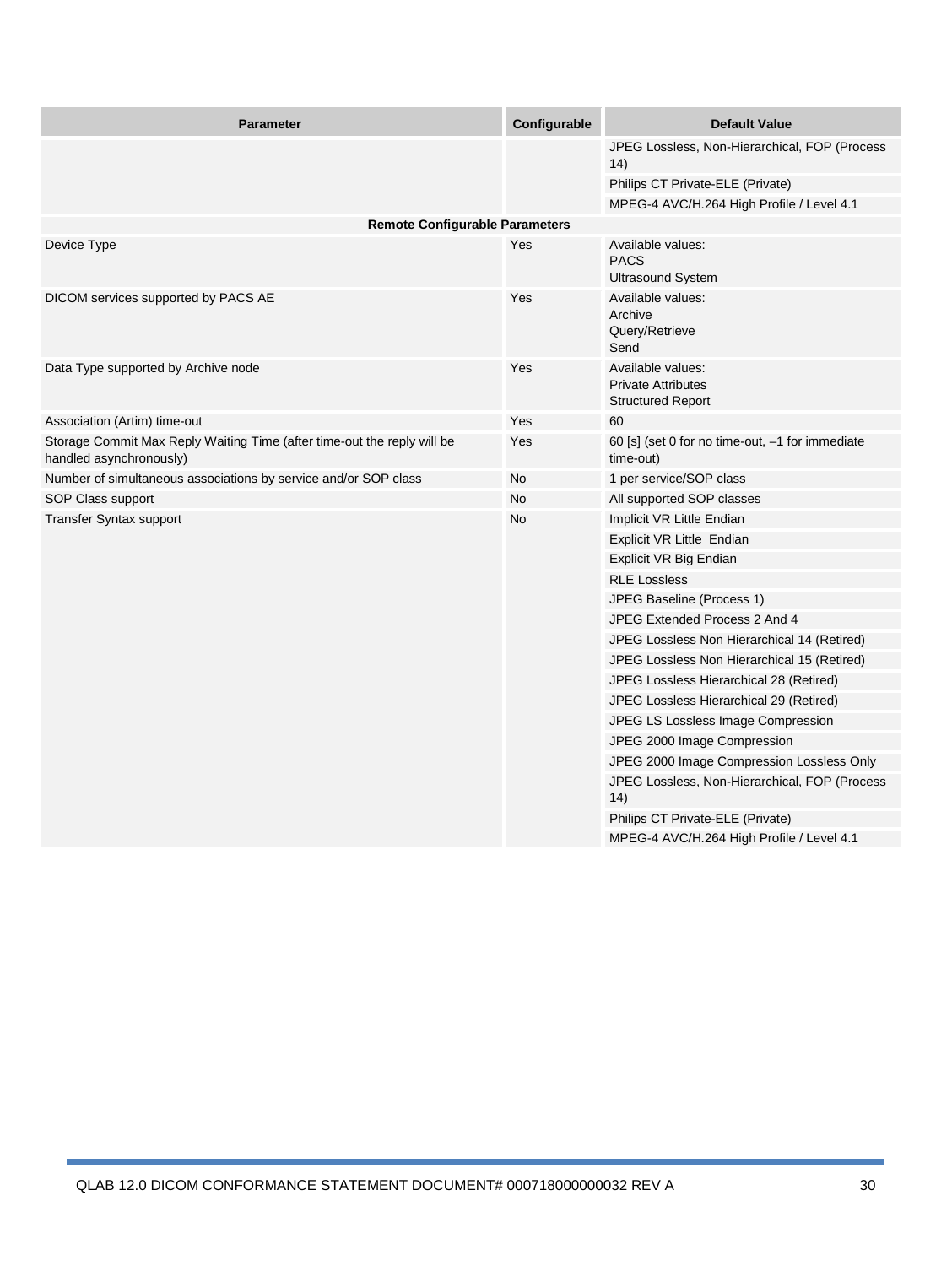## **5. Media Interchange**

## **5.1. Implementation model**

The implementation model identifies the DICOM Application Entities for Media in specific implementation and relates the Application Entities to Real-World Activities.

## **5.1.1. Application Data Flow Diagram**

The QLAB 12.0 implements one media application entity: QLAB AE

Next figure shows the Media Interchange application data flow as a functional overview of the QLAB AE.





### **5.1.2. Functional Definitions of AE's**

The QLAB 12.0 implements the following functions for DICOM media.

- Write a DICOM file-set onto the medium.
- Create a DICOMDIR file.
- Read the DICOMDIR file from the medium.
- Read selected images from the medium.

### **5.1.3. Sequencing of Real World Activities**

Write images can be initiated by selecting a proper export destination, selecting requested images and clicking the export button.

## **5.2. AE Specifications**

This section in the DICOM Conformance Statement specifies a set of Media Application Entities.

## **5.2.1. Media Storage Media – Specification**

This section contains general policies that apply to all of the Application Entities described in subsequent section.

The QLAB 12.0 provides standard conformance to the DICOM interchange option of the media storage service class, and follows the specifications as defined in the DICOM standard – Media Storage and File Format for Data Interchange (PS 3.10) and Media Storage Application Profiles (PS 3.11).

For one or more Application Profiles, the following table shows the Real-World Activities and the roles of each of these Real-World Activities.

#### **Note:**

Read File-set = Display Directory and Read Image Create File-set = Write Image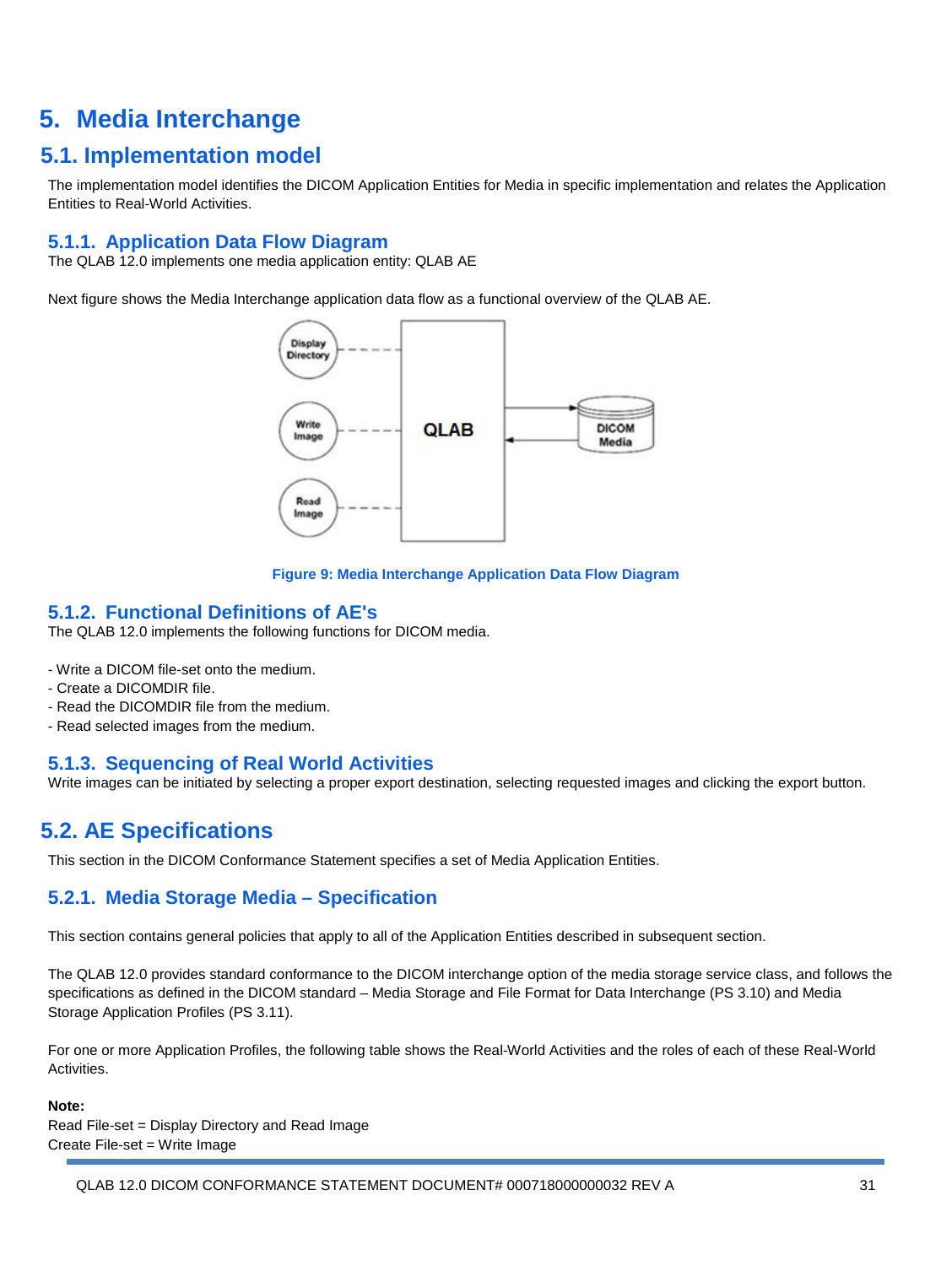#### **Table 32: AE Media Storage related Application Profiles, Real-World Activities and Roles**

| <b>Supported Application Profile</b>            | <b>Identifier</b> | <b>Real-World Activities</b> | <b>Roles</b> |
|-------------------------------------------------|-------------------|------------------------------|--------------|
| General Purpose USB Media Interchange with JPEG | STD-GEN-USB-JPEG  | Update File-set              | <b>FSU</b>   |
|                                                 |                   | Create File-set              | <b>FSC</b>   |
|                                                 |                   | Read File-set                | <b>FSR</b>   |

#### **5.2.1.1. File Meta Information for the Media Storage**

#### **Table 33: Implementation Identifying Information**

| <b>Property</b>              | Value                   |
|------------------------------|-------------------------|
| Implementation Class UID:    | 1.3.46.670589.54.2.17.3 |
| Implementation Version Name: | 17.3.0.0                |

#### **5.2.1.2. Real World Activities**

The AE specification contains a description of the Real-World Activities, which invoke the particular AE.

#### **5.2.1.2.1. RWA - Read File-set**

This Media Application Entity has a File-set Reader functionality which is described here.

#### **Display Directory**

The QLAB 12.0 will act as a FSR when reading the directory of the medium. This allows the System Integrator to see the results in an overview of the patients, studies, series and images.

The QLAB 12.0 will not access DICOM media when either:

- Patient ID is absent; or
- Study Instance UID has no value; or
- Series Instance UID has no value.

#### **Read Images**

The QLAB 12.0 will act as a FSR when reading all/selected images from DICOM media.

**5.2.1.2.1.1. Media Storage Application Profile** Refer to the table in section 5.2.1.

**5.2.1.2.1.1.1. Options** Not applicable.

**5.2.1.2.2. RWA - Create File-set**

This Media Application Entity has a File-set Creater functionality which is described here.

#### **Write Images**

The QLAB 12.0 acts as an FSC when writing DICOM objects onto DICOM media. The QLAB 12.0 can also store private attributes. Also, QLAB acts as an FSU by reading and updating the DICOM object onto DICOM media.

When the QLAB 12.0 has to write objects to DICOM media, it can encounter the following situation.

The objects were previously received via C-STORE operations. Some attributes in the received images have a zero-length value (type 2 attributes). However, the Application Profile specifies some of these attributes as type 1: they must have a value. In such cases the QLAB 12.0 supplies a value for the following attributes (if necessary):

- Patient ID;

- Study ID;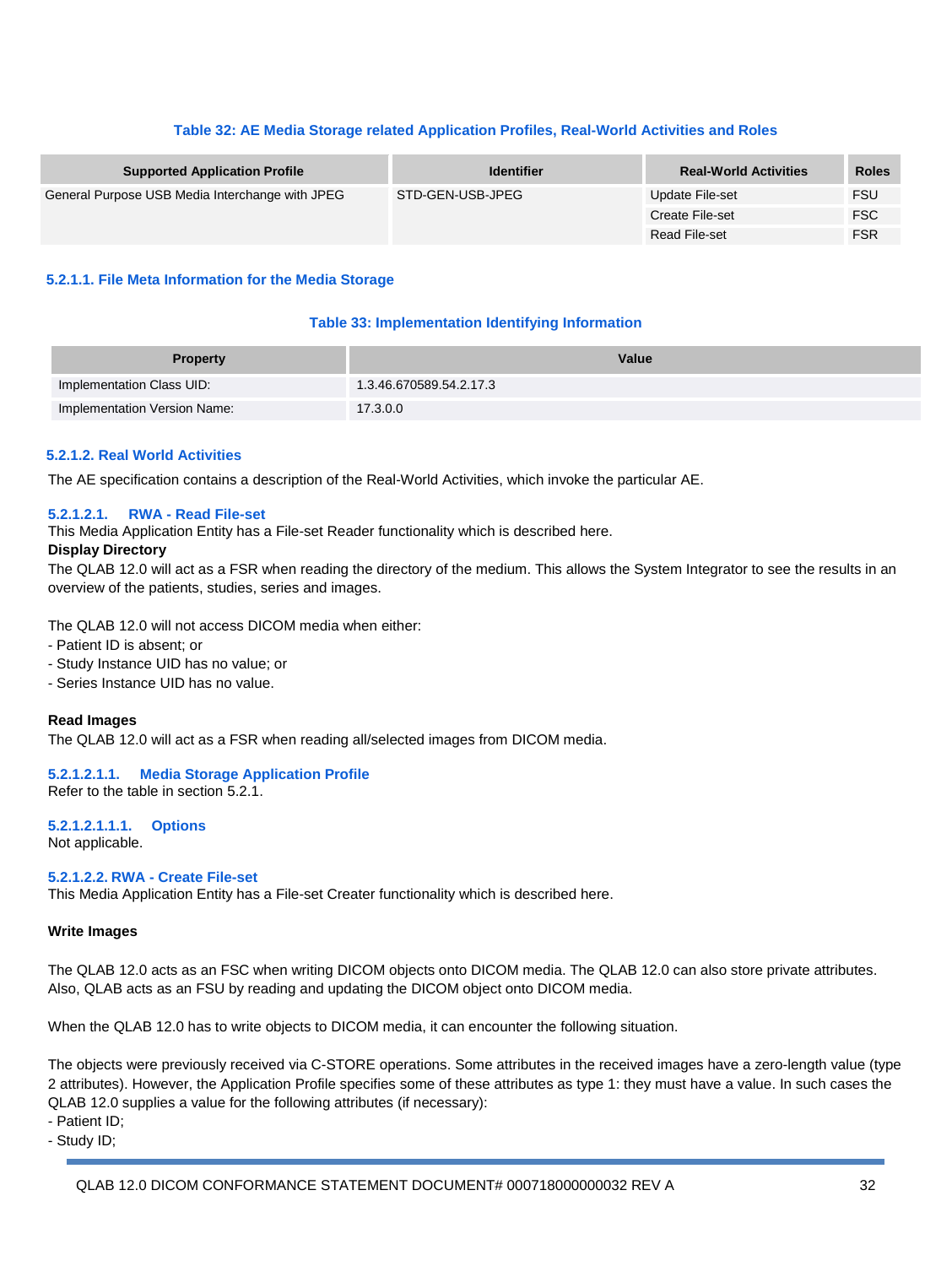- Series Number;
- Instance number;
- Study Date;
- Study Time.

The mechanism of generating a value for Patient ID is to create a new value (i.e. Study Instance UID) for each new study written to the medium, even if this study belongs to a patient recorded earlier.

Study ID is assigned the value of the first Requested Procedure ID (0040, 1001) encountered in the Request Attributes Sequence (0040, 0275).

**5.2.1.2.2.1. Media Storage Application Profile**

Refer to the table in section 5.2.1.

**5.2.1.2.2.1.1. Options** Not applicable.

#### **5.2.1.2.3. RWA - Update File-set**

This Media Application Entity has a File-set Updater functionality which is described here.

#### **5.2.1.2.3.1. Media Storage Application Profile**

The Application Profile that is used by this Media Application Entity is specified in this section.

#### **5.2.1.2.3.1.1. Options**

Not applicable.

## **5.3. Augmented and Private Application Profiles**

This section is used for the description of Augmented and Private Application Profiles.

#### **5.3.1. Augmented Application Profiles**

Any Augmented Application Profiles used by the Application Entity are described in this section. The rules governing the structure of an Augmented Application Profile are also described.

#### **5.3.1.1. Augmented Application Profile Descriptions**

Each Augmented Application Profile has a section that describes the specific features of the Application Profile that make it augmented.

#### **5.3.1.1.1. SOP Class Augmentations**

Not applicable

#### **5.3.1.1.2. Directory Augmentations**

Instances of the private SOP classes may be written on the media. This requires a Directory Record Type (0004,1430) with the value "PRIVATE" and configuration of the required Private Record UID. This UID is used to define a non-standard type of Directory Record by reference to its position in a private extension to the DICOM Basic Directory IOD Information Model.

#### **5.3.1.1.3. Other Augmentations**

Not applicable.

#### **5.3.2. Private Application Profiles**

Not applicable.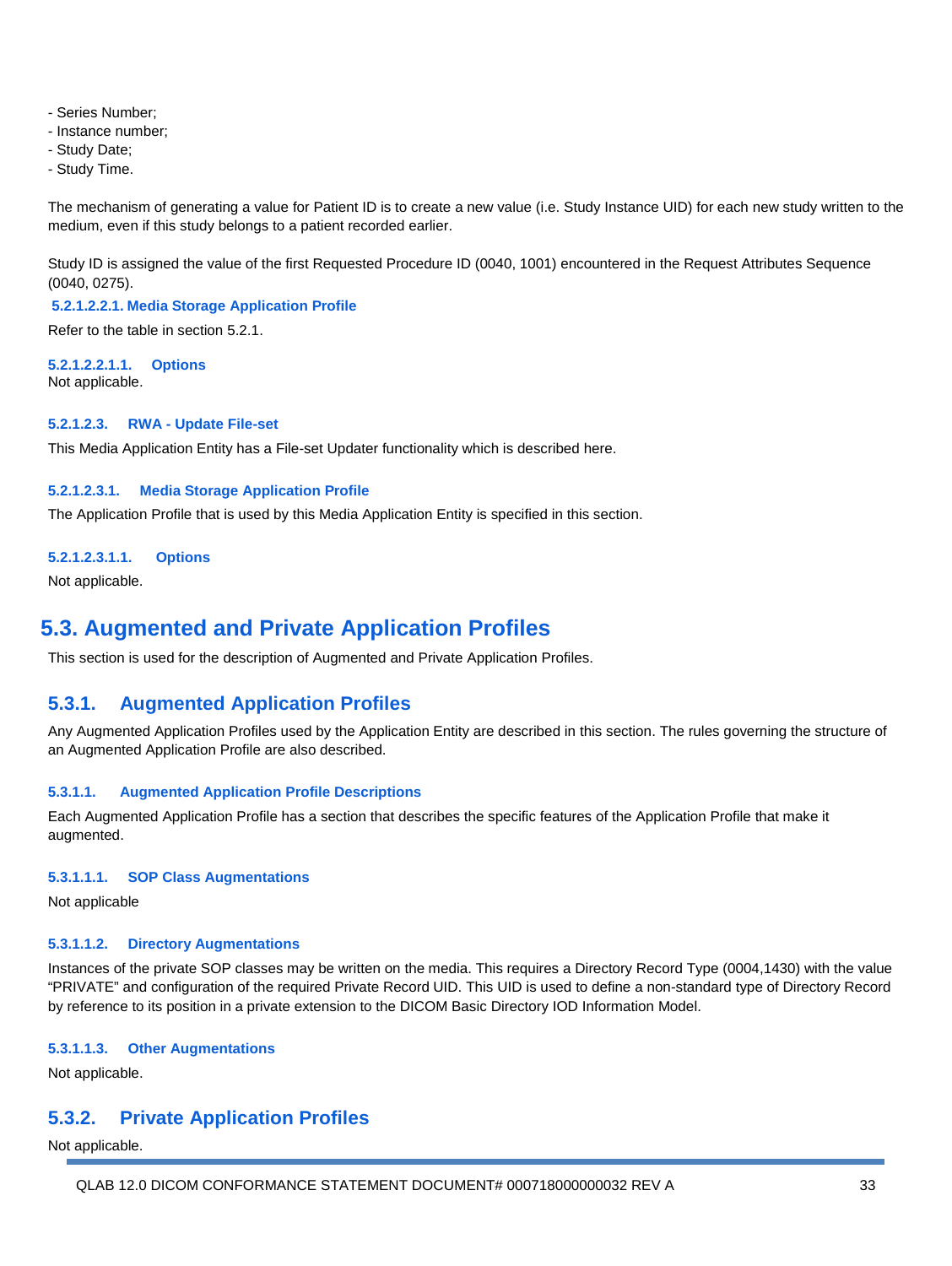## **5.4. Media Configuration**

In the following table an overview is given of some important configuration attributes related to the DICOM behaviour of QLAB 12.0.

#### **Table 34: Configuration Parameters table**

| <b>Parameter</b>        | Configurable | Default Value                         |
|-------------------------|--------------|---------------------------------------|
| Transfer Syntax support | <b>No</b>    | ELE - 1.2.840.10008.1.2.1             |
| SOP Class               | <b>No</b>    | All transfer SOP classes in QLAB 12.0 |

**\*Note:** ELE is default transfer syntax.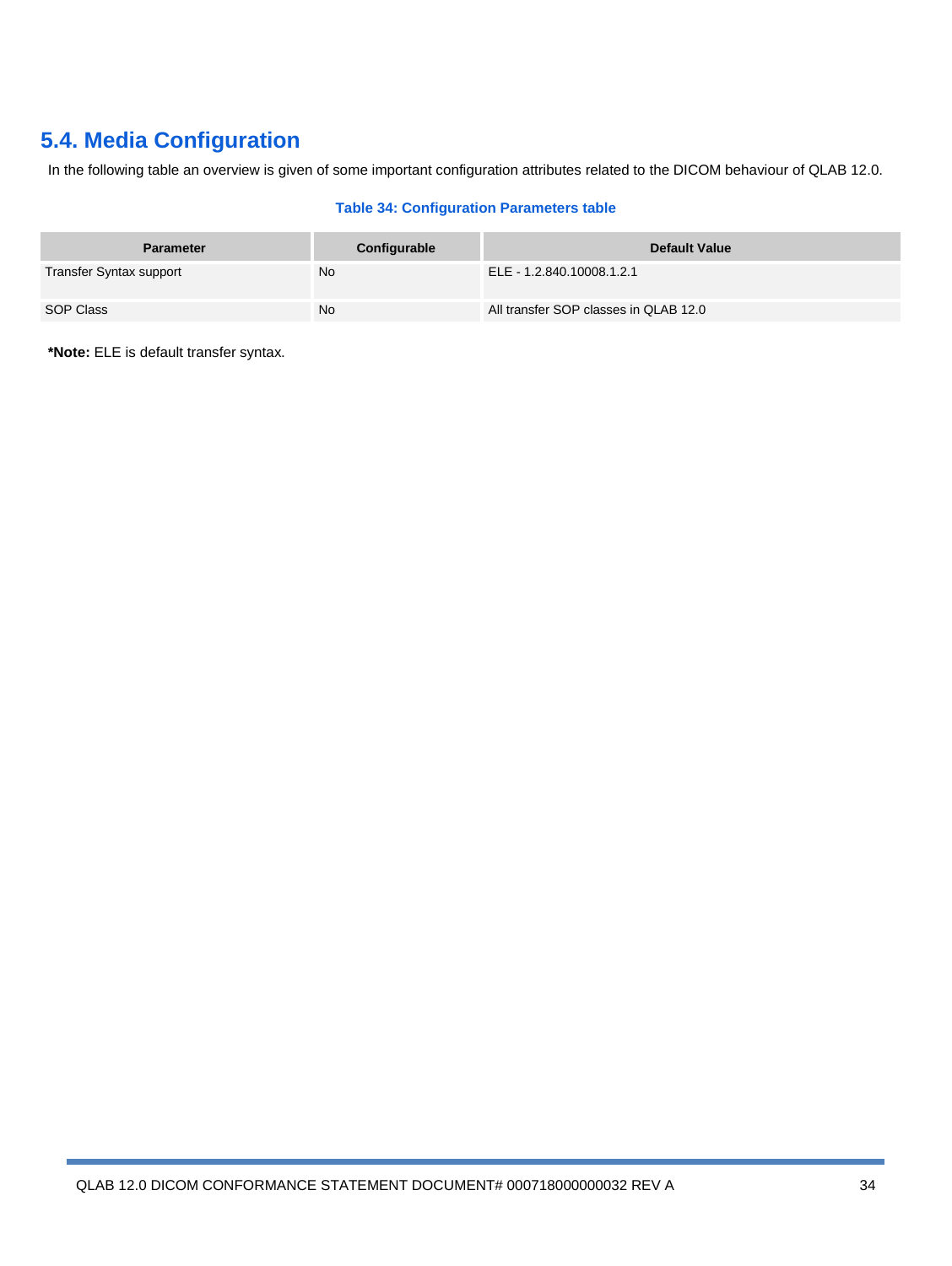## **6. Support of Character Sets**

Any support for character sets in Network and Media services is described here.

#### **Table 35: Supported DICOM Character Sets**

| <b>Character Set Description</b> | <b>Defined Term</b> | <b>ESC Sequence</b>          | <b>ISO</b><br><b>Registration</b><br><b>Number</b> | Code<br><b>Element</b> | <b>Character Set</b>          |
|----------------------------------|---------------------|------------------------------|----------------------------------------------------|------------------------|-------------------------------|
| Latin alphabet No. 1             | ISO 2022 IR 100     | ESC 02/08 04/02              | ISO-IR <sub>6</sub>                                | G <sub>0</sub>         | <b>ISO 646</b>                |
|                                  |                     | ESC 02/13 04/01              | <b>ISO-IR 100</b>                                  | G1                     | Supplementary set of ISO 8859 |
| Latin alphabet No. 2             | ISO 2022 IR 101     | ESC 02/08 04/02              | ISO-IR <sub>6</sub>                                | G0                     | <b>ISO 646</b>                |
|                                  |                     | ESC 02/13 04/02              | <b>ISO-IR 101</b>                                  | G <sub>1</sub>         | Supplementary set of ISO 8859 |
| Latin alphabet No. 3             | ISO 2022 IR 109     | ESC 02/08 04/02              | ISO-IR <sub>6</sub>                                | G <sub>0</sub>         | <b>ISO 646</b>                |
|                                  |                     | ESC 02/13 04/03              | <b>ISO-IR 109</b>                                  | G <sub>1</sub>         | Supplementary set of ISO 8859 |
| Latin alphabet No. 4             | ISO 2022 IR 110     | ESC 02/08 04/02              | ISO-IR <sub>6</sub>                                | G <sub>0</sub>         | <b>ISO 646</b>                |
|                                  |                     | ESC 02/13 04/04              | <b>ISO-IR 110</b>                                  | G <sub>1</sub>         | Supplementary set of ISO 8859 |
| Greek                            | ISO 2022 IR 126     | ESC 02/08 04/02              | ISO-IR <sub>6</sub>                                | G0                     | <b>ISO 646</b>                |
|                                  |                     | ESC 02/13 04/06              | <b>ISO-IR 126</b>                                  | G <sub>1</sub>         | Supplementary set of ISO 8859 |
| Arabic                           | ISO 2022 IR 127     | ESC 02/08 04/02              | ISO-IR <sub>6</sub>                                | G <sub>0</sub>         | <b>ISO 646</b>                |
|                                  |                     | ESC 02/13 04/07              | <b>ISO-IR 127</b>                                  | G1                     | Supplementary set of ISO 8859 |
| Japanese                         | ISO 2022 IR 13      | ESC 02/08 04/10              | <b>ISO-IR 14</b>                                   | G <sub>0</sub>         | JIS X 0201: Romaji            |
|                                  |                     | ESC 02/09 04/09              | <b>ISO-IR 13</b>                                   | G <sub>1</sub>         | JIS X 0201: Katakana          |
| Hebrew                           | ISO 2022 IR 138     | ESC 02/08 04/02              | ISO-IR <sub>6</sub>                                | G <sub>0</sub>         | <b>ISO 646</b>                |
|                                  |                     | ESC 02/13 04/08              | <b>ISO-IR 138</b>                                  | G <sub>1</sub>         | Supplementary set of ISO 8859 |
| Cyrillic                         | ISO 2022 IR 144     | ESC 02/08 04/02              | ISO-IR <sub>6</sub>                                | G <sub>0</sub>         | <b>ISO 646</b>                |
|                                  |                     | ESC 02/13 04/12              | <b>ISO-IR 144</b>                                  | G1                     | Supplementary set of ISO 8859 |
| Latin alphabet No. 5             | ISO 2022 IR 148     | ESC 02/08 04/02              | ISO-IR <sub>6</sub>                                | G0                     | <b>ISO 646</b>                |
|                                  |                     | ESC 02/13 04/13              | <b>ISO-IR 148</b>                                  | G <sub>1</sub>         | Supplementary set of ISO 8859 |
| Thai                             | ISO 2022 IR 166     | ESC 02/08 04/02              | ISO-IR <sub>6</sub>                                | G <sub>0</sub>         | <b>ISO 646</b>                |
|                                  |                     | ESC 02/13 05/04              | <b>ISO-IR 166</b>                                  | G <sub>1</sub>         | TIS 620-2533 (1990)           |
| Default repertoire               | ISO 2022 IR 6       |                              | ISO-IR <sub>6</sub>                                | G <sub>0</sub>         | <b>ISO 646</b>                |
| Latin alphabet No. 1             | <b>ISO_IR 100</b>   | $\blacksquare$               | ISO-IR <sub>6</sub>                                | G <sub>0</sub>         | <b>ISO 646</b>                |
|                                  |                     |                              | <b>ISO-IR 100</b>                                  | G <sub>1</sub>         | Supplementary set of ISO 8859 |
| Latin alphabet No. 2             | ISO_IR 101          | $\qquad \qquad \blacksquare$ | ISO-IR <sub>6</sub>                                | G <sub>0</sub>         | <b>ISO 646</b>                |
|                                  |                     | $\overline{\phantom{a}}$     | <b>ISO-IR 101</b>                                  | G <sub>1</sub>         | Supplementary set of ISO 8859 |
| Latin alphabet No. 3             | <b>ISO_IR 109</b>   |                              | ISO-IR <sub>6</sub>                                | G <sub>0</sub>         | <b>ISO 646</b>                |
|                                  |                     |                              | <b>ISO-IR 109</b>                                  | G <sub>1</sub>         | Supplementary set of ISO 8859 |
| Latin alphabet No. 4             | ISO_IR 110          |                              | ISO-IR6                                            | G <sub>0</sub>         | <b>ISO 646</b>                |
|                                  |                     | $\overline{\phantom{a}}$     | <b>ISO-IR 110</b>                                  | G <sub>1</sub>         | Supplementary set of ISO 8859 |
| Greek                            | ISO_IR 126          | $\overline{\phantom{a}}$     | ISO-IR <sub>6</sub>                                | G <sub>0</sub>         | <b>ISO 646</b>                |
|                                  |                     |                              | <b>ISO-IR 126</b>                                  | G <sub>1</sub>         | Supplementary set of ISO 8859 |
| Arabic                           | ISO_IR 127          |                              | ISO-IR6                                            | G <sub>0</sub>         | <b>ISO 646</b>                |
|                                  |                     |                              | <b>ISO-IR 127</b>                                  | G <sub>1</sub>         | Supplementary set of ISO 8859 |
| Japanese                         | <b>ISO_IR 13</b>    | $\overline{\phantom{a}}$     | <b>ISO-IR 14</b>                                   | G <sub>0</sub>         | JIS X 0201: Romaji            |
|                                  |                     | $\blacksquare$               | <b>ISO-IR 13</b>                                   | G <sub>1</sub>         | JIS X 0201: Katakana          |
| Hebrew                           | <b>ISO_IR 138</b>   | $\overline{\phantom{a}}$     | ISO-IR <sub>6</sub>                                | G <sub>0</sub>         | <b>ISO 646</b>                |
|                                  |                     |                              |                                                    |                        |                               |

QLAB 12.0 DICOM CONFORMANCE STATEMENT DOCUMENT# 000718000000032 REV A 35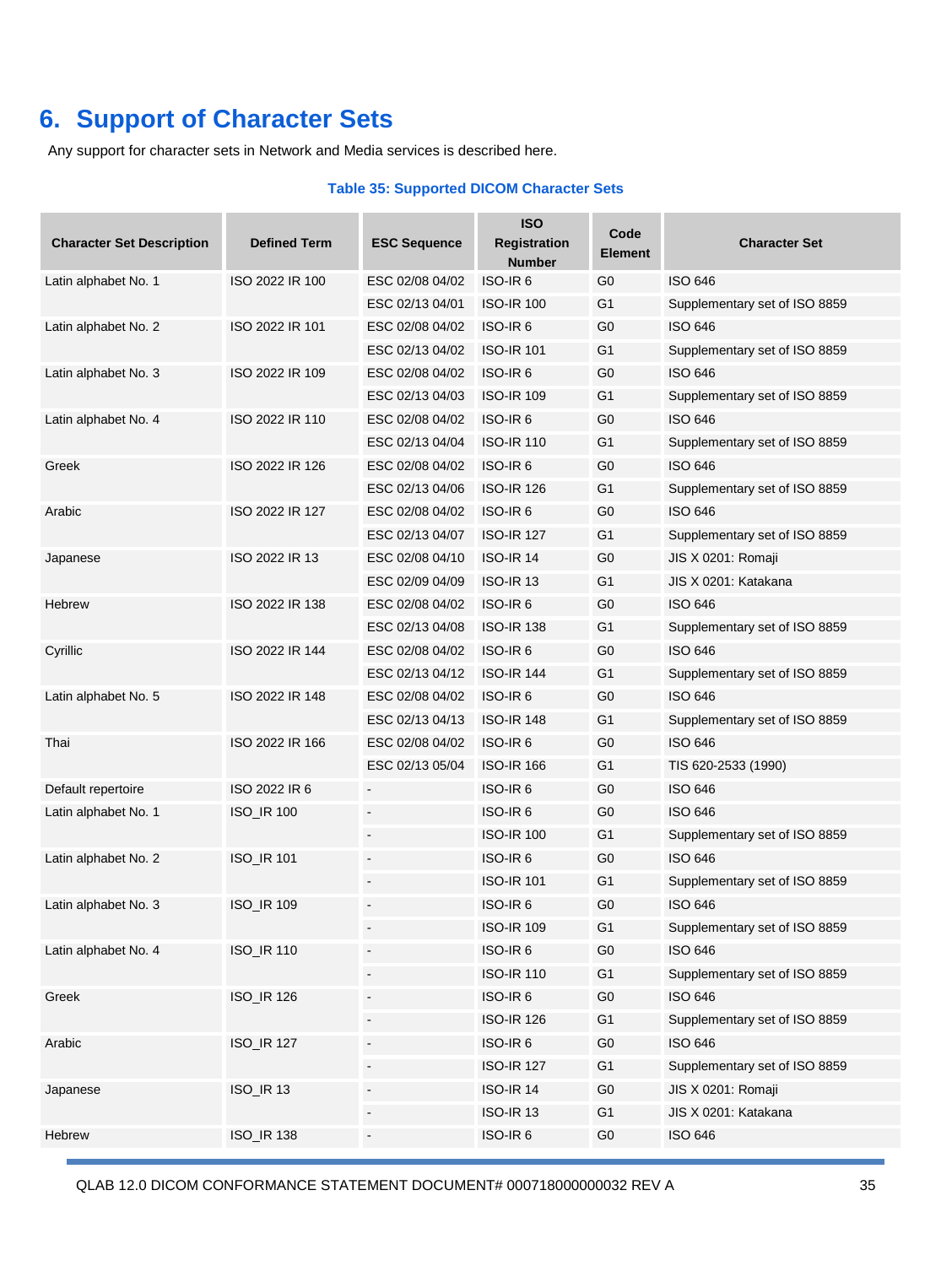| <b>Character Set Description</b> | <b>Defined Term</b> | <b>ESC Sequence</b>      | <b>ISO</b><br>Registration<br><b>Number</b> | Code<br><b>Element</b> | <b>Character Set</b>          |
|----------------------------------|---------------------|--------------------------|---------------------------------------------|------------------------|-------------------------------|
|                                  |                     | ۰                        | <b>ISO-IR 138</b>                           | G <sub>1</sub>         | Supplementary set of ISO 8859 |
| Cyrillic                         | <b>ISO IR 144</b>   | $\overline{\phantom{a}}$ | ISO-IR <sub>6</sub>                         | G <sub>0</sub>         | ISO 646                       |
|                                  |                     | $\overline{a}$           | <b>ISO-IR 144</b>                           | G <sub>1</sub>         | Supplementary set of ISO 8859 |
| Latin alphabet No. 5             | <b>ISO IR 148</b>   | $\overline{\phantom{a}}$ | ISO-IR <sub>6</sub>                         | G <sub>0</sub>         | ISO 646                       |
|                                  |                     | $\blacksquare$           | <b>ISO-IR 148</b>                           | G <sub>1</sub>         | Supplementary set of ISO 8859 |
| Thai                             | <b>ISO IR 166</b>   | $\blacksquare$           | ISO-IR <sub>6</sub>                         | G <sub>0</sub>         | ISO 646                       |
|                                  |                     | $\blacksquare$           | <b>ISO-IR 166</b>                           | G <sub>1</sub>         | TIS 620-2533 (1990)           |

As can be seen in the table above, QLAB 12.0 supports all character sets currently defined by DICOM except for the multi-byte character sets without code extensions.

Unsupported characters shall be displayed as "?".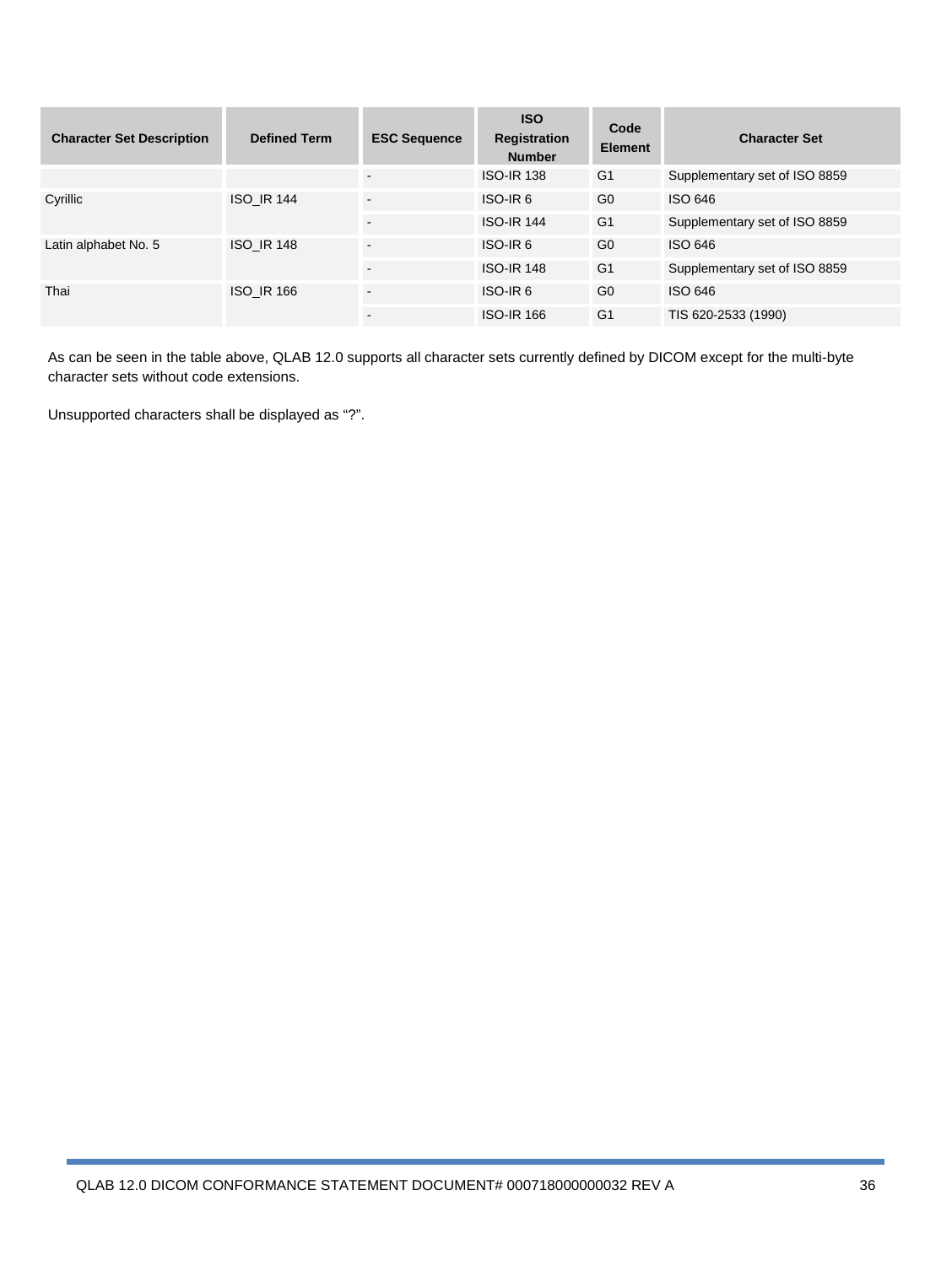## **7. Security**

## **7.1. Security Profiles**

The QLAB 12.0 does not fully support DICOM security profiles. However, it does support security measures that will be used for secure authentication of a node and for the generation of audit records. The supported components for security measures by QLAB 12.0 are:

- Audit Trail Component
- TLS Component

## **7.1.1. Audit Trail Component**

The Audit Trail Component of QLAB 12.0 allows security officers in an institution to audit activities, to detect non-compliant behavior in the enterprise, and to facilitate detection of improper creation, access, modification and deletion of Protected Health Information (PHI), where PHI data is considered as information records (Registration, Order, Study/Procedure, Reports and to a lesser degree Images), and not the flow of information between the systems.

The messages are created and sent to a syslog server according to the syslog protocol. The time that is used will be the local time of the system. The syslog server is an element of the Hospital infrastructure. The following messages will be created and sent to a central Audit Record Repository,

- Application Activity (when QLAB starts or shuts down).
- DICOM Study Deleted (If SOP Instances are deleted from a specific study. One event covers all instances deleted for the particular study).
- User Authentication (when the user logs in or logs out).
- Begin Transferring DICOM Instances (when an examination is being transferred from the QLAB to a remote network node).
- DICOM Instances Transferred (when an examination is transferred from the QLAB to a remote network node).
- Query (when query is triggered from QLAB)
- DICOM Instances Accessed (Study is created, modified, accessed, or deleted).
- Export (export on media e.g USB).

## **7.2. Association Level Security**

QLAB 12.0 accepts associations only from known applications or an application whose "calling AE Title" is defined in its configuration file. QLAB 12.0 will reject association requests from unknown applications, i.e. applications that offer an unknown "calling AE title". An application entity (AE) is known if – and only if – it is defined during configuration of QLAB 12.0, which is done via the configuration application.

## **7.3. Application Level Security**

If configuredQLAB 12.0 supports security measures for:

- generation of audit trail records;
- access control and user authentication.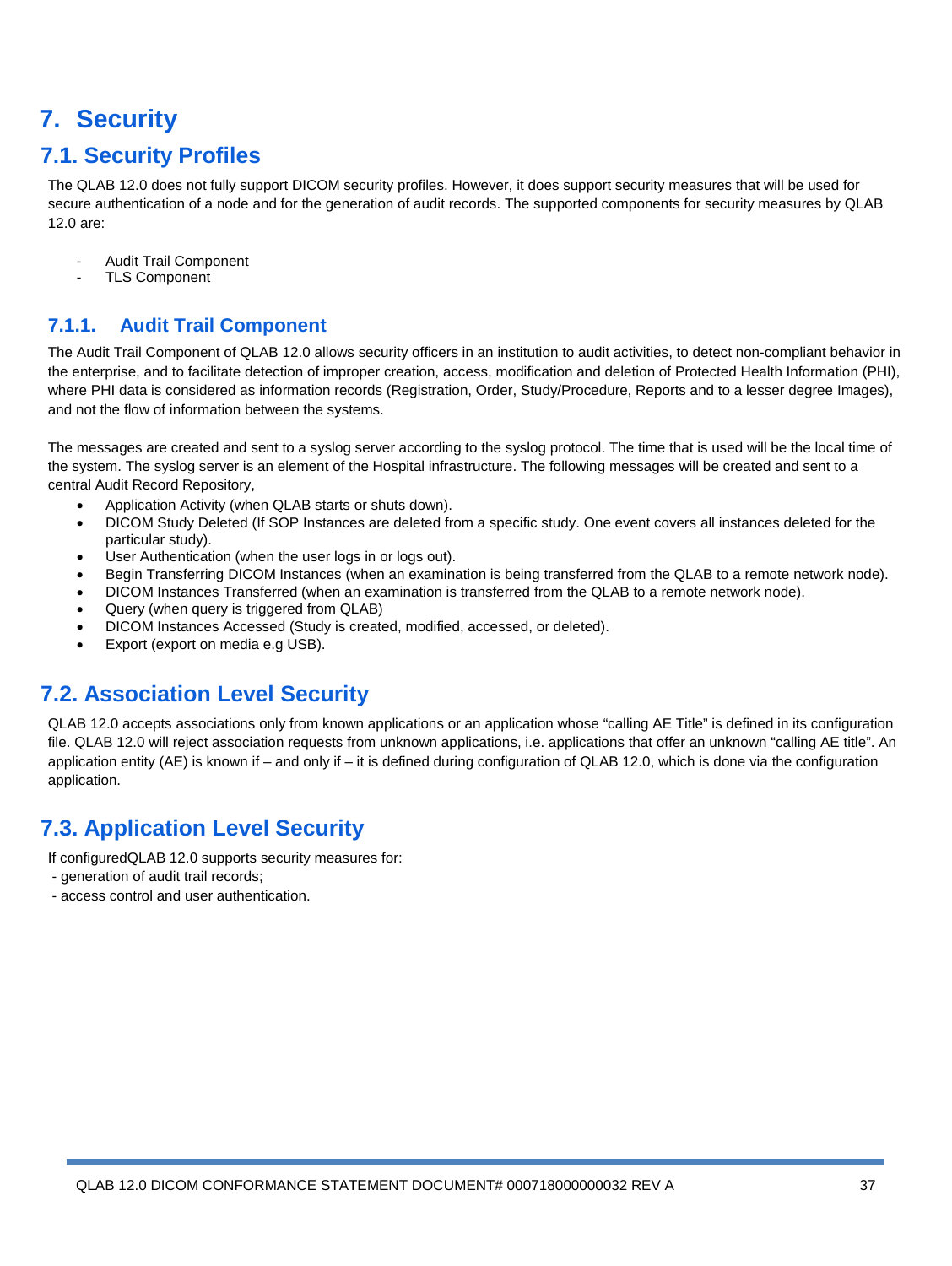## **8. QLAB**

## **8.1. IOD Contents**

#### **8.1.1. Created SOP Instances**

This section specifies each IOD created by this application.

This section specifies each IOD created (including private IOD's). It should specify the attribute name, tag, VR, and value. The value should specify the range and source (e.g. user input, Modality Worklist, automatically generated, etc.). For content items in templates, the range and source of the concept name and concept values should be specified. Whether the value is always present or not shall be specified.

Abbreviations used in the IOD tables for the column "Presence of Module" are: ALWAYS The module is always present CONDITIONAL The module is used under specified condition

Abbreviations used in the Module table for the column "Presence of Value" are:

- ALWAYS The attribute is always present with a value EMPTY The attribute is always present without any value (attribute sent zero length) VNAP The attribute is always present and its Value is Not Always Present (attribute sent zero length if no value is present)
- ANAP The attribute is present under specified condition if present then it will always have a value

The abbreviations used in the Module table for the column "Source" are:

AUTO The attribute value is generated automatically CONFIG The attribute value source is a configurable parameter COPY The attribute value source is another SOP instance FIXED The attribute value is hard-coded in the application IMPLICIT The attribute value source is a user-implicit setting MPPS The attribute value is the same as that use for Modality Performed Procedure Step MWL The attribute value source is a Modality Worklist USER The attribute value source is explicit user input

#### **8.1.1.1. List of created SOP Classes**

#### **Table 36: List of created SOP Classes**

| <b>SOP Class Name</b>                          | <b>SOP Class UID</b>          |
|------------------------------------------------|-------------------------------|
| Ultrasound Image Storage SOP Class             | 1.2.840.10008.5.1.4.1.1.6.1   |
| Ultrasound Multi-frame Image Storage SOP Class | 1.2.840.10008.5.1.4.1.1.3.1   |
| Comprehensive SR SOP Class                     | 1.2.840.10008.5.1.4.1.1.88.33 |
| Secondary Capture SOP Class                    | 1.2.840.10008.5.1.4.1.1.7     |
| Private 3D Subpage SOP class                   | 1.3.46.670589.2.5.1.1         |

#### **8.1.1.2. Ultrasound Image Storage SOP Class**

#### **Table 37: IOD of Created Ultrasound Multi-frame Image Storage SOP Class Instances**

| <b>Information Entity</b> | <b>Module</b>                | <b>Presence Of Module</b> |
|---------------------------|------------------------------|---------------------------|
| Patient                   | <b>Patient Module</b>        | <b>ALWAYS</b>             |
| Study                     | <b>General Study Module</b>  | <b>ALWAYS</b>             |
|                           | <b>Patient Study Module</b>  | <b>CONDITIONAL</b>        |
| Series                    | <b>General Series Module</b> | <b>ALWAYS</b>             |

QLAB 12.0 DICOM CONFORMANCE STATEMENT DOCUMENT# 000718000000032 REV A 38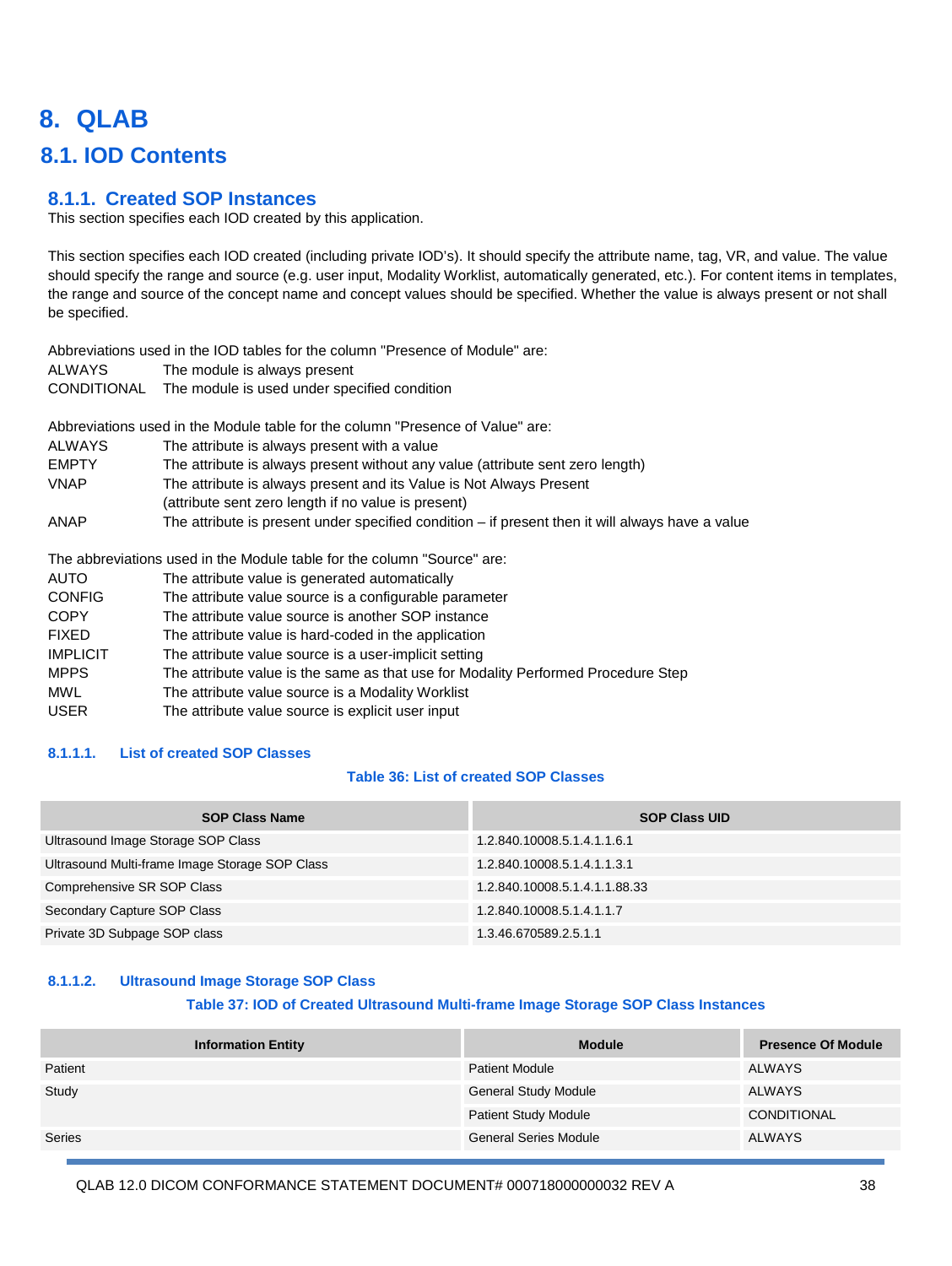| Equipment | General Equipment Module        | <b>ALWAYS</b>      |
|-----------|---------------------------------|--------------------|
| Image     | General Image Module            | CONDITIONAL        |
|           | <b>General Reference Module</b> | CONDITIONAL        |
|           | Image Pixel Module              | ALWAYS             |
|           | US Image Module                 | <b>ALWAYS</b>      |
|           | <b>VOI LUT Module</b>           | <b>CONDITIONAL</b> |
|           | SOP Common Module               | <b>ALWAYS</b>      |

#### **Table 38: Patient Module**

| <b>Attribute Name</b> | Tag       | <b>VR</b> | Value          | <b>Presence</b><br>of Value | <b>Source</b> | <b>Comment</b>           |
|-----------------------|-----------|-----------|----------------|-----------------------------|---------------|--------------------------|
| Patient's Name        | 0010.0010 | <b>PN</b> |                | <b>VNAP</b>                 | <b>COPY</b>   | Copied from source image |
| Patient ID            | 0010.0020 | LO        |                | <b>VNAP</b>                 | <b>COPY</b>   | Copied from source image |
| Patient's Birth Date  | 0010,0030 | DA        |                | <b>VNAP</b>                 | <b>COPY</b>   | Copied from source image |
| Patient's Sex         | 0010.0040 | CS        | <b>F. M. O</b> | <b>VNAP</b>                 | <b>COPY</b>   | Copied from source image |

## **Table 39: General Study Module**

| <b>Attribute Name</b>      | Tag       | <b>VR</b> | Value | <b>Presence</b><br>of Value | <b>Source</b> | <b>Comment</b>           |
|----------------------------|-----------|-----------|-------|-----------------------------|---------------|--------------------------|
| <b>Study Date</b>          | 0008,0020 | DA        |       | <b>ALWAYS</b>               | COPY          | Copied from source image |
| <b>Study Time</b>          | 0008.0030 | TМ        |       | <b>ALWAYS</b>               | <b>COPY</b>   | Copied from source image |
| <b>Accession Number</b>    | 0008.0050 | <b>SH</b> |       | <b>VNAP</b>                 | COPY          | Copied from source image |
| Referring Physician's Name | 0008.0090 | <b>PN</b> |       | <b>ALWAYS</b>               | AUTO          | $\blacksquare$           |
| Study Instance UID         | 0020.000D | UI        |       | <b>ALWAYS</b>               | <b>COPY</b>   | Copied from source image |
| Study ID                   | 0020,0010 | <b>SH</b> |       | <b>ALWAYS</b>               | <b>AUTO</b>   | $\overline{\phantom{0}}$ |

#### **Table 40: Patient Study Module**

| <b>Attribute Name</b>             | Tag       | <b>VR</b> | Value | <b>Presence</b><br>of Value | <b>Source</b> | Comment                  |
|-----------------------------------|-----------|-----------|-------|-----------------------------|---------------|--------------------------|
| Patient's Size                    | 0010,1020 | DS        |       | ANAP                        | <b>COPY</b>   | Copied from source image |
| Patient's Weight                  | 0010,1030 | DS        |       | ANAP                        | <b>COPY</b>   | Copied from source image |
| <b>Additional Patient History</b> | 0010,21B0 | ⊟ LT      |       | ANAP                        | <b>COPY</b>   | Copied from source image |

#### **Table 41: General Series Module**

| <b>Attribute Name</b> | Tag       | <b>VR</b>       | Value | <b>Presence</b><br>of Value | <b>Source</b> | <b>Comment</b>           |
|-----------------------|-----------|-----------------|-------|-----------------------------|---------------|--------------------------|
| Series Date           | 0008,0021 | DA              |       | <b>ALWAYS</b>               | AUTO          | $\overline{\phantom{a}}$ |
| Series Time           | 0008,0031 | TM              |       | <b>ALWAYS</b>               | <b>AUTO</b>   | $\blacksquare$           |
| Modality              | 0008.0060 | C <sub>S</sub>  | US.   | <b>ALWAYS</b>               | AUTO          | $\blacksquare$           |
| Series Description    | 0008,103E | LO <sub>1</sub> |       | ALWAYS                      | AUTO          | $\overline{\phantom{a}}$ |
| Series Instance UID   | 0020,000E | UI              |       | <b>ALWAYS</b>               | AUTO          | $\overline{\phantom{a}}$ |
| Series Number         | 0020.0011 | <b>IS</b>       |       | <b>ALWAYS</b>               | <b>AUTO</b>   | $\blacksquare$           |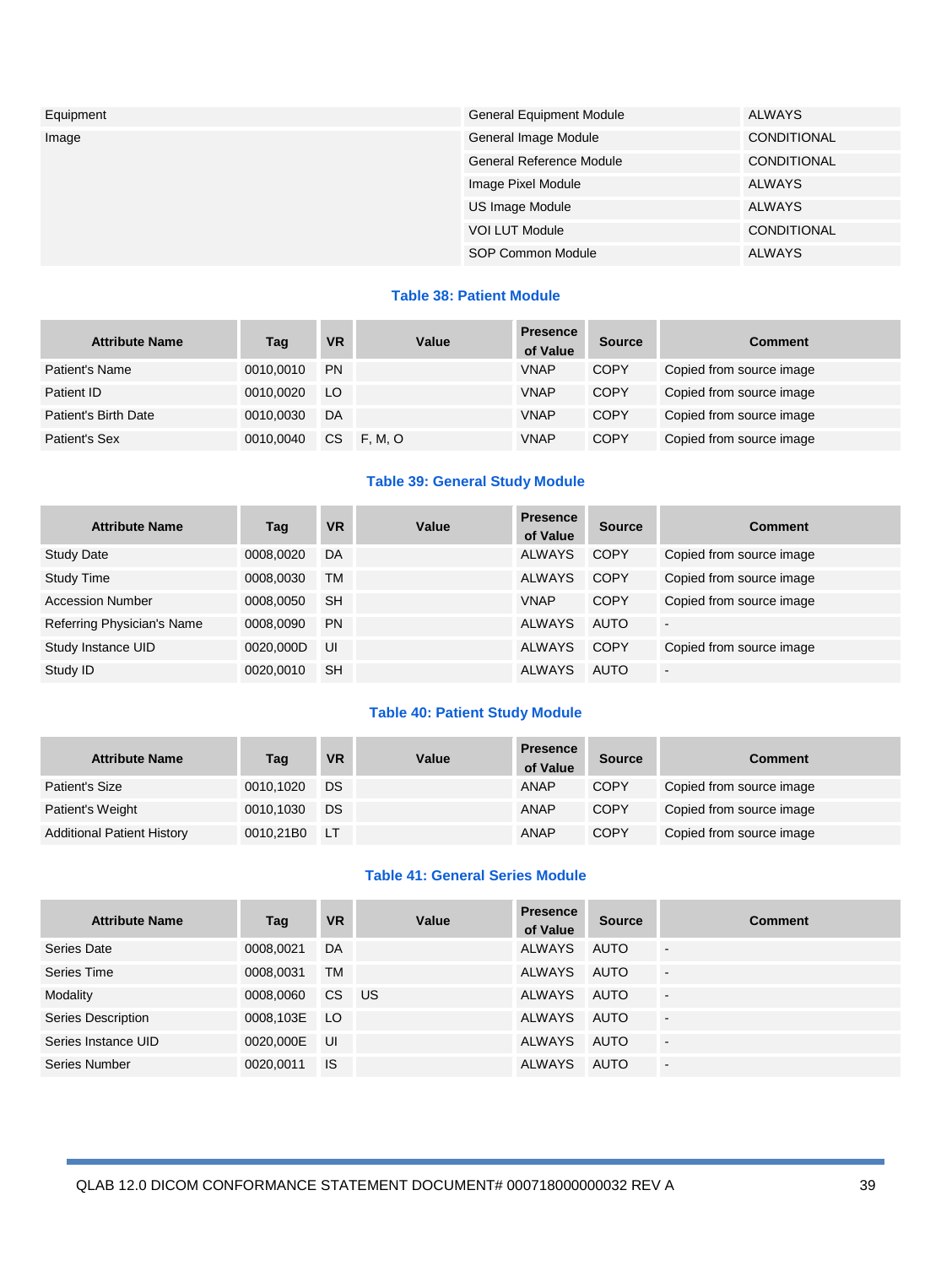#### **Table 42: General Equipment Module**

| <b>Attribute Name</b>     | Tag       | <b>VR</b> | Value     | <b>Presence</b><br>of Value | <b>Source</b> | <b>Comment</b>           |
|---------------------------|-----------|-----------|-----------|-----------------------------|---------------|--------------------------|
| Manufacturer              | 0008,0070 | $J = LO$  | Philips   | ALWAYS                      | AUTO          | $\overline{\phantom{a}}$ |
| Manufacturer's Model Name | 0008.1090 |           | LO QLAB   | ALWAYS                      | AUTO          | $\overline{\phantom{a}}$ |
| Software Versions         | 0018,1020 | - LO      | QLAB 12.0 | ALWAYS                      | AUTO          | $\overline{\phantom{a}}$ |

#### **Table 43: General Image Module**

| <b>Attribute Name</b>            | Tag       | <b>VR</b> | Value                    | <b>Presence</b><br>of Value | <b>Source</b> | <b>Comment</b>           |
|----------------------------------|-----------|-----------|--------------------------|-----------------------------|---------------|--------------------------|
| Image Type                       | 0008.0008 | CS.       | <b>DERIVED\SECONDARY</b> | ALWAYS                      | <b>AUTO</b>   | $\overline{\phantom{a}}$ |
| <b>Content Date</b>              | 0008.0023 | DA        |                          | ALWAYS                      | <b>AUTO</b>   | $\overline{\phantom{a}}$ |
| <b>Content Time</b>              | 0008,0033 | <b>TM</b> |                          | <b>ALWAYS</b>               | <b>AUTO</b>   | $\overline{a}$           |
| <b>Derivation Description</b>    | 0008,2111 | <b>ST</b> |                          | <b>ALWAYS</b>               | <b>AUTO</b>   | $\overline{\phantom{a}}$ |
| Instance Number                  | 0020,0013 | <b>IS</b> |                          | ALWAYS                      | <b>AUTO</b>   | $\overline{\phantom{a}}$ |
| <b>Patient Orientation</b>       | 0020,0020 | <b>CS</b> |                          | <b>ALWAYS</b>               | <b>AUTO</b>   | $\overline{a}$           |
| <b>Burned In Annotation</b>      | 0028,0301 | <b>CS</b> |                          | <b>ALWAYS</b>               | <b>AUTO</b>   | $\blacksquare$           |
| Lossy Image Compression          | 0028.2110 | CS.       | 00 or 01                 | <b>ANAP</b>                 | <b>AUTO</b>   | $\overline{\phantom{a}}$ |
| Lossy Image Compression<br>Ratio | 0028.2112 | <b>DS</b> |                          | <b>ANAP</b>                 | <b>AUTO</b>   | $\sim$                   |

#### **Table 44: General Reference Module**

| <b>Attribute Name</b>        | Tag          | <b>VR</b> | Value | <b>Presence</b><br>of Value | <b>Source</b> | <b>Comment</b>           |
|------------------------------|--------------|-----------|-------|-----------------------------|---------------|--------------------------|
| Derivation Description       | 0008,2111 ST |           |       | ALWAYS                      | AUTO          | $\sim$                   |
| Source Image Sequence        | 0008,2112 SQ |           |       | ALWAYS                      | AUTO          | $\overline{\phantom{a}}$ |
| >Referenced SOP Class UID    | 0008.1150    | <b>UI</b> |       | ALWAYS                      | AUTO          | $\blacksquare$           |
| >Referenced SOP Instance UID | 0008.1155    | - UI      |       | ALWAYS                      | AUTO          | $\overline{\phantom{a}}$ |

#### **Table 45: Image Pixel Module**

| <b>Attribute Name</b>       | Tag       | <b>VR</b>        | Value | <b>Presence</b><br>of Value | <b>Source</b> | <b>Comment</b>           |
|-----------------------------|-----------|------------------|-------|-----------------------------|---------------|--------------------------|
| Samples per Pixel           | 0028,0002 | <b>US</b>        |       | ALWAYS                      | <b>AUTO</b>   | $\overline{\phantom{a}}$ |
| Photometric Interpretation  | 0028,0004 | <b>CS</b>        |       | ALWAYS                      | <b>AUTO</b>   | $\ddot{\phantom{a}}$     |
| <b>Planar Configuration</b> | 0028,0006 | <b>US</b>        |       | ALWAYS                      | <b>AUTO</b>   | $\overline{\phantom{a}}$ |
| <b>Rows</b>                 | 0028,0010 | US.              |       | ALWAYS                      | <b>AUTO</b>   | $\overline{\phantom{a}}$ |
| Columns                     | 0028.0011 | US.              |       | ALWAYS                      | AUTO          | $\overline{a}$           |
| <b>Bits Allocated</b>       | 0028,0100 | US.              |       | ALWAYS                      | <b>AUTO</b>   | $\overline{\phantom{a}}$ |
| <b>Bits Stored</b>          | 0028,0101 | US.              |       | ALWAYS                      | <b>AUTO</b>   | $\overline{\phantom{a}}$ |
| High Bit                    | 0028,0102 | <b>US</b>        |       | ALWAYS                      | <b>AUTO</b>   | $\ddot{\phantom{a}}$     |
| Pixel Representation        | 0028,0103 | US.              |       | ALWAYS                      | <b>AUTO</b>   | $\overline{a}$           |
| Pixel Data                  | 7FE0,0010 | <b>OW</b><br>/OB |       | <b>ALWAYS</b>               | <b>AUTO</b>   | $\overline{a}$           |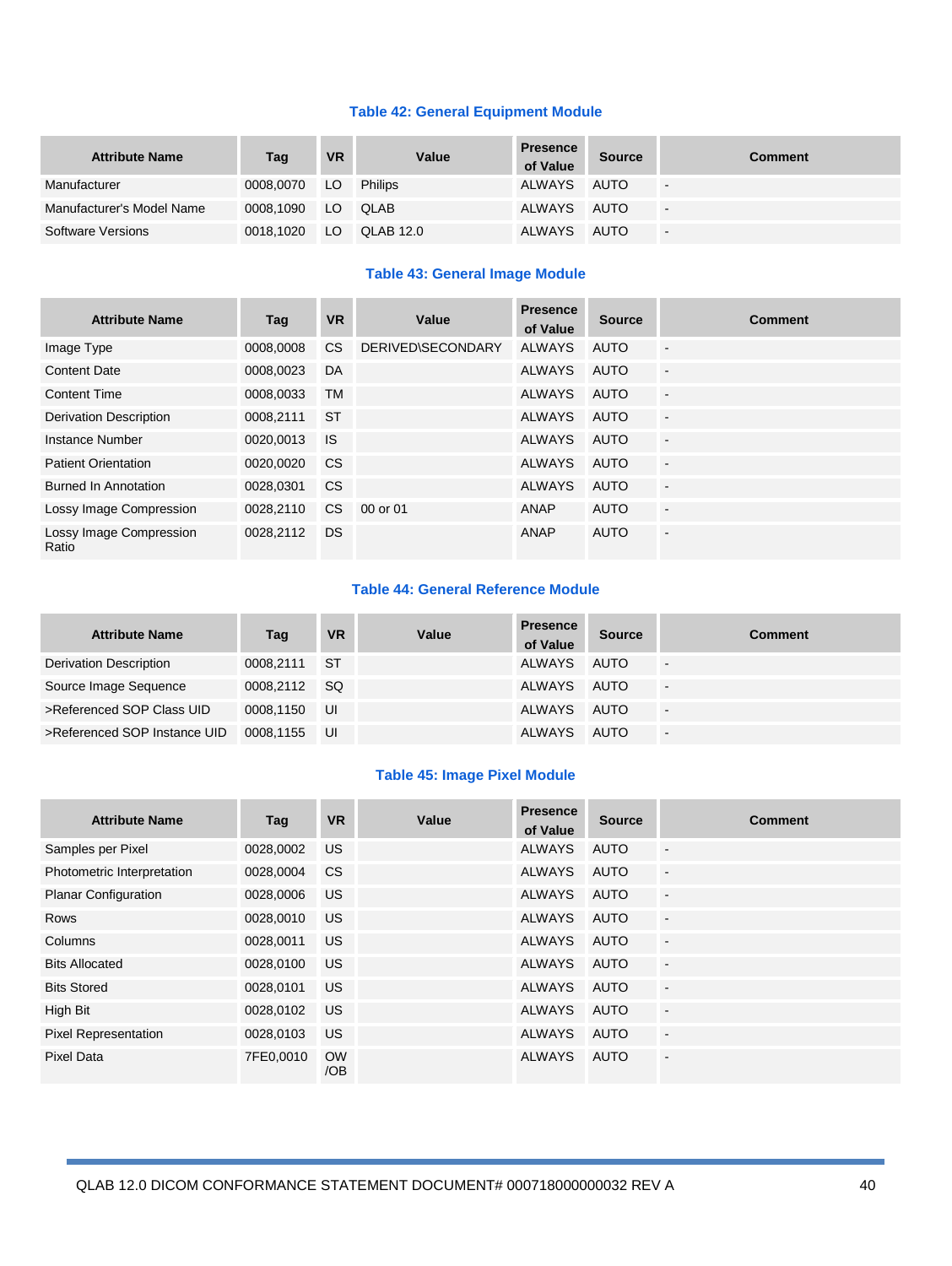#### **Table 46: US Image Module**

| <b>Attribute Name</b>       | Tag       | <b>VR</b>       | Value                      | <b>Presence</b><br>of Value | <b>Source</b> | <b>Comment</b>           |
|-----------------------------|-----------|-----------------|----------------------------|-----------------------------|---------------|--------------------------|
| Image Type                  | 0008.0008 | CS.             | DERIVED/SECONDARY          | <b>ALWAYS</b>               | <b>AUTO</b>   | $\overline{\phantom{a}}$ |
| Samples per Pixel           | 0028,0002 | US.             |                            | <b>ALWAYS</b>               | <b>AUTO</b>   | $\blacksquare$           |
| Photometric Interpretation  | 0028.0004 | <b>CS</b>       |                            | <b>ALWAYS</b>               | <b>AUTO</b>   | $\overline{\phantom{a}}$ |
| <b>Planar Configuration</b> | 0028,0006 | US.             |                            | <b>ALWAYS</b>               | <b>AUTO</b>   | $\overline{\phantom{a}}$ |
| Frame Increment Pointer     | 0028,0009 | AT              | 0x00181065                 | <b>ALWAYS</b>               | <b>AUTO</b>   | $\overline{\phantom{a}}$ |
| <b>Bits Allocated</b>       | 0028,0100 | US <sub>8</sub> |                            | <b>ALWAYS</b>               | <b>AUTO</b>   | $\overline{a}$           |
| <b>Bits Stored</b>          | 0028,0101 | US.             | $\overline{\phantom{0}}$ 8 | <b>ALWAYS</b>               | <b>AUTO</b>   | $\overline{\phantom{a}}$ |
| High Bit                    | 0028.0102 | <b>US</b>       | $\overline{7}$             | <b>ALWAYS</b>               | <b>AUTO</b>   | $\overline{\phantom{a}}$ |
| <b>Pixel Representation</b> | 0028,0103 | US.             | 0x0000                     | <b>ALWAYS</b>               | <b>AUTO</b>   | $\blacksquare$           |
| Lossy Image Compression     | 0028.2110 | CS.             | 00 or 01                   | <b>ALWAYS</b>               | AUTO          | $\blacksquare$           |

#### **Table 47: VOI LUT Module**

| <b>Attribute Name</b> | Tag              | <b>VR</b>       | Value | <b>Presence</b><br>of Value | <b>Source</b> | Comment                  |
|-----------------------|------------------|-----------------|-------|-----------------------------|---------------|--------------------------|
| <b>Window Center</b>  | 0028,1050 DS 128 |                 |       | ALWAYS AUTO                 |               | $\blacksquare$           |
| Window Width          | 0028.1041        | DS <sub>-</sub> | 256   | ALWAYS AUTO                 |               | $\overline{\phantom{a}}$ |

#### **Table 48: SOP Common Module**

| <b>Attribute Name</b> | Taq       | <b>VR</b> | Value                       | <b>Presence</b><br>of Value | <b>Source</b> | Comment |
|-----------------------|-----------|-----------|-----------------------------|-----------------------------|---------------|---------|
| SOP Class UID         | 0008.0016 | UI        | 1.2.840.10008.5.1.4.1.1.6.1 | ALWAYS                      | <b>AUTO</b>   | $\sim$  |
| SOP Instance UID      | 0008.0018 | UI        |                             | <b>ALWAYS</b>               | <b>AUTO</b>   | $\sim$  |

#### **8.1.1.3. Ultrasound Multi-frame Image Storage SOP Class Table 49: IOD of Created Ultrasound Multi-frame Image Storage SOP Class Instances**

## **Information Entity Contract Contract Contract Contract Contract Contract Contract Contract Contract Contract Contract Contract Contract Contract Contract Contract Contract Contract Contract Contract Contract Contract Co** Patient **Patient ALWAYS Patient Module ALWAYS** Study General Study Module ALWAYS Patient Study Module CONDITIONAL Series General Series Module ALWAYS Equipment Contract Contract Contract Contract Contract Contract Contract Contract Contract Contract Contract Contract Contract Contract Contract Contract Contract Contract Contract Contract Contract Contract Contract Contr Image General Image Module CONDITIONAL Image Pixel Module **CONDITIONAL** Cine Module CONDITIONAL Multi-Frame Module CONDITIONAL US Image Module CONDITIONAL SOP Common Module ALWAYS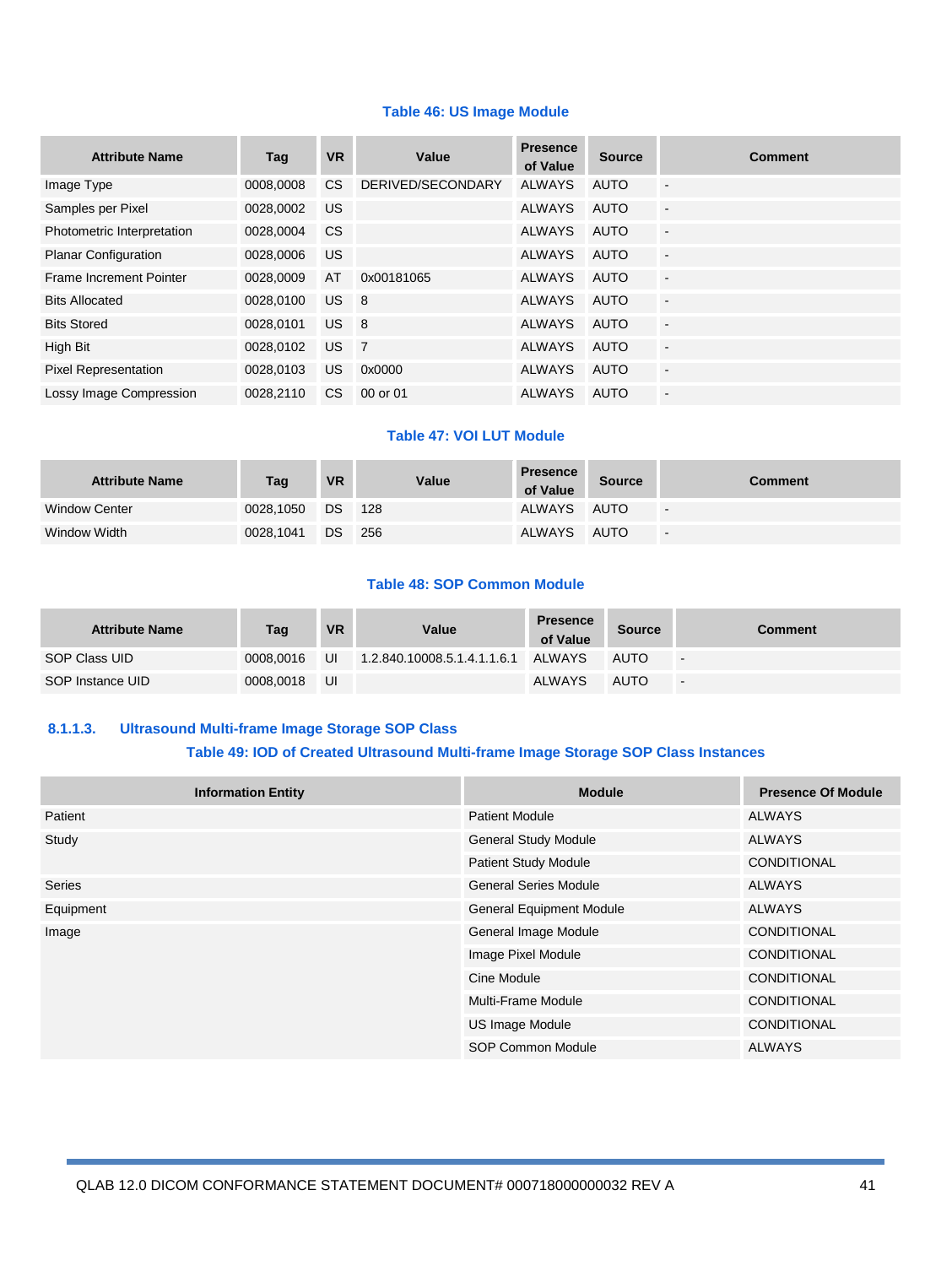#### **Table 50: Patient Module**

| <b>Attribute Name</b>   | Tag       | <b>VR</b> | Value   | <b>Presence</b><br>of Value | <b>Source</b> | <b>Comment</b>           |
|-------------------------|-----------|-----------|---------|-----------------------------|---------------|--------------------------|
| Patient's Name          | 0010.0010 | <b>PN</b> |         | <b>VNAP</b>                 | <b>COPY</b>   | Copied from source image |
| Patient ID              | 0010.0020 | LO        |         | <b>VNAP</b>                 | <b>COPY</b>   | Copied from source image |
| Patient's Birth Date    | 0010.0030 | DA        |         | <b>VNAP</b>                 | <b>COPY</b>   | Copied from source image |
| Patient's Sex           | 0010.0040 | CS.       | F. M. O | <b>VNAP</b>                 | <b>COPY</b>   | Copied from source image |
| <b>Patient Comments</b> | 0010.4000 | LT.       |         | <b>ANAP</b>                 | <b>COPY</b>   | Copied from source image |

#### **Table 51: General Study Module**

| <b>Attribute Name</b>      | Taq       | <b>VR</b> | Value | <b>Presence</b><br>of Value | <b>Source</b> | <b>Comment</b>           |
|----------------------------|-----------|-----------|-------|-----------------------------|---------------|--------------------------|
| <b>Study Date</b>          | 0008.0020 | DA        |       | <b>ALWAYS</b>               | <b>COPY</b>   | Copied from source image |
| <b>Study Time</b>          | 0008.0030 | TM        |       | <b>ALWAYS</b>               | <b>COPY</b>   | Copied from source image |
| <b>Accession Number</b>    | 0008.0050 | <b>SH</b> |       | <b>VNAP</b>                 | <b>COPY</b>   | Copied from source image |
| Referring Physician's Name | 0008.0090 | <b>PN</b> |       | <b>ALWAYS</b>               | <b>AUTO</b>   | $\sim$                   |
| Study Instance UID         | 0020,000D | UI        |       | <b>ALWAYS</b>               | COPY          | Copied from source image |
| Study ID                   | 0020.0010 | <b>SH</b> |       | <b>ALWAYS</b>               | <b>AUTO</b>   | $\overline{\phantom{a}}$ |

## **Table 52: Patient Study Module**

| <b>Attribute Name</b>             | Tag       | <b>VR</b> | Value | <b>Presence</b><br>of Value | <b>Source</b> | Comment                  |
|-----------------------------------|-----------|-----------|-------|-----------------------------|---------------|--------------------------|
| Patient's Size                    | 0010.1020 | DS        |       | <b>ANAP</b>                 | <b>COPY</b>   | Copied from source image |
| Patient's Weight                  | 0010.1030 | DS        |       | <b>ANAP</b>                 | <b>COPY</b>   | Copied from source image |
| <b>Additional Patient History</b> | 0010.21B0 | AL LT     |       | <b>ANAP</b>                 | <b>COPY</b>   | Copied from source image |

#### **Table 53: General Series Module**

| <b>Attribute Name</b>     | Tag          | <b>VR</b> | Value | <b>Presence</b><br>of Value | <b>Source</b> | <b>Comment</b>           |
|---------------------------|--------------|-----------|-------|-----------------------------|---------------|--------------------------|
| Series Date               | 0008,0021    | DA        |       | ALWAYS                      | AUTO          | $\overline{\phantom{a}}$ |
| Series Time               | 0008,0031    | <b>TM</b> |       | ALWAYS                      | AUTO          | $\overline{\phantom{a}}$ |
| Modality                  | 0008.0060    | CS .      | US.   | ALWAYS                      | AUTO          | $\blacksquare$           |
| <b>Series Description</b> | 0008,103E LO |           |       | ALWAYS                      | AUTO          | G.                       |
| Series Instance UID       | 0020,000E    | UI        |       | ALWAYS                      | AUTO          | G.                       |
| Series Number             | 0020.0011    | <b>IS</b> |       | <b>ALWAYS</b>               | <b>AUTO</b>   | $\blacksquare$           |

### **Table 54: General Equipment Module**

| <b>Attribute Name</b>     | Tag       | <b>VR</b> | Value      | <b>Presence</b><br>of Value | <b>Source</b> | <b>Comment</b>           |
|---------------------------|-----------|-----------|------------|-----------------------------|---------------|--------------------------|
| Manufacturer              | 0008.0070 |           | LO Philips | ALWAYS                      | <b>AUTO</b>   | $\overline{\phantom{a}}$ |
| Manufacturer's Model Name | 0008.1090 |           | LO QLAB    | ALWAYS                      | AUTO          | $\overline{\phantom{a}}$ |
| Software Versions         | 0018,1020 | LO.       | QLAB 12.0  | ALWAYS                      | <b>AUTO</b>   | $\sim$                   |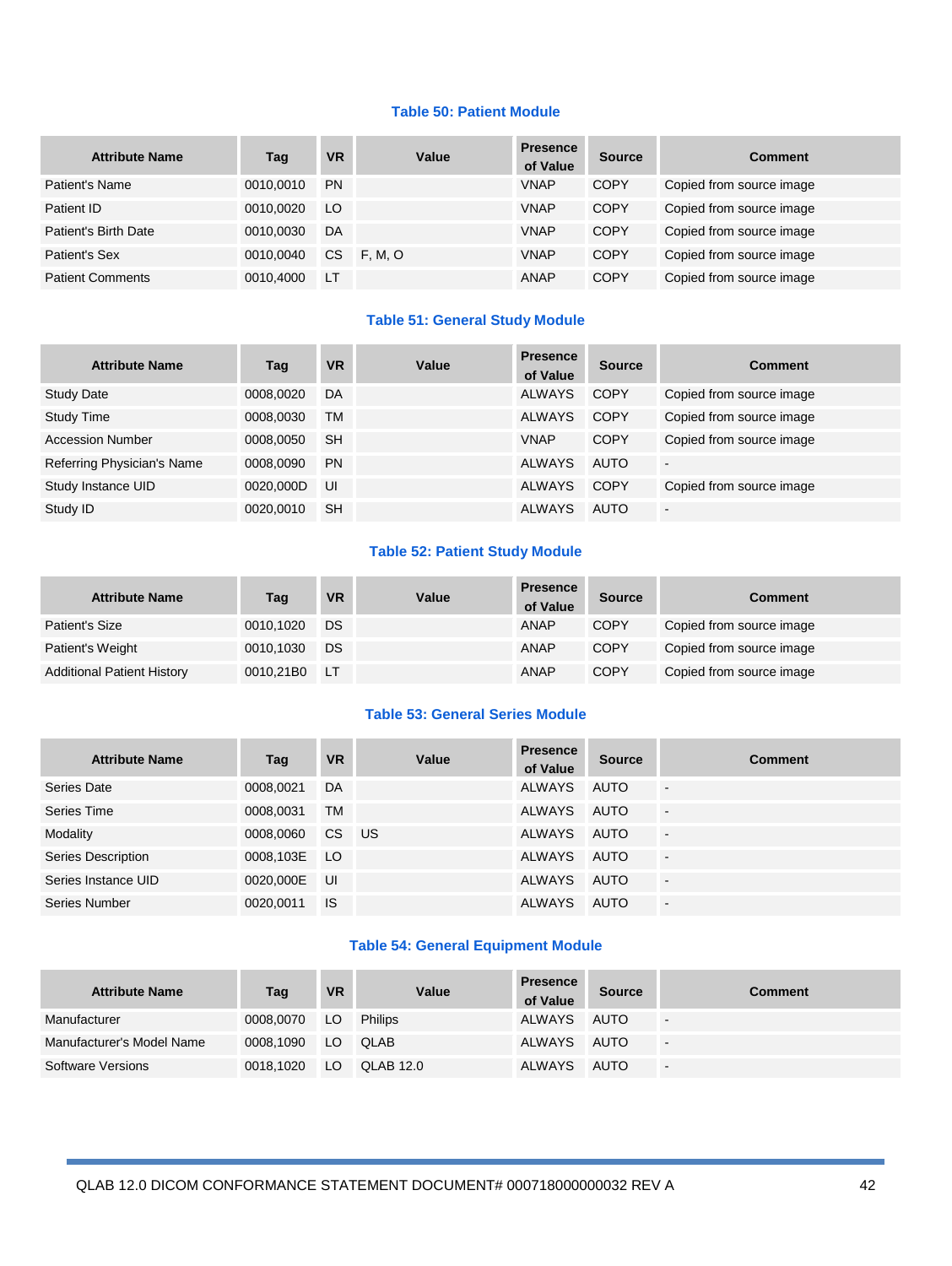#### **Table 55: General Image Module**

| <b>Attribute Name</b>            | Tag       | <b>VR</b>      | Value                    | <b>Presence</b><br>of Value | <b>Source</b> | <b>Comment</b>           |
|----------------------------------|-----------|----------------|--------------------------|-----------------------------|---------------|--------------------------|
| Image Type                       | 0008.0008 | C <sub>S</sub> | <b>DERIVED\SECONDARY</b> | <b>ALWAYS</b>               | AUTO          | $\blacksquare$           |
| <b>Content Date</b>              | 0008,0023 | DA             |                          | <b>ALWAYS</b>               | <b>AUTO</b>   | $\overline{\phantom{a}}$ |
| <b>Content Time</b>              | 0008,0033 | <b>TM</b>      |                          | <b>ALWAYS</b>               | <b>AUTO</b>   | $\blacksquare$           |
| <b>Derivation Description</b>    | 0008,2111 | <b>ST</b>      |                          | <b>ALWAYS</b>               | <b>AUTO</b>   | $\overline{\phantom{a}}$ |
| Instance Number                  | 0020,0013 | <b>IS</b>      |                          | <b>ALWAYS</b>               | AUTO          | $\overline{\phantom{a}}$ |
| <b>Patient Orientation</b>       | 0020,0020 | <b>CS</b>      |                          | <b>ALWAYS</b>               | <b>AUTO</b>   | $\mathbf{r}$             |
| <b>Burned In Annotation</b>      | 0028.0301 | <b>CS</b>      |                          | <b>ALWAYS</b>               | <b>AUTO</b>   | $\overline{\phantom{a}}$ |
| Lossy Image Compression          | 0028.2110 | CS.            | 00 or 01                 | ANAP                        | <b>AUTO</b>   | $\blacksquare$           |
| Lossy Image Compression<br>Ratio | 0028,2112 | <b>DS</b>      |                          | <b>ANAP</b>                 | <b>AUTO</b>   | $\blacksquare$           |

#### **Table 56: Image Pixel Module**

| <b>Attribute Name</b> | Tag       | <b>VR</b>        | Value | <b>Presence</b><br>of Value | <b>Source</b> | <b>Comment</b>           |
|-----------------------|-----------|------------------|-------|-----------------------------|---------------|--------------------------|
| Rows                  | 0028,0010 | US.              |       | ALWAYS                      | AUTO          | $\overline{\phantom{a}}$ |
| Columns               | 0028,0011 | US.              |       | ALWAYS                      | AUTO          | $\blacksquare$           |
| Pixel Data            | 7FE0,0010 | <b>OW</b><br>/OB |       | ALWAYS                      | AUTO          | $\sim$                   |

#### **Table 57: Cine Module**

| <b>Attribute Name</b> | Taq       | <b>VR</b> | Value | <b>Presence</b><br>of Value | <b>Source</b> | Comment                  |
|-----------------------|-----------|-----------|-------|-----------------------------|---------------|--------------------------|
| Frame Time Vector     | 0018,1065 | DS        |       | ALWAYS                      | <b>AUTO</b>   | $\overline{\phantom{a}}$ |

#### **Table 58: Multi-Frame Module**

| <b>Attribute Name</b>   | <b>Tag</b> | <b>VR</b> | Value | <b>Presence</b><br>of Value | <b>Source</b> | Comment                  |
|-------------------------|------------|-----------|-------|-----------------------------|---------------|--------------------------|
| Number of Frames        | 0028,0008  | - IS      |       | ALWAYS                      | AUTO          | $\overline{\phantom{a}}$ |
| Frame Increment Pointer | 0028,0009  | AT        |       | ALWAYS                      | <b>AUTO</b>   | $\overline{\phantom{a}}$ |

### **Table 59: US Image Module**

| <b>Attribute Name</b>       | Tag       | <b>VR</b>       | Value             | <b>Presence</b><br>of Value | <b>Source</b> | <b>Comment</b>           |
|-----------------------------|-----------|-----------------|-------------------|-----------------------------|---------------|--------------------------|
| Image Type                  | 0008.0008 | <b>CS</b>       | DERIVED/SECONDARY | <b>ALWAYS</b>               | AUTO          | $\blacksquare$           |
| Samples per Pixel           | 0028.0002 | US              |                   | <b>ALWAYS</b>               | <b>AUTO</b>   | $\overline{\phantom{a}}$ |
| Photometric Interpretation  | 0028,0004 | <b>CS</b>       |                   | <b>ALWAYS</b>               | <b>AUTO</b>   | $\overline{a}$           |
| <b>Planar Configuration</b> | 0028,0006 | US.             |                   | <b>ALWAYS</b>               | AUTO          | $\blacksquare$           |
| Frame Increment Pointer     | 0028,0009 | AT              | 0x00181065        | <b>ALWAYS</b>               | <b>AUTO</b>   | $\blacksquare$           |
| <b>Bits Allocated</b>       | 0028,0100 | US <sub>8</sub> |                   | <b>ALWAYS</b>               | AUTO          | $\blacksquare$           |
| <b>Bits Stored</b>          | 0028,0101 | US <sub>8</sub> |                   | <b>ALWAYS</b>               | <b>AUTO</b>   | $\blacksquare$           |
| High Bit                    | 0028,0102 | US.             | $\overline{7}$    | <b>ALWAYS</b>               | <b>AUTO</b>   | $\overline{\phantom{a}}$ |
| <b>Pixel Representation</b> | 0028,0103 | US.             | 0x0000            | <b>ALWAYS</b>               | <b>AUTO</b>   | $\overline{\phantom{a}}$ |
| Lossy Image Compression     | 0028.2110 | CS.             | 00 or 01          | <b>ALWAYS</b>               | AUTO          | $\blacksquare$           |

QLAB 12.0 DICOM CONFORMANCE STATEMENT DOCUMENT# 000718000000032 REV A 43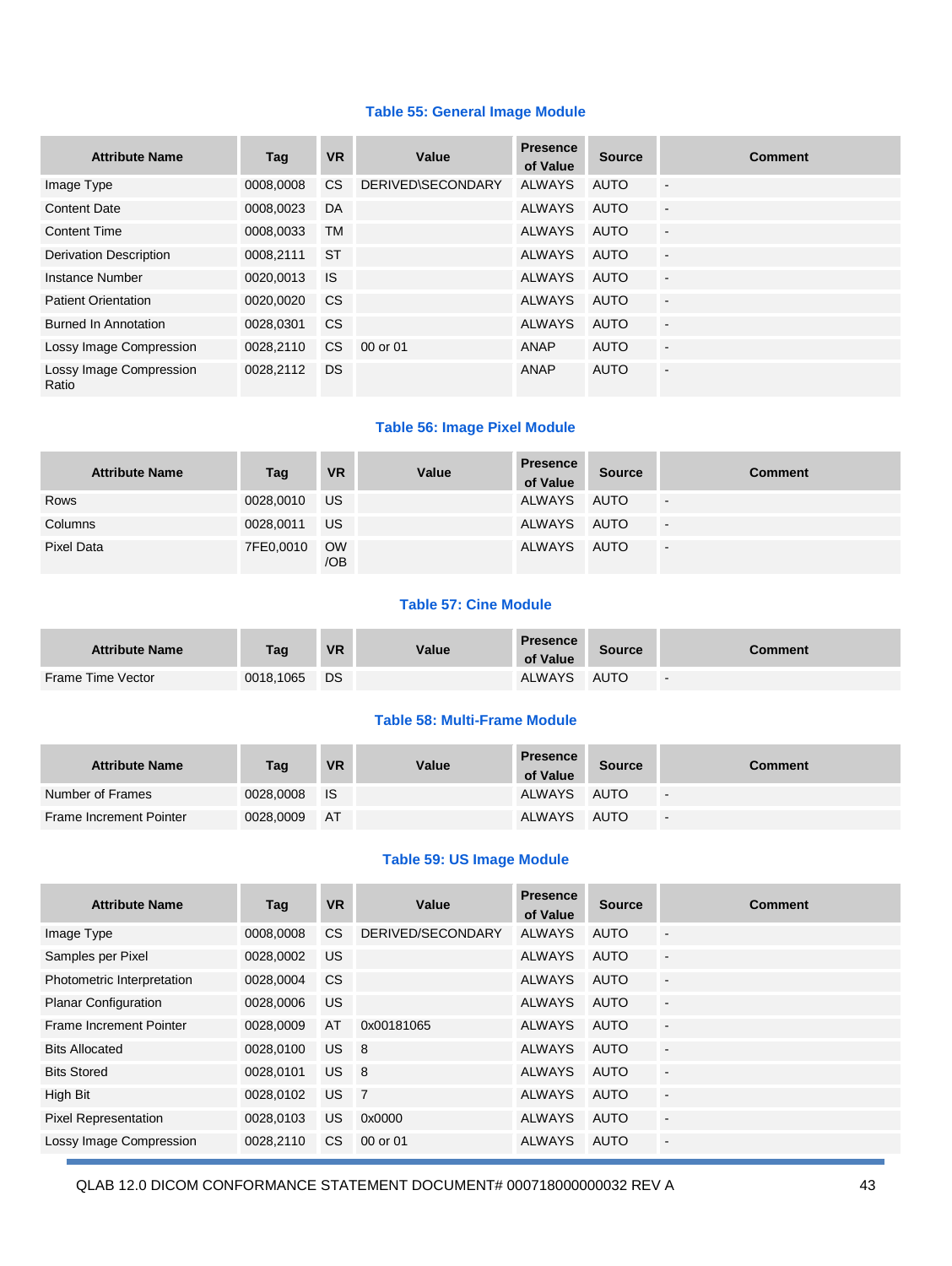#### **Table 60: SOP Common Module**

| <b>Attribute Name</b>  | Tag       | <b>VR</b> | Value                              | <b>Presence</b><br>of Value | <b>Source</b> | <b>Comment</b>                                         |
|------------------------|-----------|-----------|------------------------------------|-----------------------------|---------------|--------------------------------------------------------|
| Specific Character Set | 0008.0005 | CS.       | <b>ISO IR 100</b>                  | <b>ANAP</b>                 | <b>AUTO</b>   | Required if expanded/replacement<br>character set used |
| SOP Class UID          | 0008.0016 | UI        | 1.2.840.10008.5.1.4.1.1.3.1 ALWAYS |                             | <b>AUTO</b>   | $\blacksquare$                                         |
| SOP Instance UID       | 0008,0018 | UI        |                                    | <b>ALWAYS</b>               | <b>AUTO</b>   | $\sim$                                                 |

#### **Table 61: Ultrasound Multi-Frame Extended Attributes**

| <b>Attribute Name</b>                   | Tag       | <b>VR</b> | Value | <b>Presence</b><br>of Value | <b>Source</b> | <b>Comment</b>           |
|-----------------------------------------|-----------|-----------|-------|-----------------------------|---------------|--------------------------|
| Conversion Type                         | 0008.0064 | CS.       | SYN   | <b>ALWAYS</b>               | AUTO          | $\blacksquare$           |
| Source Image Sequence                   | 0008,2112 | <b>SQ</b> |       | <b>ALWAYS</b>               | AUTO          | $\overline{\phantom{a}}$ |
| > Referenced SOP Class UID              | 0008,1150 | UI        |       | <b>ALWAYS</b>               | <b>AUTO</b>   | $\blacksquare$           |
| > Referenced SOP Instance<br><b>UID</b> | 0008,1155 | UI        |       | <b>ALWAYS</b>               | <b>AUTO</b>   | $\blacksquare$           |
| Protocol Name                           | 0018,1030 | LO.       |       | <b>ALWAYS</b>               | AUTO          | $\blacksquare$           |
| <b>Window Center</b>                    | 0028,1050 | <b>DS</b> | 128   | <b>ALWAYS</b>               | AUTO          | $\blacksquare$           |
| Window Width                            | 0028,1041 | <b>DS</b> | 256   | <b>ALWAYS</b>               | <b>AUTO</b>   | $\blacksquare$           |

#### **Table 62: Ultrasound Multi-Frame Private Attributes**

| <b>Attribute Name</b>     | Tag          | <b>VR</b> | Value                  | <b>Presence</b><br>of Value | <b>Source</b> | <b>Comment</b> |
|---------------------------|--------------|-----------|------------------------|-----------------------------|---------------|----------------|
| Series Cardiac Sync       | 2001,0010    | LO.       | Philips Imaging DD 001 | ANAP                        | <b>AUTO</b>   |                |
| Diffusion Echo time       | 2001,0011    | LO.       | Philips Imaging DD 002 | ANAP                        | <b>AUTO</b>   |                |
| <b>Examination Source</b> | 2001,1063    | <b>CS</b> |                        | ANAP                        | <b>AUTO</b>   |                |
| Examination ID            | 2001,116C LO |           |                        | ANAP                        | <b>AUTO</b>   |                |

#### **8.1.1.4. Comprehensive SR SOP Class**

#### **Table 63: IOD of Created Comprehensive SR SOP Class Instances**

| <b>Information Entity</b> | <b>Module</b>                     | <b>Presence Of Module</b> |
|---------------------------|-----------------------------------|---------------------------|
| Patient                   | <b>Patient Module</b>             | <b>ALWAYS</b>             |
| Study                     | <b>General Study Module</b>       | <b>ALWAYS</b>             |
|                           | <b>Patient Study Module</b>       | <b>CONDITIONAL</b>        |
| Series                    | <b>SR Document Series Module</b>  | <b>ALWAYS</b>             |
| Equipment                 | <b>General Equipment Module</b>   | <b>ALWAYS</b>             |
| Document                  | <b>SR Document General Module</b> | <b>ALWAYS</b>             |
|                           | <b>SR Document Content Module</b> | <b>ALWAYS</b>             |
|                           | SOP Common Module                 | <b>ALWAYS</b>             |

#### **Table 64: Patient Module**

| <b>Attribute Name</b> | Taq       | <b>VR</b> | Value | <b>Presence</b><br>of Value | <b>Source</b> | Comment                  |
|-----------------------|-----------|-----------|-------|-----------------------------|---------------|--------------------------|
| <b>Patient's Name</b> | 0010,0010 | <b>PN</b> |       | <b>VNAP</b>                 | <b>COPY</b>   | Copied from source image |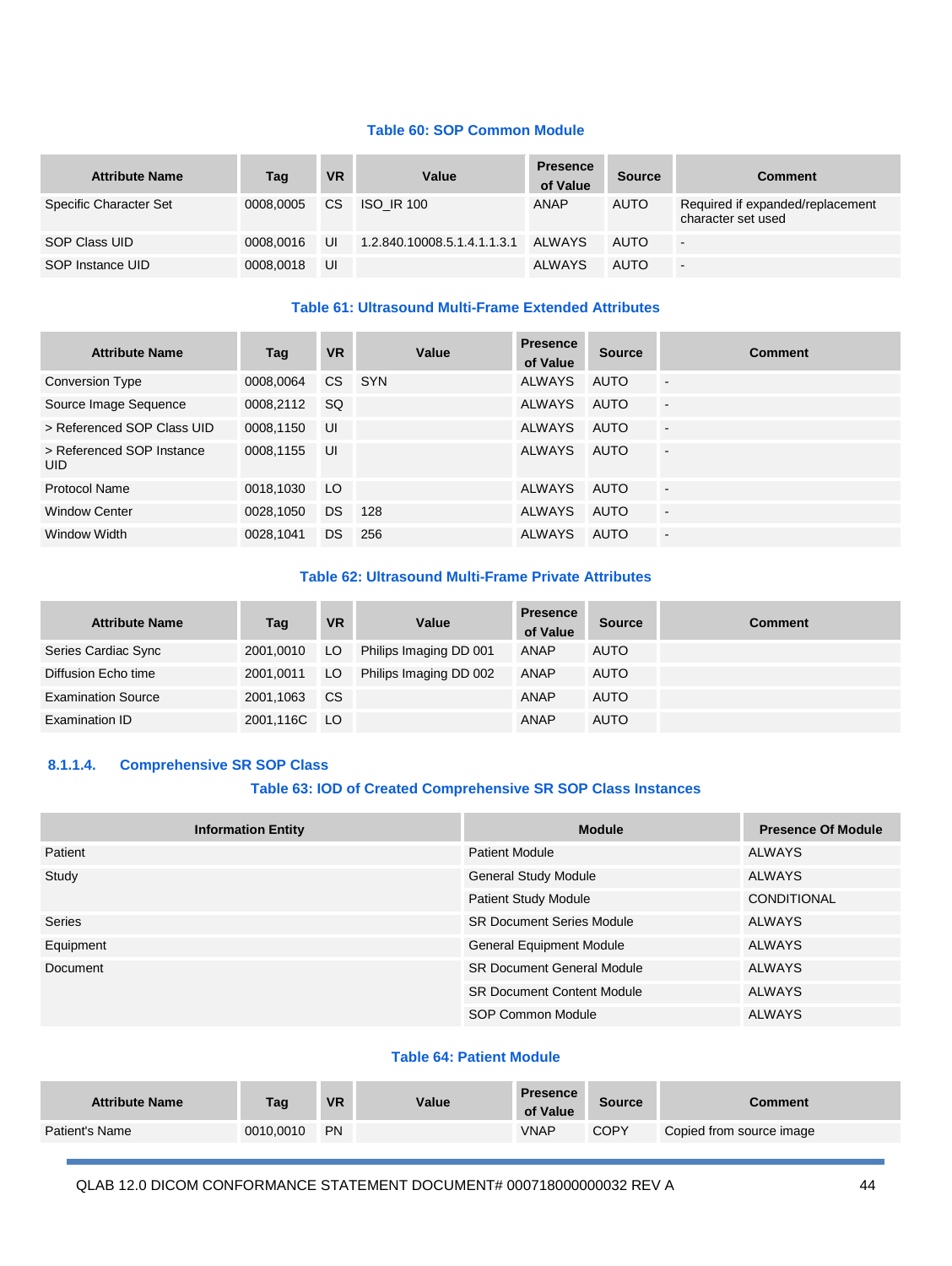| Patient ID               | 0010.0020 | LO.       | <b>VNAP</b> | <b>COPY</b> | Copied from source image |
|--------------------------|-----------|-----------|-------------|-------------|--------------------------|
| Patient's Birth Date     | 0010,0030 | DA        | <b>VNAP</b> | <b>COPY</b> | Copied from source image |
| Patient's Sex            | 0010.0040 | <b>CS</b> | <b>VNAP</b> | <b>COPY</b> | Copied from source image |
| <b>Other Patient IDs</b> | 0010,1000 | LO.       | <b>VNAP</b> | <b>COPY</b> | Copied from source image |
| <b>Patient Comments</b>  | 0010.4000 | LТ        | <b>VNAP</b> | <b>COPY</b> | Copied from source image |

#### **Table 65: General Study Module**

| <b>Attribute Name</b>            | Tag       | <b>VR</b> | Value | <b>Presence</b><br>of Value | <b>Source</b> | <b>Comment</b>           |
|----------------------------------|-----------|-----------|-------|-----------------------------|---------------|--------------------------|
| <b>Study Date</b>                | 0008,0020 | DA        |       | <b>ALWAYS</b>               | <b>COPY</b>   | Copied from source image |
| <b>Study Time</b>                | 0008,0030 | <b>TM</b> |       | <b>ALWAYS</b>               | <b>COPY</b>   | Copied from source image |
| <b>Accession Number</b>          | 0008,0050 | <b>SH</b> |       | <b>VNAP</b>                 | <b>COPY</b>   | Copied from source image |
| Referring Physician's Name       | 0008,0090 | <b>PN</b> |       | <b>VNAP</b>                 | <b>COPY</b>   | Copied from source image |
| <b>Study Description</b>         | 0008,1030 | LO.       |       | <b>VNAP</b>                 | <b>COPY</b>   | Copied from source image |
| <b>Referenced Study Sequence</b> | 0008,1110 | <b>SQ</b> |       | ANAP                        | <b>COPY</b>   | Copied from source image |
| Referenced SOP class             | 0008,1150 | UI        |       | <b>VNAP</b>                 | <b>COPY</b>   | Copied from source image |
| Referenced SOP Instance          | 0008,1155 | UI        |       | <b>VNAP</b>                 | <b>COPY</b>   | Copied from source image |
| Study Instance UID               | 0020,000D | UI        |       | <b>ALWAYS</b>               | <b>COPY</b>   | Copied from source image |
| Study ID                         | 0020.0010 | <b>SH</b> |       | <b>VNAP</b>                 | <b>COPY</b>   | Copied from source image |

### **Table 66: Patient Study Module**

| <b>Attribute Name</b>             | Tag       | <b>VR</b> | Value | <b>Presence</b><br>of Value | <b>Source</b> | Comment                  |
|-----------------------------------|-----------|-----------|-------|-----------------------------|---------------|--------------------------|
| Patient's Size                    | 0010,1020 | DS.       |       | ANAP                        | <b>COPY</b>   | Copied from source image |
| Patient's Weight                  | 0010,1030 | DS        |       | <b>ANAP</b>                 | <b>COPY</b>   | Copied from source image |
| <b>Additional Patient History</b> | 0010,21B0 | / LT      |       | <b>ANAP</b>                 | <b>COPY</b>   | Copied from source image |

#### **Table 67: SR Document Series Module**

| <b>Attribute Name</b>                           | Tag       | <b>VR</b>       | Value     | <b>Presence</b><br>of Value | <b>Source</b> | <b>Comment</b>           |
|-------------------------------------------------|-----------|-----------------|-----------|-----------------------------|---------------|--------------------------|
| Series Date                                     | 0008,0021 | DT              |           | <b>ALWAYS</b>               | AUTO          | $\blacksquare$           |
| Series Time                                     | 0008,0031 | <b>TM</b>       |           | <b>ALWAYS</b>               | <b>AUTO</b>   | $\overline{\phantom{a}}$ |
| Modality                                        | 0008,0060 | C <sub>S</sub>  | <b>SR</b> | <b>ALWAYS</b>               | <b>AUTO</b>   | $\blacksquare$           |
| Series Description                              | 0008,103E | LO <sub>1</sub> |           | <b>VNAP</b>                 | <b>AUTO</b>   | $\blacksquare$           |
| Referenced Performed<br>Procedure Step Sequence | 0008.1111 | <b>SQ</b>       |           | ANAP                        | <b>AUTO</b>   | $\overline{\phantom{a}}$ |
| Series Instance UID                             | 0020,000E | UI              |           | <b>ALWAYS</b>               | AUTO          | $\overline{\phantom{a}}$ |
| Series Number                                   | 0020,0011 | <b>IS</b>       |           | <b>ALWAYS</b>               | AUTO          | $\overline{a}$           |

#### **Table 68: General Equipment Module**

| <b>Attribute Name</b>     | Tag       | <b>VR</b> | Value          | <b>Presence</b><br>of Value | <b>Source</b> | <b>Comment</b> |
|---------------------------|-----------|-----------|----------------|-----------------------------|---------------|----------------|
| Manufacturer              | 0008,0070 | LO.       | <b>Philips</b> | ALWAYS                      | AUTO          | $\sim$         |
| Manufacturer's Model Name | 0008.1090 | LO.       | QLAB           | ALWAYS                      | AUTO          | $\sim$         |
| Software Version(s)       | 0018.1020 | LO.       | QLAB 12.0      | <b>ANAP</b>                 | <b>AUTO</b>   | $\sim$         |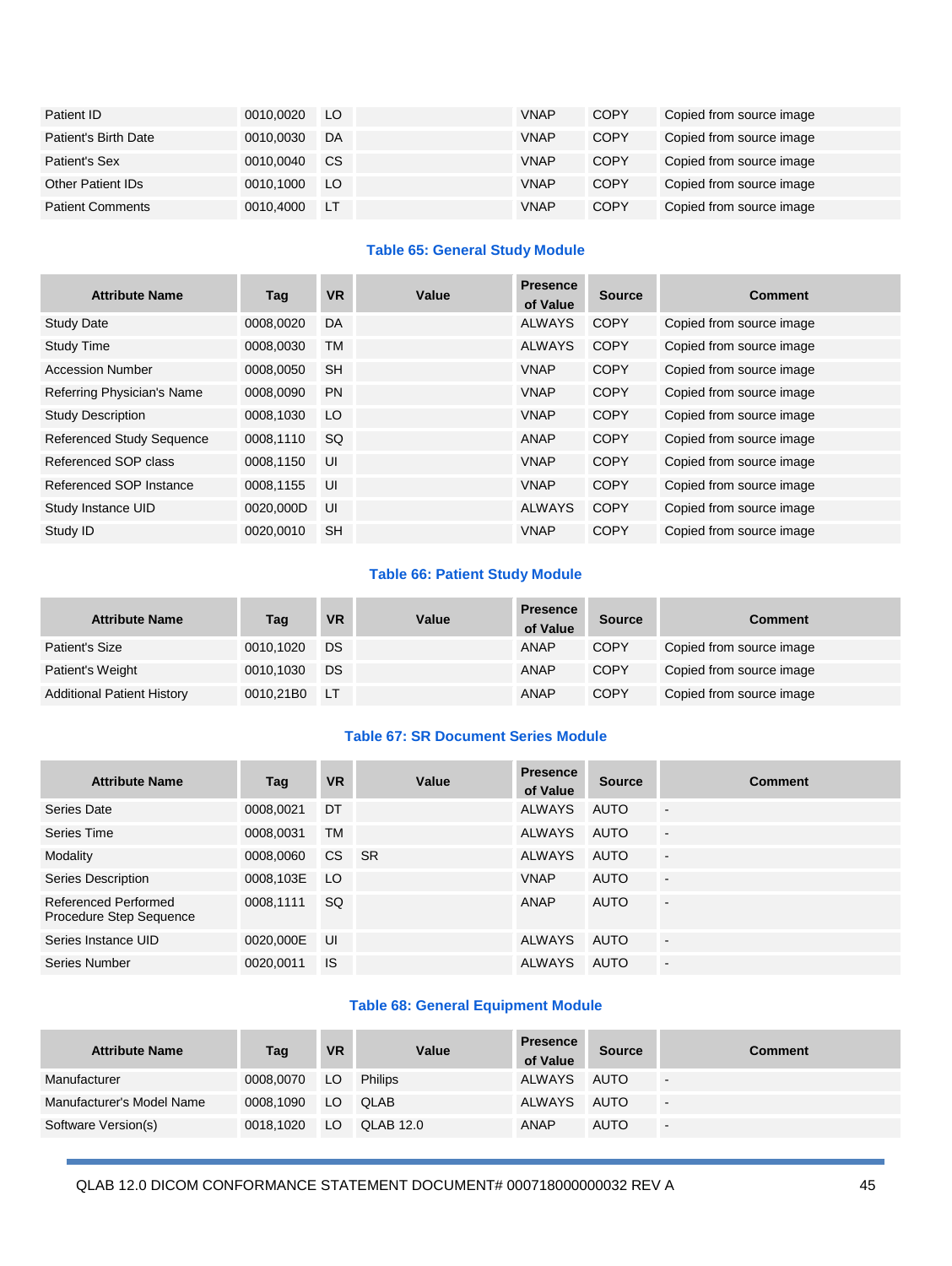#### **Table 69: SR Document General Module**

| <b>Attribute Name</b>                    | Tag       | <b>VR</b> | Value             | <b>Presence</b><br>of Value | <b>Source</b> | <b>Comment</b>           |
|------------------------------------------|-----------|-----------|-------------------|-----------------------------|---------------|--------------------------|
| <b>Content Date</b>                      | 0008,0023 | DA        |                   | <b>ALWAYS</b>               | AUTO          | $\sim$                   |
| <b>Content Time</b>                      | 0008.0033 | <b>TM</b> |                   | <b>ALWAYS</b>               | <b>AUTO</b>   | $\overline{a}$           |
| Instance Number                          | 0020,0013 | <b>IS</b> |                   | <b>ALWAYS</b>               | <b>AUTO</b>   | $\overline{\phantom{a}}$ |
| <b>Predecessor Documents</b><br>Sequence | 0040,A360 | SQ.       |                   | <b>ALWAYS</b>               | AUTO          |                          |
| Performed Procedure Code<br>Sequence     | 0040.A372 | <b>SQ</b> |                   | <b>ALWAYS</b>               | <b>AUTO</b>   | $\blacksquare$           |
| <b>Completion Flag</b>                   | 0040.A491 | <b>CS</b> | PARTIAL           | <b>ALWAYS</b>               | <b>AUTO</b>   | $\blacksquare$           |
| <b>Verification Flag</b>                 | 0040.A493 | CS.       | <b>UNVERIFIED</b> | <b>ALWAYS</b>               | <b>AUTO</b>   | $\blacksquare$           |

#### **Table 70: SR Document Content Module**

| <b>Attribute Name</b>            | Tag       | <b>VR</b> | Value            | <b>Presence</b><br>of Value | <b>Source</b> | <b>Comment</b>           |
|----------------------------------|-----------|-----------|------------------|-----------------------------|---------------|--------------------------|
| Value Type                       | 0040,A040 | <b>CS</b> | <b>CONTAINER</b> | <b>ALWAYS</b>               | <b>AUTO</b>   | $\blacksquare$           |
| Concept Name Code Sequence       | 0040,A043 | SQ        |                  | <b>ALWAYS</b>               | <b>AUTO</b>   | $\Box$                   |
| >Code Value                      | 0008,0100 | <b>SH</b> |                  | <b>ALWAYS</b>               | <b>AUTO</b>   | $\overline{a}$           |
| >Coding Scheme Designator        | 0008,0102 | <b>SH</b> |                  | <b>ALWAYS</b>               | <b>AUTO</b>   | $\overline{\phantom{a}}$ |
| >Code Meaning                    | 0008,0104 | LO        |                  | <b>ALWAYS</b>               | <b>AUTO</b>   | $\overline{a}$           |
| <b>Continuity Of Content</b>     | 0040,A050 | <b>CS</b> |                  | <b>ALWAYS</b>               | <b>AUTO</b>   | $\blacksquare$           |
| <b>Concept Code Sequence</b>     | 0040,A168 | <b>SQ</b> |                  | <b>ALWAYS</b>               | <b>AUTO</b>   | $\overline{\phantom{a}}$ |
| >Code Value                      | 0008,0100 | <b>SH</b> |                  | <b>ALWAYS</b>               | <b>AUTO</b>   | $\overline{\phantom{a}}$ |
| >Coding Scheme Designator        | 0008,0102 | <b>SH</b> |                  | <b>ALWAYS</b>               | <b>AUTO</b>   | $\overline{\phantom{a}}$ |
| >Code Meaning                    | 0008,0104 | LO        |                  | <b>ALWAYS</b>               | <b>AUTO</b>   | $\Box$                   |
| <b>Content Template Sequence</b> | 0040,A504 | SQ        |                  | <b>ANAP</b>                 | <b>AUTO</b>   | $\overline{\phantom{a}}$ |
| >Mapping Resource                | 0008,0105 | <b>CS</b> |                  | <b>ALWAYS</b>               | <b>AUTO</b>   |                          |
| >Template Identifier             | 0040,DB00 | <b>CS</b> |                  | <b>ALWAYS</b>               | <b>AUTO</b>   | $\blacksquare$           |
| <b>Content Sequence</b>          | 0040,A730 | SQ        |                  | ANAP                        | <b>AUTO</b>   | $\blacksquare$           |
| >Relationship Type               | 0040,A010 | <b>CS</b> | <b>CONTAINS</b>  | <b>ALWAYS</b>               | <b>AUTO</b>   | $\Box$                   |
| >Value Type                      | 0040,A040 | <b>CS</b> |                  | <b>ALWAYS</b>               | <b>AUTO</b>   | $\blacksquare$           |
| >Concept Name Code<br>Sequence   | 0040,A043 | <b>SQ</b> |                  | <b>ALWAYS</b>               | <b>AUTO</b>   | $\blacksquare$           |
| >Continuity Of Content           | 0040,A050 | <b>CS</b> | <b>SEPARATE</b>  | <b>ALWAYS</b>               | <b>AUTO</b>   | $\overline{a}$           |
| >Value Type                      | 0040,A040 | <b>CS</b> |                  | <b>ALWAYS</b>               | <b>AUTO</b>   | $\overline{a}$           |

#### **Table 71: SOP Common Module**

| <b>Attribute Name</b>  | Tag       | <b>VR</b> | Value                             | <b>Presence</b><br>of Value | <b>Source</b> | <b>Comment</b>                                       |
|------------------------|-----------|-----------|-----------------------------------|-----------------------------|---------------|------------------------------------------------------|
| Specific Character Set | 0008,0005 | CS.       |                                   | ANAP                        | AUTO          | Filled if expanded/replacement<br>character set used |
| SOP Class UID          | 0008,0016 | UI        | 1.2.840.10008.5.1.4.1.1.<br>88.33 | ALWAYS                      | AUTO          | $\blacksquare$                                       |
| SOP Instance UID       | 0008,0018 | UI        |                                   | <b>ALWAYS</b>               | AUTO          | $\blacksquare$                                       |
| Instance Number        | 0020,0013 | IS        |                                   | <b>ALWAYS</b>               | <b>AUTO</b>   | $\overline{\phantom{a}}$                             |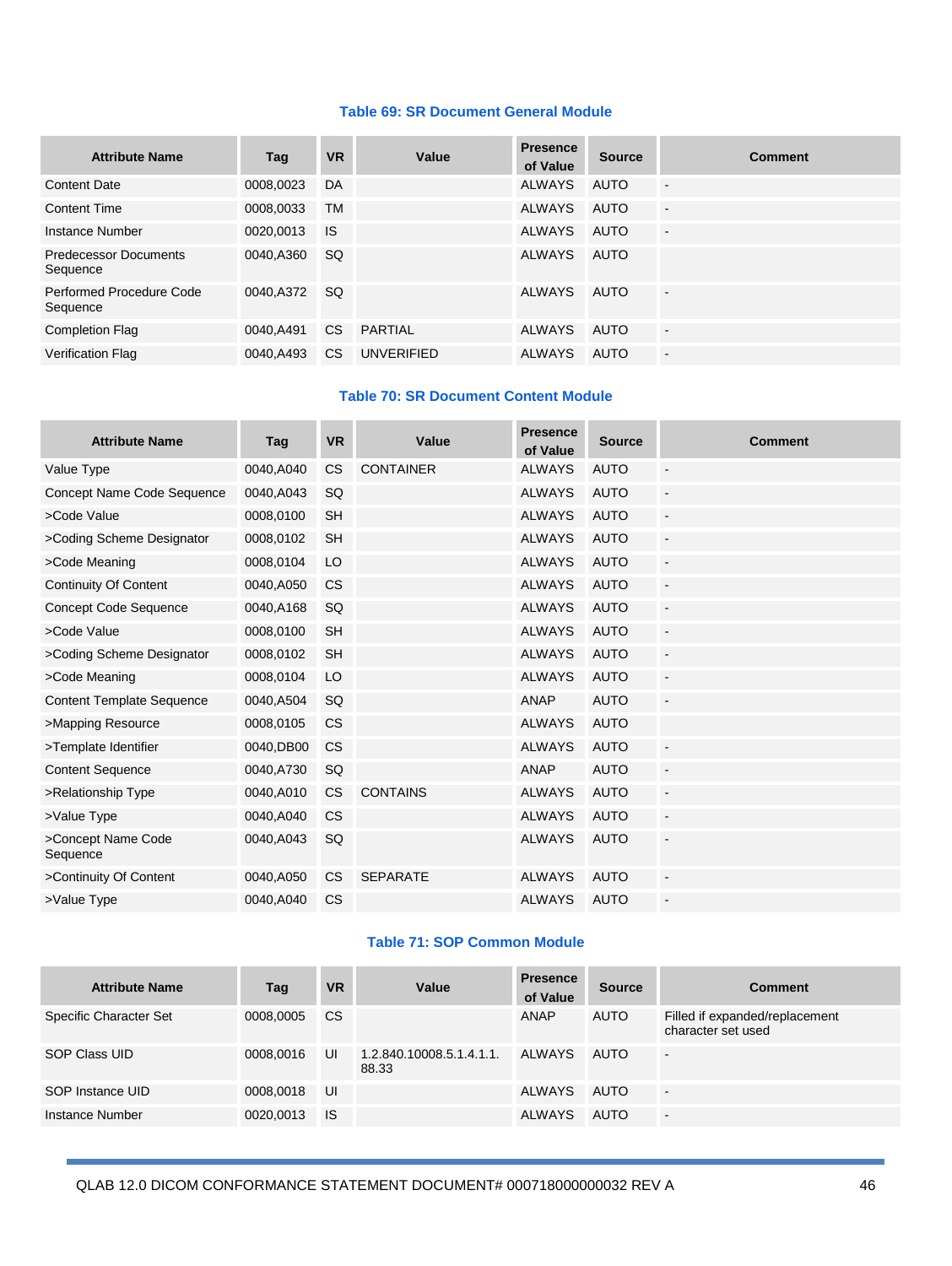#### **8.1.1.5. Secondary Capture Image Storage SOP Class**

#### **Table 72: IOD of Created Secondary Capture Image Storage SOP Class Instances**

| <b>Information Entity</b> | <b>Module</b>                   | <b>Presence Of Module</b> |
|---------------------------|---------------------------------|---------------------------|
| Patient                   | <b>Patient Module</b>           | <b>ALWAYS</b>             |
| Study                     | <b>General Study Module</b>     | <b>ALWAYS</b>             |
|                           | <b>Patient Study Module</b>     | <b>CONDITIONAL</b>        |
| <b>Series</b>             | <b>General Series Module</b>    | <b>ALWAYS</b>             |
| Equipment                 | <b>General Equipment Module</b> | <b>ALWAYS</b>             |
|                           | <b>SC Equipment Module</b>      | <b>ALWAYS</b>             |
| Image                     | <b>SC Image Module</b>          | <b>ALWAYS</b>             |
|                           | General Image Module            | <b>ALWAYS</b>             |
|                           | Image Pixel Module              | <b>ALWAYS</b>             |
|                           | <b>SOP Common Module</b>        | <b>ALWAYS</b>             |

#### **Table 73: Patient Module**

| <b>Attribute Name</b>    | Tag       | <b>VR</b> | Value | <b>Presence</b><br>of Value | <b>Source</b> | <b>Comment</b>           |
|--------------------------|-----------|-----------|-------|-----------------------------|---------------|--------------------------|
| Patient's Name           | 0010,0010 | <b>PN</b> |       | <b>VNAP</b>                 | <b>COPY</b>   | Copied from source image |
| Patient ID               | 0010,0020 | LO        |       | <b>VNAP</b>                 | <b>COPY</b>   | Copied from source image |
| Patient's Birth Date     | 0010.0030 | DA        |       | <b>VNAP</b>                 | <b>COPY</b>   | Copied from source image |
| Patient's Sex            | 0010,0040 | <b>CS</b> |       | <b>VNAP</b>                 | <b>COPY</b>   | Copied from source image |
| <b>Other Patient IDs</b> | 0010.1000 | LO        |       | ANAP                        | <b>COPY</b>   | Copied from source image |
| <b>Patient Comments</b>  | 0010.4000 | <b>LT</b> |       | ANAP                        | <b>COPY</b>   | Copied from source image |

#### **Table 74: General Study Module**

| <b>Attribute Name</b>                   | Tag       | <b>VR</b> | Value | <b>Presence</b><br>of Value | <b>Source</b> | <b>Comment</b>           |
|-----------------------------------------|-----------|-----------|-------|-----------------------------|---------------|--------------------------|
| <b>Study Date</b>                       | 0008,0020 | DA        |       | <b>VNAP</b>                 | <b>COPY</b>   | Copied from source image |
| <b>Study Time</b>                       | 0008,0030 | <b>TM</b> |       | <b>VNAP</b>                 | <b>COPY</b>   | Copied from source image |
| <b>Accession Number</b>                 | 0008.0050 | <b>SH</b> |       | <b>VNAP</b>                 | <b>COPY</b>   | Copied from source image |
| Referring Physician's Name              | 0008,0090 | <b>PN</b> |       | <b>VNAP</b>                 | <b>COPY</b>   | Copied from source image |
| <b>Study Description</b>                | 0008,1030 | LO.       |       | <b>ANAP</b>                 | <b>COPY</b>   | Copied from source image |
| <b>Referenced Study Sequence</b>        | 0008,1110 | <b>SQ</b> |       | <b>ANAP</b>                 | <b>COPY</b>   | Copied from source image |
| > Referenced SOP Class UID              | 0008,1150 | UI        |       | ANAP                        | <b>COPY</b>   | Copied from source image |
| > Referenced SOP Instance<br><b>UID</b> | 0008,1155 | UI        |       | ANAP                        | <b>COPY</b>   | Copied from source image |
| Study Instance UID                      | 0020,000D | UI        |       | <b>ALWAYS</b>               | <b>COPY</b>   | Copied from source image |
| Study ID                                | 0020.0010 | <b>SH</b> |       | <b>VNAP</b>                 | <b>COPY</b>   | Copied from source image |

#### **Table 75: Patient Study Module**

| <b>Attribute Name</b>             | Tag       | <b>VR</b> | Value | <b>Presence</b><br>of Value | <b>Source</b> | <b>Comment</b>           |
|-----------------------------------|-----------|-----------|-------|-----------------------------|---------------|--------------------------|
| Patient's Size                    | 0010.1020 | DS        |       | ANAP                        | <b>COPY</b>   | Copied from source image |
| Patient's Weight                  | 0010,1030 | DS.       |       | ANAP                        | <b>COPY</b>   | Copied from source image |
| <b>Additional Patient History</b> | 0010.21B0 | ⊟ LT      |       | ANAP                        | <b>COPY</b>   | Copied from source image |

QLAB 12.0 DICOM CONFORMANCE STATEMENT DOCUMENT# 000718000000032 REV A 47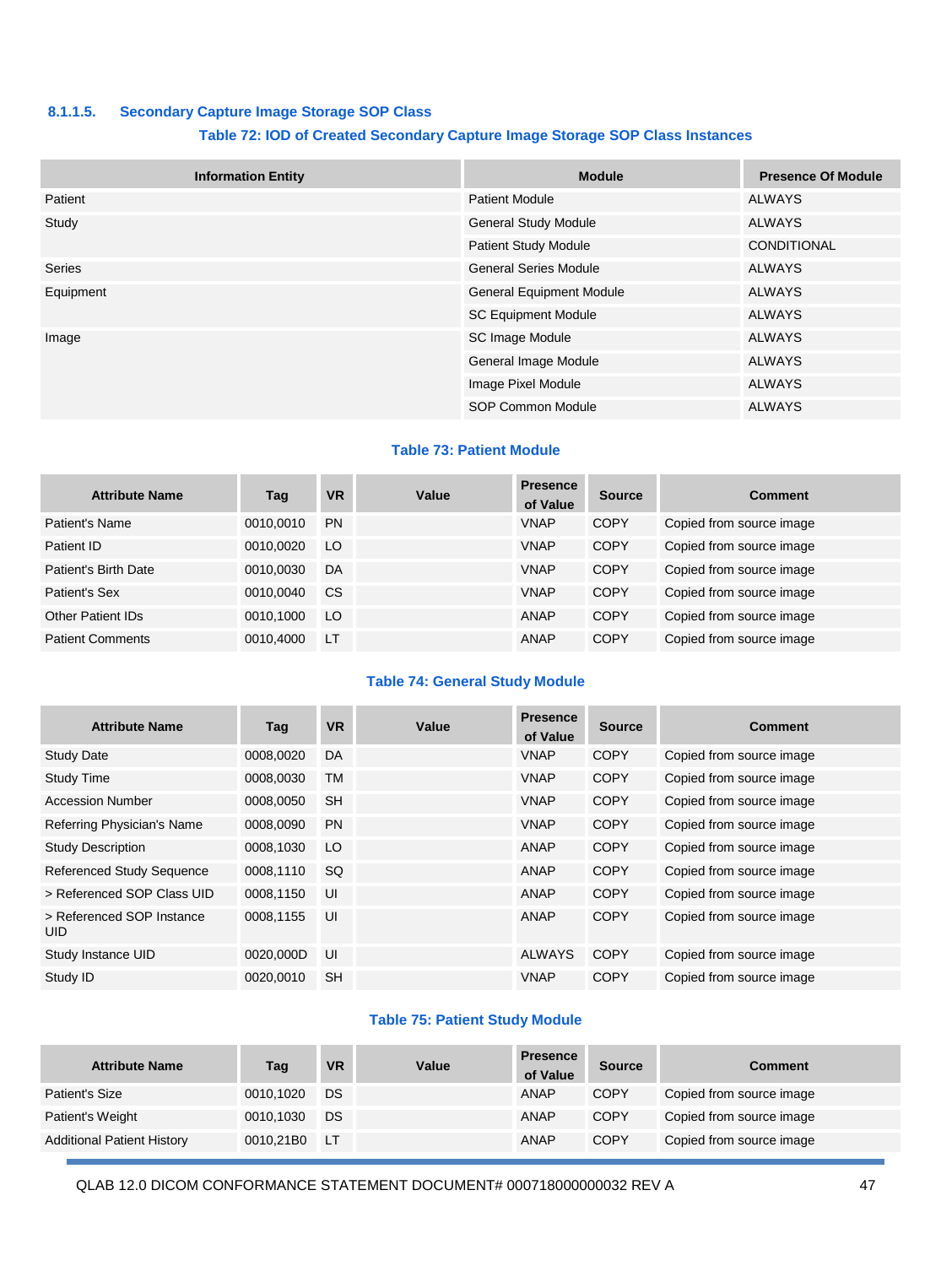#### **Table 76: General Series Module**

| <b>Attribute Name</b>                     | Tag       | <b>VR</b> | Value | <b>Presence</b><br>of Value | <b>Source</b> | <b>Comment</b>           |
|-------------------------------------------|-----------|-----------|-------|-----------------------------|---------------|--------------------------|
| Series Date                               | 0008,0021 | DA        |       | <b>ANAP</b>                 | <b>AUTO</b>   | $\blacksquare$           |
| Series Time                               | 0008,0031 | <b>TM</b> |       | <b>ANAP</b>                 | <b>AUTO</b>   | $\overline{\phantom{a}}$ |
| Series Instance UID                       | 0020,000E | UI        |       | <b>ALWAYS</b>               | <b>AUTO</b>   | $\blacksquare$           |
| Series Number                             | 0020,0011 | <b>IS</b> |       | <b>VNAP</b>                 | <b>AUTO</b>   | $\blacksquare$           |
| Performed Procedure Step Start<br>Date    | 0040,0244 | DA        |       | <b>ALWAYS</b>               | <b>AUTO</b>   | $\overline{\phantom{a}}$ |
| Performed Procedure Step Start<br>Time    | 0040,0245 | <b>TM</b> |       | <b>ALWAYS</b>               | <b>AUTO</b>   | L.                       |
| Performed Procedure Step ID               | 0040,0253 | <b>SH</b> |       | <b>ALWAYS</b>               | <b>AUTO</b>   | $\mathbf{r}$             |
| <b>Request Attributes Sequence</b>        | 0040,0275 | SQ        |       | <b>ANAP</b>                 | <b>COPY</b>   | $\blacksquare$           |
| > Requested Procedure<br>Description      | 0032,1060 | LO        |       | <b>ANAP</b>                 | <b>COPY</b>   | $\overline{\phantom{a}}$ |
| > Requested Procedure Code<br>Sequence    | 0032,1064 | SQ        |       | <b>ANAP</b>                 | <b>COPY</b>   | $\mathbb{Z}$             |
| >> Code Value                             | 0008,0100 | <b>SH</b> |       | <b>ANAP</b>                 | <b>COPY</b>   | $\mathbb{Z}$             |
| >> Coding Scheme Designator               | 0008,0102 | <b>SH</b> |       | <b>ANAP</b>                 | <b>COPY</b>   | $\overline{\phantom{a}}$ |
| >> Code Meaning                           | 0008,0104 | LO        |       | <b>ANAP</b>                 | <b>COPY</b>   | $\bar{\phantom{a}}$      |
| > Scheduled Procedure Step<br>Description | 0040,0007 | LO        |       | <b>ANAP</b>                 | <b>COPY</b>   | $\mathbf{r}$             |
| > Scheduled Protocol Code<br>Sequence     | 0040,0008 | SQ        |       | <b>ANAP</b>                 | <b>COPY</b>   | $\sim$                   |
| >> Code Value                             | 0008,0100 | <b>SH</b> |       | <b>ANAP</b>                 | <b>COPY</b>   | $\overline{\phantom{a}}$ |
| >> Coding Scheme Designator               | 0008,0102 | <b>SH</b> |       | <b>ANAP</b>                 | <b>COPY</b>   | $\blacksquare$           |
| >> Code Meaning                           | 0008,0104 | LO        |       | <b>ANAP</b>                 | <b>COPY</b>   | $\overline{\phantom{a}}$ |
| > Scheduled Procedure Step ID             | 0040,0009 | <b>SH</b> |       | <b>ANAP</b>                 | <b>COPY</b>   | $\overline{\phantom{a}}$ |
| > Requested Procedure ID                  | 0040,1001 | <b>SH</b> |       | <b>ANAP</b>                 | <b>COPY</b>   | L.                       |

#### **Table 77: General Equipment Module**

| <b>Attribute Name</b>         | Tag       | <b>VR</b> | Value            | <b>Presence</b><br>of Value | <b>Source</b> | <b>Comment</b> |
|-------------------------------|-----------|-----------|------------------|-----------------------------|---------------|----------------|
| Manufacturer                  | 0008.0070 | LO.       | <b>Philips</b>   | <b>ALWAYS</b>               | AUTO          |                |
| <b>Institution Name</b>       | 0008,0080 | <b>LO</b> |                  | ALWAYS                      | <b>CONFIG</b> |                |
| <b>Institution Address</b>    | 0008.0081 | -ST       |                  | ALWAYS                      | <b>CONFIG</b> |                |
| Institutional Department Name | 0008.1040 | <b>LO</b> |                  | ALWAYS                      | <b>CONFIG</b> |                |
| Manufacturer's Model Name     | 0008.1090 | LO        | <b>QLAB 12.0</b> | <b>ALWAYS</b>               | <b>AUTO</b>   |                |

### **Table 78: SC Equipment Module**

| <b>Attribute Name</b>  | Tag       | <b>VR</b>       | Value | <b>Presence</b><br>of Value | <b>Source</b> | <b>Comment</b>           |
|------------------------|-----------|-----------------|-------|-----------------------------|---------------|--------------------------|
| Modality               | 0008.0060 | CS US           |       | ALWAYS                      | <b>AUTO</b>   | $\overline{\phantom{a}}$ |
| <b>Conversion Type</b> | 0008.0064 | CS <sub>1</sub> | WSD   | ALWAYS                      | AUTO          | $\overline{\phantom{a}}$ |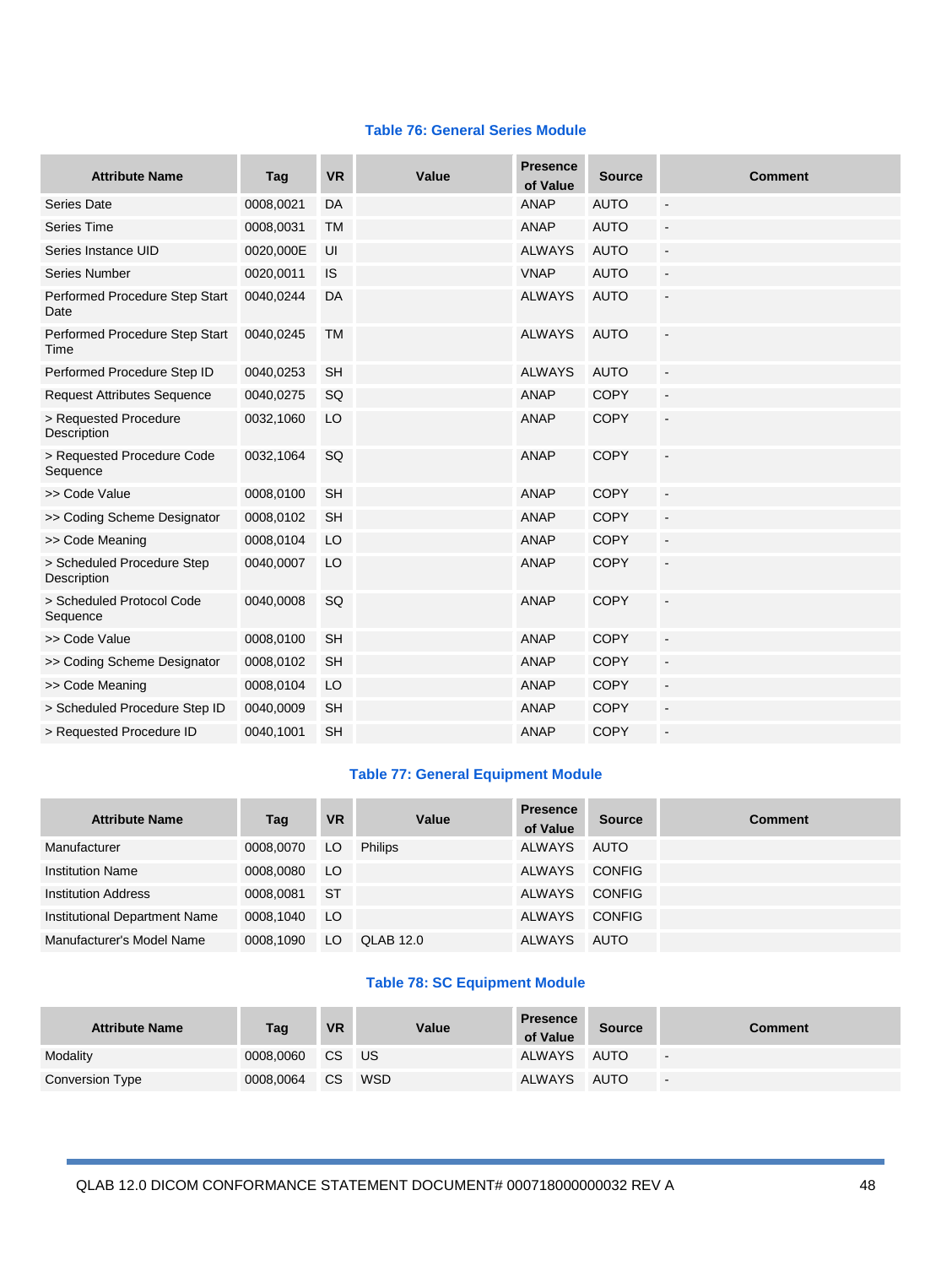#### **Table 79: SC Image Module**

| <b>Attribute Name</b>     | Tag       | <b>VR</b> | Value | <b>Presence</b><br>of Value | <b>Source</b> | <b>Comment</b> |
|---------------------------|-----------|-----------|-------|-----------------------------|---------------|----------------|
| Date of Secondary Capture | 0018.1012 | DA        |       | ALWAYS AUTO                 |               |                |
| Time of Secondary Capture | 0018,1014 | <b>TM</b> |       | ALWAYS                      | AUTO          |                |

#### **Table 80: General Image Module**

| <b>Attribute Name</b>             | Tag       | <b>VR</b> | Value             | <b>Presence</b><br>of Value | <b>Source</b> | <b>Comment</b>           |
|-----------------------------------|-----------|-----------|-------------------|-----------------------------|---------------|--------------------------|
| Image Type                        | 0008,0008 | CS.       | DERIVED\SECONDARY | <b>ALWAYS</b>               | AUTO          | $\blacksquare$           |
| <b>Content Date</b>               | 0008.0023 | DA        |                   | <b>ALWAYS</b>               | <b>AUTO</b>   | $\blacksquare$           |
| <b>Content Time</b>               | 0008,0033 | <b>TM</b> |                   | <b>ALWAYS</b>               | <b>AUTO</b>   | $\blacksquare$           |
| Instance Number                   | 0020.0013 | <b>IS</b> |                   | <b>ALWAYS</b>               | AUTO          | $\overline{\phantom{a}}$ |
| <b>Patient Orientation</b>        | 0020,0020 | <b>CS</b> |                   | <b>ALWAYS</b>               | <b>AUTO</b>   | $\sim$                   |
| <b>Burned In Annotation</b>       | 0028,0301 | <b>CS</b> |                   | <b>ANAP</b>                 | <b>AUTO</b>   | $\blacksquare$           |
| Lossy Image Compression           | 0028,2110 | <b>CS</b> |                   | <b>ANAP</b>                 | <b>AUTO</b>   | $\overline{\phantom{a}}$ |
| Lossy Image Compression<br>Method | 0028.2114 | CS.       | ISO 10918 1       | <b>ANAP</b>                 | <b>AUTO</b>   | $\overline{\phantom{a}}$ |

#### **Table 81: Image Pixel Module**

| <b>Attribute Name</b>       | Tag       | <b>VR</b> | Value                      | <b>Presence</b><br>of Value | <b>Source</b> | <b>Comment</b>           |
|-----------------------------|-----------|-----------|----------------------------|-----------------------------|---------------|--------------------------|
| Samples per Pixel           | 0028.0002 | <b>US</b> |                            | ANAP                        | <b>AUTO</b>   | $\overline{\phantom{a}}$ |
| Photometric Interpretation  | 0028,0004 | <b>CS</b> |                            | <b>ALWAYS</b>               | <b>AUTO</b>   | RGB, YBR FULL 422        |
| <b>Planar Configuration</b> | 0028,0006 | US.       |                            | ANAP                        | <b>AUTO</b>   | $\overline{\phantom{a}}$ |
| <b>Rows</b>                 | 0028,0010 | <b>US</b> |                            | <b>ALWAYS</b>               | <b>AUTO</b>   | $\overline{\phantom{a}}$ |
| Columns                     | 0028.0011 | US.       |                            | <b>ALWAYS</b>               | <b>AUTO</b>   | $\overline{\phantom{a}}$ |
| <b>Bits Allocated</b>       | 0028.0100 | US.       | $\overline{\phantom{0}}$ 8 | <b>ALWAYS</b>               | <b>AUTO</b>   | $\overline{a}$           |
| <b>Bits Stored</b>          | 0028,0101 | US.       | $\overline{\phantom{0}}$ 8 | <b>ALWAYS</b>               | <b>AUTO</b>   | $\overline{\phantom{a}}$ |
| High Bit                    | 0028,0102 | <b>US</b> | $\overline{7}$             | <b>ALWAYS</b>               | <b>AUTO</b>   | $\blacksquare$           |
| <b>Pixel Representation</b> | 0028.0103 | US.       | $\overline{0}$             | <b>ALWAYS</b>               | <b>AUTO</b>   | $\blacksquare$           |
| Pixel Data                  | 7FE0.0010 | <b>OB</b> |                            | <b>ALWAYS</b>               | <b>AUTO</b>   | $\blacksquare$           |

#### **Table 82: SOP Common Module**

| <b>Attribute Name</b>  | Tag       | <b>VR</b> | Value                            | <b>Presence</b><br>of Value | <b>Source</b> | <b>Comment</b>                                       |
|------------------------|-----------|-----------|----------------------------------|-----------------------------|---------------|------------------------------------------------------|
| Specific Character Set | 0008.0005 | CS.       | <b>ISO IR 100</b>                | ANAP                        | <b>AUTO</b>   | Filled if expanded/replacement<br>character set used |
| SOP Class UID          | 0008.0016 | UI        | 1.2.840.10008.5.1.4.1.1.7 ALWAYS |                             | AUTO          | $\blacksquare$                                       |
| SOP Instance UID       | 0008.0018 | IJI       |                                  | ALWAYS                      | AUTO          | $\blacksquare$                                       |
| Instance Number        | 0020.0013 | <b>IS</b> |                                  | ALWAYS                      | <b>AUTO</b>   | $\overline{\phantom{a}}$                             |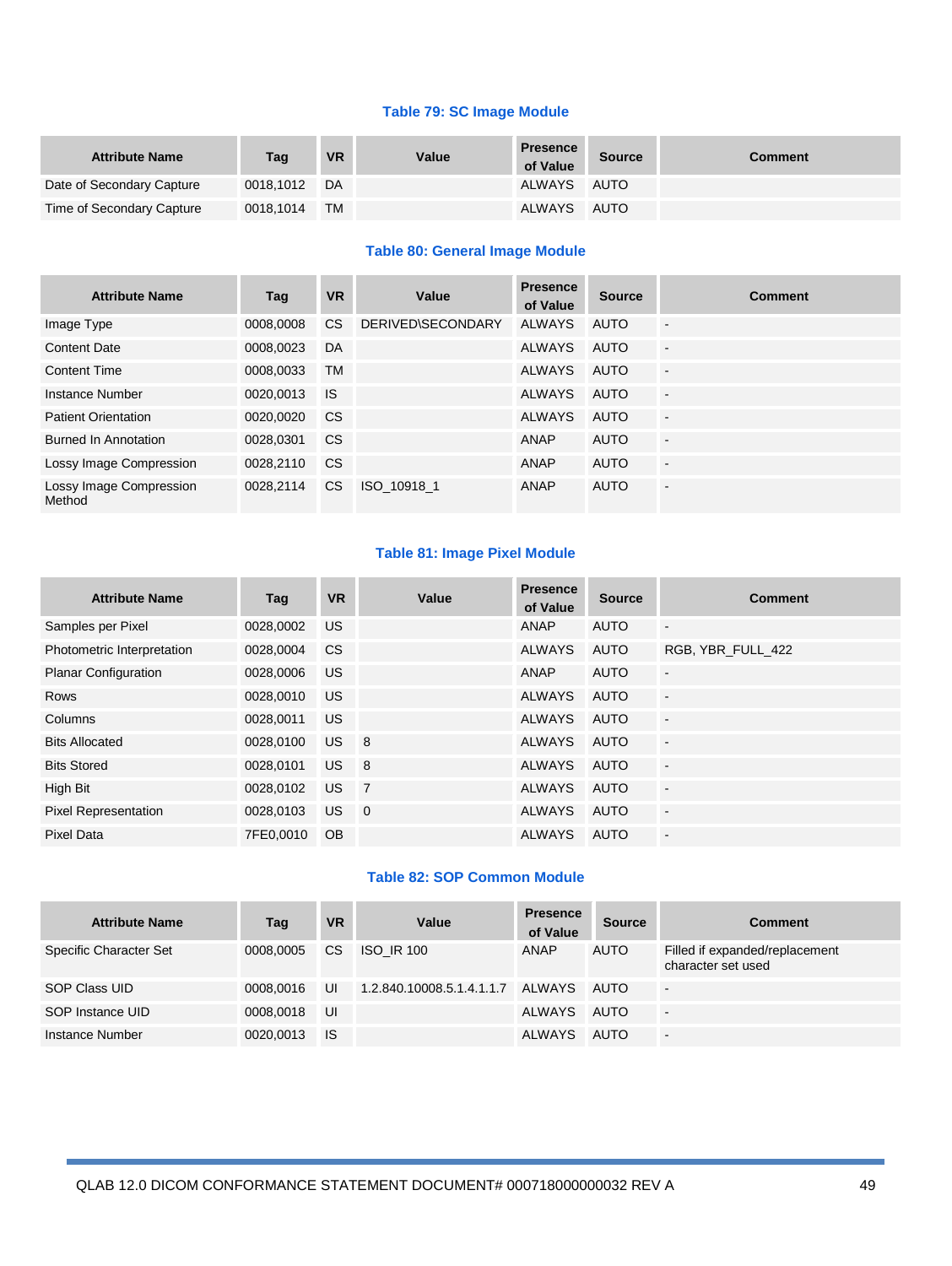#### **Table 83: Secondary Capture Extended Attributes**

| <b>Attribute Name</b>   | Tag       | <b>VR</b> | Value | <b>Presence</b><br>of Value | <b>Source</b> | <b>Comment</b>           |
|-------------------------|-----------|-----------|-------|-----------------------------|---------------|--------------------------|
| <b>Medical Alerts</b>   | 0010.2000 | LO        |       | ANAP                        | <b>COPY</b>   | Copied from source image |
| Allergies               | 0010.2110 | LO        |       | ANAP                        | <b>COPY</b>   | Copied from source image |
| <b>Pregnancy Status</b> | 0010.21C0 | US        |       | ANAP                        | <b>COPY</b>   | Copied from source image |
| <b>Special Needs</b>    | 0038.0050 | LO        |       | ANAP                        | <b>COPY</b>   | Copied from source image |
| <b>Patient State</b>    | 0038,0500 | LO        |       | <b>ANAP</b>                 | <b>COPY</b>   | Copied from source image |

#### **Table 84: Secondary Capture Private Attributes**

| <b>Attribute Name</b>     | Tag          | <b>VR</b> | Value                  | <b>Presence</b><br>of Value | <b>Source</b> | <b>Comment</b> |
|---------------------------|--------------|-----------|------------------------|-----------------------------|---------------|----------------|
| Series Cardiac Sync       | 2001.0010    | LO.       | Philips Imaging DD 001 | ANAP                        | <b>AUTO</b>   |                |
| Diffusion Echo time       | 2001,0011    | LO.       | Philips Imaging DD 002 | <b>ANAP</b>                 | <b>AUTO</b>   |                |
| <b>Examination Source</b> | 2001,1063    | <b>CS</b> |                        | ANAP                        | <b>AUTO</b>   |                |
| <b>Examination ID</b>     | 2001,116C LO |           |                        | ANAP                        | <b>AUTO</b>   |                |

#### **8.1.2. Usage of Attributes from Received IODs**

The QLAB 12.0 only accepts all valid DICOM IOD's specified in this document. Some SOP Classes will not be viewable because they are application dependant.

#### **8.1.3. Coerced/Modified fields**

Upon export of composite instances a de-normalization can take place by assembling data from the various entities in the hierarchy. The selection of the attributes takes place based upon what is present in the QLAB 12.0 at the initiation of the export. A description is given in the following subsections per instance level.

#### **Patient**

If the patient ID attribute is absent during instance import (has no value – zero-length) the following mapping will take place. 1. When a Patient ID is absent and one of Patient's Name/Patient's Birth Date is absent then a new UID is generated for Patient ID. Otherwise Patient ID is generated by appending "EMPTYPatientID\_" + <Patient's Name> + "\_" + <Patient's Birth Date>. It will be ensured that all instances belonging to a particular study will get the same Patient ID.

2. For Storage SCP, when two or more SOP Instances have the same Patient ID and different values for Patient's Name/Patient's Birth Date, then a new Patient ID is created by appending "!" + <UID> to the Patient ID. The original Patient ID is added to the Other Patient IDs.

#### **Study**

During import, the value of Study ID attribute is determined as follows:

1. Retrieved from the composite image.

2. If not present in the composite image, Study ID is assigned the value of the first Requested Procedure ID (0040,1001) encountered in the Request Attributes Sequence (0040,0275) in the composite image.

3. Otherwise Study ID remains empty.

During Export, in the absence of Study attribute values, the Examination attributes will be taken as a best guess for the following Study attributes.

#### **Table 85: Mapping of Study Attributes**

| <b>Examination Attribute</b> | Value                       | <b>DICOM Attribute</b>                                                                |
|------------------------------|-----------------------------|---------------------------------------------------------------------------------------|
| Study Date (0008,0020)       | Has value                   | Study date (0008,0020) is sent out                                                    |
|                              | Not present or has no value | Study date (0008,0020) is filled with Performed Procedure Step Start Date (0040,0244) |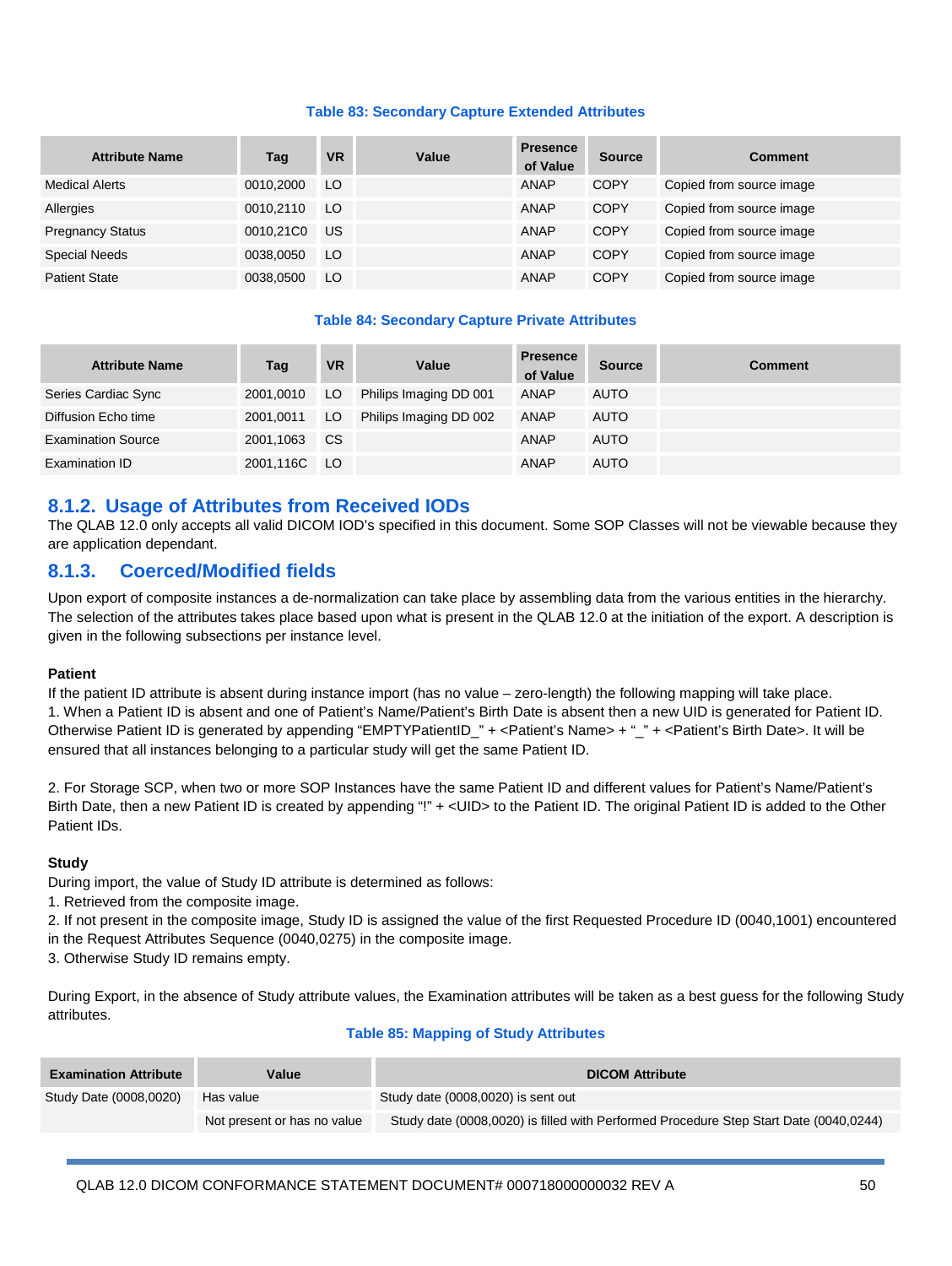| <b>Examination Attribute</b> | Value                       | <b>DICOM Attribute</b>                                                                |
|------------------------------|-----------------------------|---------------------------------------------------------------------------------------|
| Study Time (0008,0030)       | Has value                   | Study Time (0008,0030) is sent out                                                    |
|                              | Not present or has no value | Study Time (0008,0030) is filled with Performed Procedure Step Start Time (0040,0245) |

This implies that upon export of each Examination, within the same Study, different values for these attributes may be sent out. The receiving station, e.g. a PACS system, will apply its own rules for guaranteeing consistency of its own database.

#### **Examination**

If all of the Performed Procedure Step attributes in the following table are missing from the composite image, then the mapping is as specified.

#### **Table 86: Mapping of Examination attributes**

| <b>Performed Procedure Step Attribute</b> | Tag          | <b>Composite Image Attribute</b> | Tag          |
|-------------------------------------------|--------------|----------------------------------|--------------|
| Performed Procedure Step Start Date       | (0040, 0244) | <b>Study Date</b>                | (0008, 0020) |
| Performed Procedure Step Start Time       | (0040, 0245) | <b>Study Time</b>                | (0008, 0030) |
| Performed Procedure Step ID               | (0040, 0253) | Study ID                         | (0020, 0010) |
| Performed Procedure Step Description      | (0040, 0254) | <b>Study Description</b>         | (0008, 1030) |

## **8.2. Data Dictionary of Private Attributes**

Not applicable.

## **8.3. Coded Terminology and Templates**

QLAB 12.0 uses both Philips Private and DICOM Standard codes for Structured Reporting.

## **8.3.1. DICOM Structured report Export Specifications**

## **8.3.2. Philips Healthcare Ultrasound Data Portal Website**

Rather than list the thousands of DICOM export encodings in this document, the Philips Healthcare Ultrasound Data Portal website (see link below) provides detailed DICOM export specifications for all Philips ultrasound products in a convenient downloadable spreadsheet format. These spreadsheets allow users to quickly filter for specific areas of interests such as application, template, label, or DICOM attribute. In addition to DICOM Structured Report specifications, the link also provides many DICOM Structured Report example files and images for import and display testing.

Philip Ultrasound Data Portal Website Link: *[http://www.UltrasoundDataPortal.net.philips.com/portal/index.asp?pid=us](http://www.ultrasounddataportal.net.philips.com/portal/index.asp?pid=us)*

| innovation $+$ you<br><b>PHILIPS</b>                      |
|-----------------------------------------------------------|
| Welcome to the Philips Healthcare Ultrasound Data Portal. |
| Select a product of interest:<br>QLAB and Q-Station ▼     |
| Enter your email address to access:<br>Submit             |